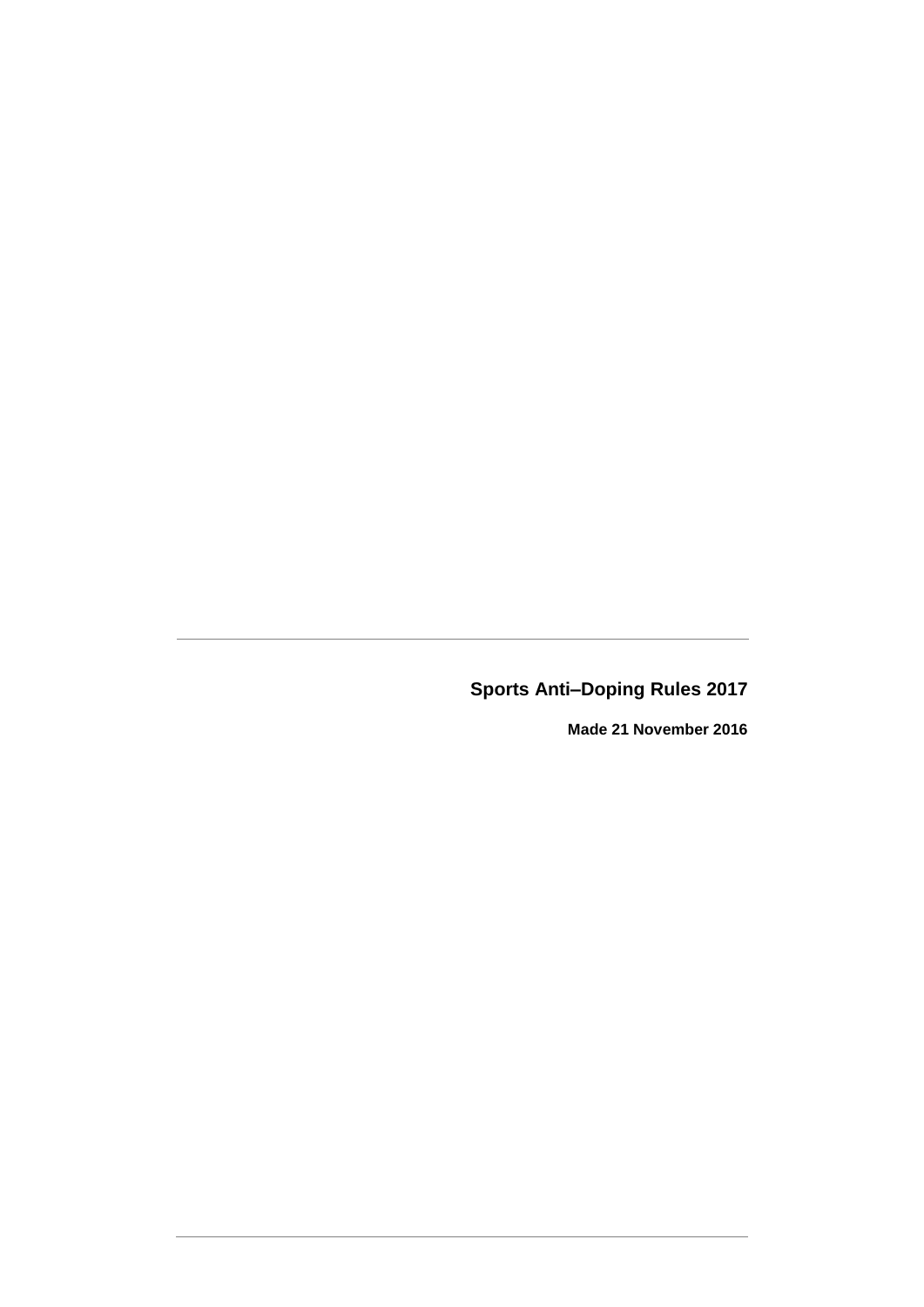# **INTRODUCTION**

Having reviewed the Sports Anti-Doping Rules (2016), the Board of Drug Free Sport New Zealand (*DFSNZ*) has made the Sports Anti-Doping Rules (2017) in order to implement the amendments to the World Anti-Doping Code and *International Standard*s.

*DFSNZ* has made these *Rules* under section 16 of the Sports Anti-Doping Act 2006 ("the Act"). The *Code* seeks to protect the fundamental rights of *Athletes* to participate in doping-free sport and to bring about the harmonisation of core anti-doping elements across *Signatories* to the *Code*. It is intended that *National Sporting Organisation*s will agree to the *Rules* so that the *Rules* apply to their members and all *Participants* as governing the conditions under which sport is played.

*DFSNZ* is an independent Crown entity continued under the Act and is the *National Anti-Doping Organisation* responsible for implementing the *Code* in New Zealand, as provided in Article 20.5 of the *Code* and section 12 of the Act.

While all provisions of the *Code* are mandatory in substance, the *Code* requires certain Articles to be implemented without substantive change by *Signatories* to the *Code* because of their central place in harmonising anti-doping measures. The provisions which have to be implemented without substantive change in these *Rules* are: Article 1 (Definition of Doping) Article 2 (*Anti-Doping Rule Violation*s), Article 3 (Proof of Doping), Article 4.2.2 (Specified Substances), Article 4.3.3 (*WADA*'s Determination of the *Prohibited List*), Article 7.11 (Retirement from Sport), Article 9 (Automatic *Disqualification* of Individual Results), Article 10 (Sanctions on Individuals), Article 11 (*Consequences* to Teams), Article 13 (Appeals) (with the exception of Article 13.2.2, Article 13.6, and Article 13.7), Article 15.1 (Recognition of Decisions), Article 17 (Statute of Limitations), Article 24 (Interpretation of the *Code*) and Appendix 1 (Definitions), together with the corresponding comments from the *Code*. The *Rules* also provide for the application of *International Standard*s established by *WADA*, in particular the *Prohibited List*, the *International Standard* for Testing and Investigations (and applicable *WADA* Guidelines for *Sample* Collection), the *International Standard* for Laboratories and the *International Standard* for Therapeutic *Use* Exemptions and the *International Standard* for the Protection of Privacy and Personal Information.

The *Sports Tribunal* and any *NSO Anti-Doping Tribunal* established by a *National Sporting Organisation* to hear Violation Proceedings will function under the *Rules* when hearing Violation Proceedings.

It is intended that *National Sporting Organisation*s will agree to the *Rules* as their *Anti-Doping Rules* in order to implement the *Code*. By agreeing to the application of the *Rules*, *National Sporting Organisation*s will agree that *DFSNZ* and the *Sports Tribunal* (or any *NSO Anti-Doping Tribunal*) can exercise all the functions and powers in the Act and the *Rules*.

*National Sporting Organisation*s that agree to the *Rules* will do so on the basis that they agree to the application of the *Rules* as amended from time to time. In accordance with its obligations under the Act, *DFSNZ* will provide *National Sporting Organisation*s, *Athletes* and the Privacy Commissioner a reasonable opportunity to comment before amending the *Rules*.

*National Sporting Organisation*s that have agreed to the *Rules* will take all reasonable steps to ensure that *Participants* under their authority are informed of their obligations under the *Code* and the *Rules*. Further, *National Sporting Organisations* shall take all reasonable steps to ensure that *Participants* under their authority are informed of the potential uses, recipients and retentions of personal information they provide.

*DFSNZ* will continue to function and operate in accordance with the core obligations under the *Code*. *DFSNZ* will carry out *Doping Control* under the provisions of the *Code* and follow the relevant mandatory *International Standard*s as provided by *WADA*.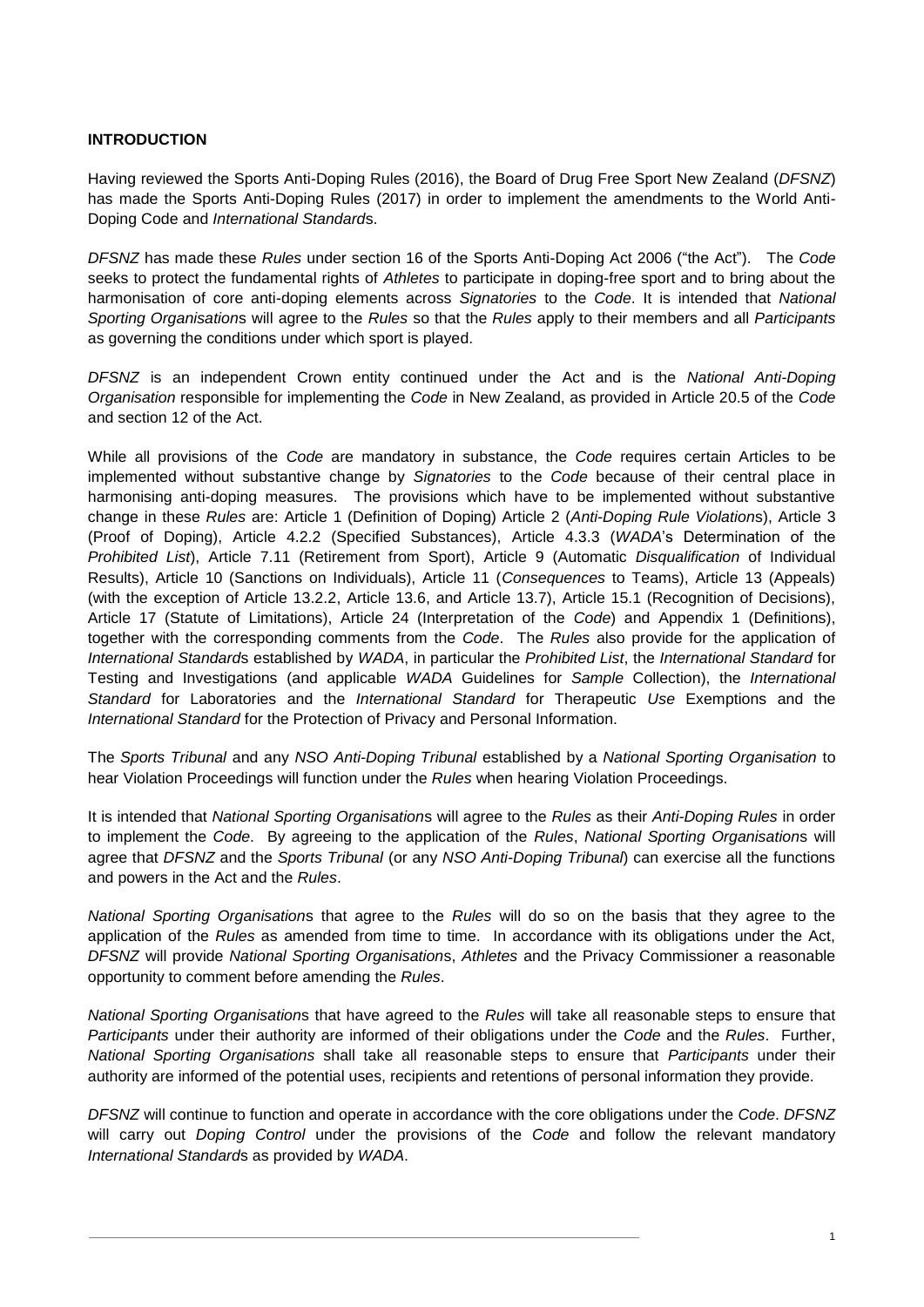*DFSNZ* will collect *Sample*s or Specimens to test for the presence of substances or methods that are prohibited under the *WADA Prohibited List*. *Sample*s will be collected in accordance with the *International Standard* for Testing and Investigations and applicable *WADA* Guidelines for the Collection of Blood and Urine *Sample*s. *DFSNZ* will also carry out investigations in relation to *Anti-Doping Rule Violation*s under *Rules* [2.2](#page-7-0) to [2.10.](#page-9-0) *National Sporting Organisation*s will promptly refer all information relating to possible *Anti-Doping Rule Violation*s to *DFSNZ*. *DFSNZ* will review information obtained in any investigation and decide whether the information supports the bringing of Violation Proceedings. *DFSNZ* will bring Violation Proceedings and present the evidence in support of the proceedings before either the *Sports Tribunal* or an *NSO Anti-Doping Tribunal*. Subject to its various obligations to notify and promptly report and present evidence under the *Rules*, and to certain exceptional circumstances, the process of investigating and hearing Violation Proceedings will be treated as a confidential process by *DFSNZ* and all *National Sporting Organisation*s and *Persons* subject to the *Rules* until a decision has been made in relation to the alleged Violation.

The terms in italics in this introduction and in the *Rules* are defined as set out in the Definitions section at the end of the *Rules*. Comments in these *Rules* are intended to be explanatory rather than intended to have legislative effect.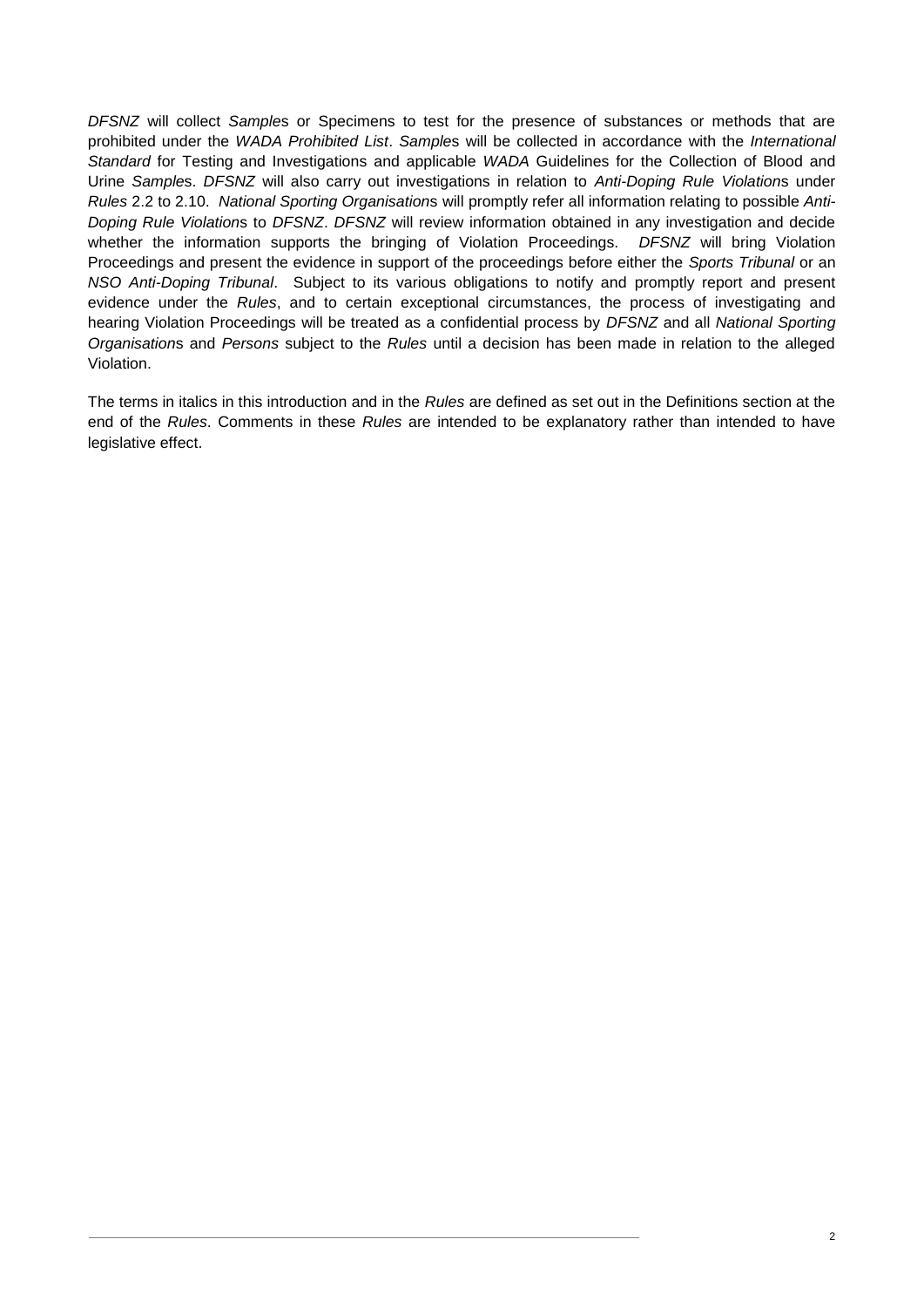# **CONTENTS**

| 1.  | APPLICATION OF THESE RULES AND INCORPORATION OF INTERNATIONAL<br><b>STANDARDS</b> | 4  |
|-----|-----------------------------------------------------------------------------------|----|
| 2.  | ANTI-DOPING RULE VIOLATIONS                                                       | 6  |
| 3.  | PROOF OF DOPING                                                                   | 10 |
| 4.  | THE PROHIBITED LIST                                                               | 11 |
| 5.  | TESTING AND INVESTIGATIONS                                                        | 15 |
| 6.  | ANALYSIS OF SAMPLES                                                               | 19 |
| 7.  | <b>RESULTS MANAGEMENT</b>                                                         | 20 |
| 8.  | NOTIFICATION AND REFERRAL TO THE SPORTS TRIBUNAL                                  | 29 |
| 9.  | AUTOMATIC DISQUALIFICATION OF INDIVIDUAL RESULTS                                  | 32 |
| 10. | SANCTIONS ON INDIVIDUALS                                                          | 32 |
| 11. | <b>CONSEQUENCES TO TEAMS</b>                                                      | 42 |
| 12. | SANCTIONS AGAINST SPORTING BODIES                                                 | 42 |
| 13. | <b>APPEALS</b>                                                                    | 42 |
| 14. | REPORTING, CONFIDENTIALITY, AND PUBLIC DISCLOSURE                                 | 45 |
| 15. | APPLICATION AND RECOGNITION OF DECISIONS                                          | 48 |
| 16. | <b>LIMITATION PERIOD</b>                                                          | 49 |
| 17. | AMENDMENT AND INTERPRETATION                                                      | 49 |
| 18. | COMMENCEMENT, TRANSITIONAL PROVISIONS, VALIDITY                                   | 49 |
|     | <b>DEFINITIONS</b>                                                                | 51 |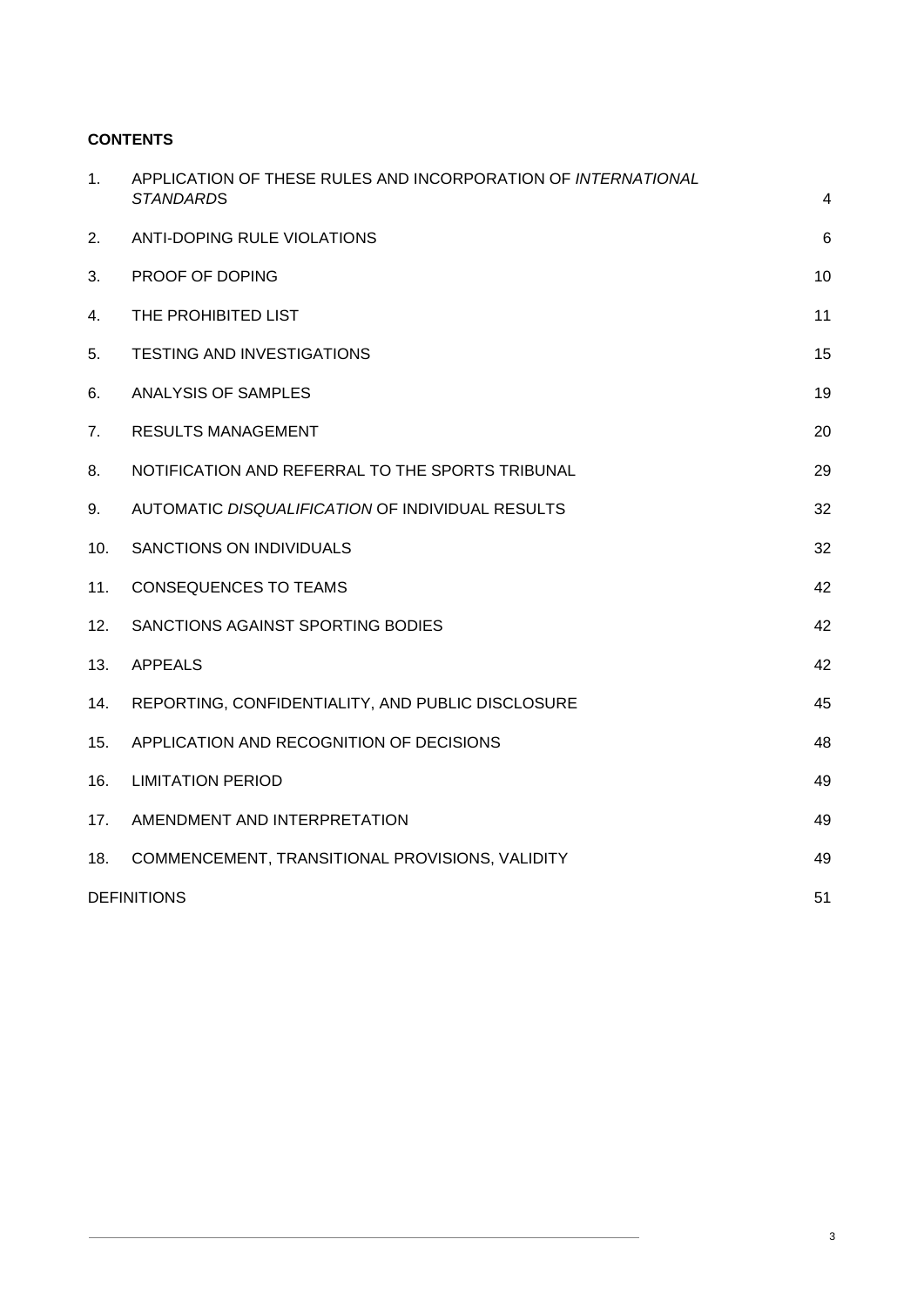# <span id="page-4-0"></span>**1. APPLICATION OF THESE RULES AND INCORPORATION OF** *INTERNATIONAL STANDARD***S**

- 1.1 The *Rules* apply to:
	- 1.1.1 *DFSNZ* and all *Doping Control* and any investigation into any *Anti-Doping Rule Violation* carried out by *DFSNZ* (save where *DFSNZ* carries out *Doping Control* or any investigation by agreement with foreign governments, other *Anti-Doping Organisation*s or *Signatories* to the *Code* under the Act, in which case *Doping Control* or any investigation will be governed by the agreement entered into or the *Code*);
	- 1.1.2 any *TUE* Committee established by *DFSNZ*;
	- 1.1.3 any *National Sporting Organisation* that agrees to the *Rules*;
	- 1.1.4 any club, team, association, league or any other *Person* that either:
		- 1.1.4.1 is a member of a *National Sporting Organisation* that has agreed to the *Rules*; or
		- 1.1.4.2 agrees to the application of the *Rules* with the *National Sporting Organisation*; or
		- 1.1.4.3 otherwise agrees to the application of the *Rules*;
	- 1.1.5 all *Persons* who:
		- 1.1.5.1 are members of a *National Sporting Organisation* that has agreed to the *Rules*, regardless of where the *Persons* reside or are situated; or
		- 1.1.5.2 are members of any club, team, association, league or other organisation that has agreed to the application of the *Rules* with a *National Sporting Organisation*, regardless of where the *Persons* reside or are situated; or are *Participants* who agree to the *Rules* as part of the conditions of participation in any capacity in any activity organised, held, convened or authorised by a *National Sporting Organisation* or one or more of its member organisations, clubs, teams, associations, leagues or other organisations, regardless of whether the *Person* is a member of any such organisation; or
		- 1.1.5.3 otherwise agree to the *Rules*; and
	- 1.1.6 the *Sports Tribunal* and any *NSO Anti-Doping Tribunal* established in accordance with the *Rules*.
- 1.2 Application to *National Sporting Organisations*
	- 1.2.1 A *National Sporting Organisation* may agree to the *Rules* by incorporating them by reference into its governing documents, constitution, *Rules* or anti-doping policies so that the *Rules* form part of the *Rules* of the *National Sporting Organisation* and govern the rights and obligations of all *Persons* who are subject to the *Rules* of the *National Sporting Organisation*. A *National Sporting Organisation* may also adopt the *Rules* as its anti-doping policy or *Anti-Doping Rules*.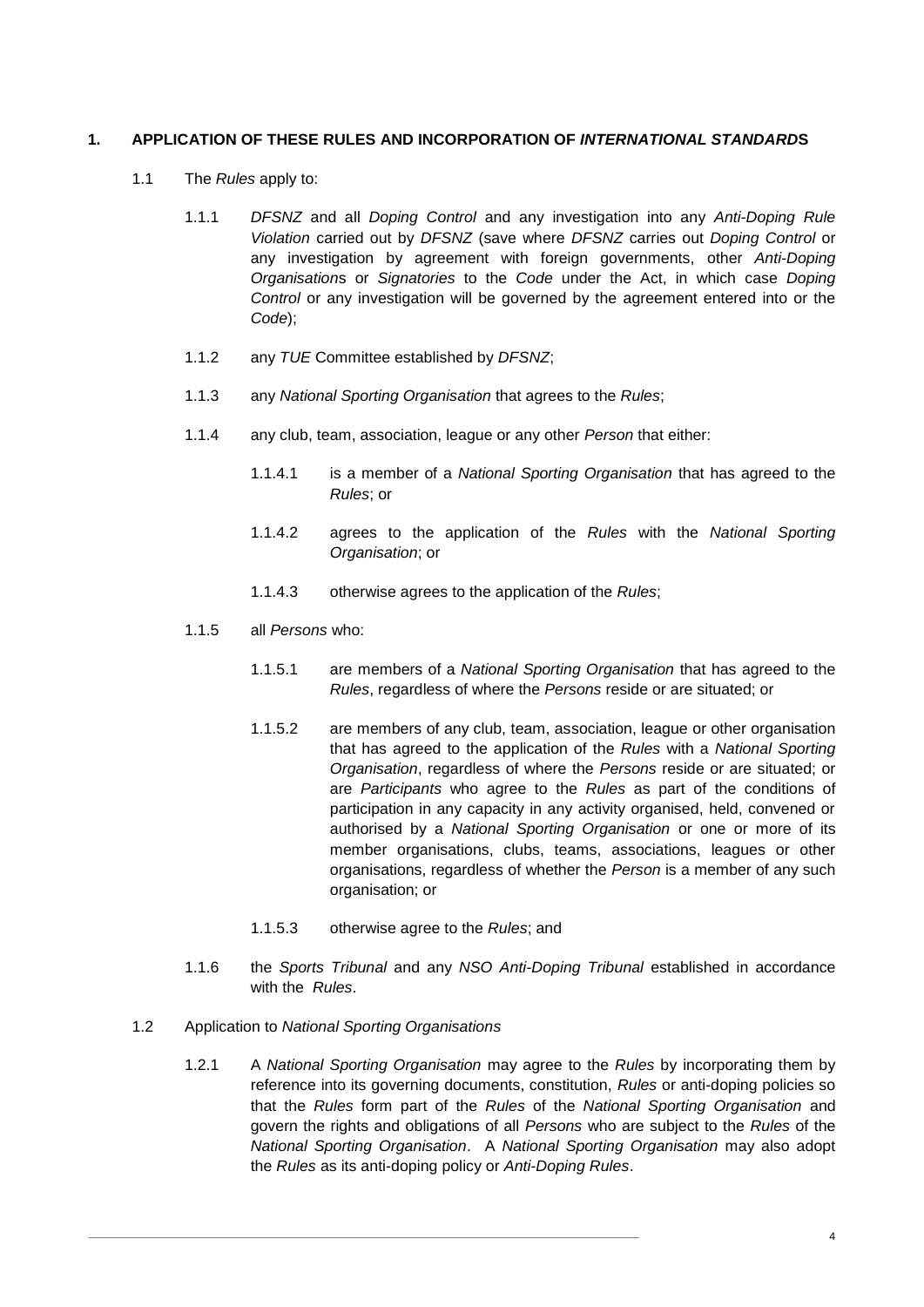- 1.2.2 By agreeing to the *Rules*, *National Sporting Organisations*:
	- 1.2.2.1 recognise and accept the authority and responsibility of *DFSNZ* as the sole *National Anti-Doping Organisation* in New Zealand for implementing the *Code*; and
	- 1.2.2.2 authorise *DFSNZ* to carry out *Doping Control*, to investigate *Anti-Doping Rule Violations* under the *Rules* and to present evidence in support of *Anti-Doping Rule Violations* before the *Sports Tribunal* or an *NSO Anti-Doping Tribunal*.

Members of *National Sporting Organisations* and all *Persons* to whom the *Rules* apply also recognise and accept the authority and responsibility of *DFSNZ*.

- 1.2.3 A *National Sporting Organisation* that has agreed to the *Rules* will take all reasonable steps to ensure that any *Person* who wishes to take part in any *Event*, *Competition* or activity organised or authorised by it who is not a member of the *National Sporting Organisation* or who has not otherwise agreed to be bound by the *Rules*, agrees to be bound by the *Rules*.
- 1.2.4 A *National Sporting Organisation* that has agreed to the *Rules* must ensure that any *Person* who is not a member of the *National Sporting Organisation* but who wishes to participate in *International Event*s or *Event*s organised, sanctioned or authorised by the *National Sporting Organisation* and who fulfils, or would otherwise fulfil, the requirements to be part of *DFSNZ*'s *Registered Testing Pool*, becomes either a member of the *National Sporting Organisation* and/or agrees to make himself or herself available for *Testing*, at least twelve months before participating in any *International Event* or in any *Event*.
- 1.2.5 Nothing in the *Rules* shall be interpreted as limiting the functions of *DFSNZ* under the Act and its obligations as a *Signatory* to the *Code*. Nothing in the *Rules* prevents *DFSNZ* from collecting *Sample*s from *Athletes* and arranging for *Testing* and reporting of the results of *Testing* or undertaking any other anti-doping activity or investigation in accordance with any agreement or arrangement with any other *Anti-Doping Organisation*, International Federation, *Signatory* to the *Code* or any *National Sporting Organisation* which has not agreed to the *Rules*, or in accordance with any obligation under the Act or *Code*.
- 1.2.6 *DFSNZ* will encourage and assist *National Sporting Organisation*s to agree to the *Rules*, and will encourage all *Participants* and *Persons* to agree to take part in sport on the basis of the *Rules*.
- 1.2.7 Where a *National Sporting Organisation* is a member of an International Federation and is bound by the *Rules* and the Anti-Doping Rules of the International Federation and there is a conflict or inconsistency between the *Rules* and the Anti-Doping Rules of the International Federation, the International Federation's Anti-Doping Rules will prevail.
- 1.2.8 Where an *Athlete*, *Athlete Support Personnel* or other *Person* has an agreement with the *National Olympic and/or Paralympic Committee* for it to provide financial, coaching or other support directly to that *Athlete*, *Athlete Support Personnel* or other *Person* (other than for support for the Olympic Games or Paralympic Games), that *National Olympic and/or Paralympic Committee* will, for the purposes of these *Rules*,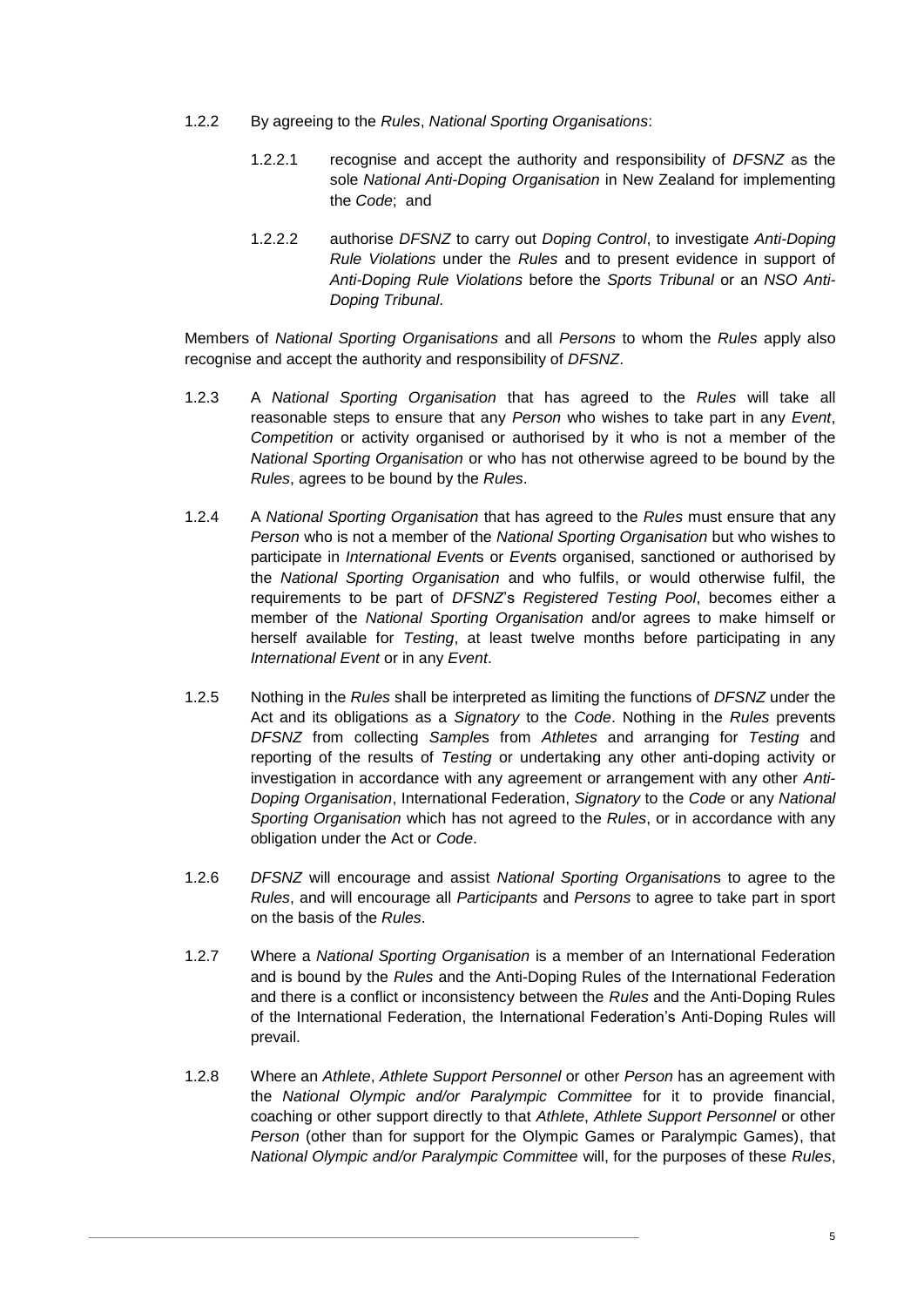be regarded as a *National Sporting Organisation*. To the extent that those circumstances apply, every reference in these Rules to any right or obligation of a *National Sporting Organisation* shall apply to the *National Olympic and/or Paralympic Committee*, in addition to any other rights and obligations it has as a *National Olympic and/ or Paralympic Committee* under these *Rules*.

- 1.2.9 The *Rules* are subject to the Legislation Act 2012.
- 1.3 *International Standard*s incorporated into the *Rules*
	- 1.3.1 The *Rules* incorporate the following *International Standard*s by reference:
		- 1.3.1.1 World Anti-Doping Agency 2017 List of *Prohibited Substance*s and Methods;
		- 1.3.1.2 World Anti-Doping Agency *International Standard* for Therapeutic *Use* Exemptions, effective 1 January 2016;
		- 1.3.1.3 World Anti-Doping Agency *International Standard* for Testing and Investigations, effective 1 January 2017;
		- 1.3.1.4 World Anti-Doping Agency *International Standard* for Laboratories, effective 2 June 2016; and
		- 1.3.1.5 World Anti-Doping Agency *International Standard* for the Protection of Privacy and *Person*al Information, 1 January 2015.
	- 1.3.2 Where the *Rules* refer to any of the above *International Standard*s, the reference is to the version of the *International Standard* dated as above.

# <span id="page-6-0"></span>**2. ANTI-DOPING RULE VIOLATIONS**

Doping is defined as the occurrence of one or more of the anti-doping rule violations set forth in Rules [2.1](#page-6-1) to [2.10](#page-9-0) of the *Rules*.

The purpose of Rule [2](#page-6-0) is to specify the circumstances and conduct which constitute anti-doping rule violations. Hearings in doping cases will proceed based on the assertion that one or more of these specific rules has been violated.

*Athletes* or other *Persons* shall be responsible for knowing what constitutes an anti-doping rule violation and the substances and methods which have been included on the *Prohibited List*.

<span id="page-6-1"></span>The following constitute anti-doping rule violations:

- <span id="page-6-2"></span>2.1 Presence of a *Prohibited Substance* or its *Metabolite*s or *Marker*s in an *Athlete's Sample*
	- 2.1.1 It is each *Athlete's* personal duty to ensure that no *Prohibited Substance* enters his or her body. *Athletes* are responsible for any *Prohibited Substance* or its *Metabolite*s or *Marker*s found to be present in their *Sample*s. Accordingly, it is not necessary that intent, *Fault*, negligence or knowing *Use* on the *Athlete's* part be demonstrated in order to establish an anti-doping rule violation under Rule [2.1.](#page-6-1)

*[Comment to Rul[e2.1.1:](#page-6-2) An Anti-Doping Rule Violation is committed under this Rule without regard to an Athlete's Fault. This rule has been referred to in various CAS decisions as "Strict Liability". An Athlete's Fault is taken into consideration in*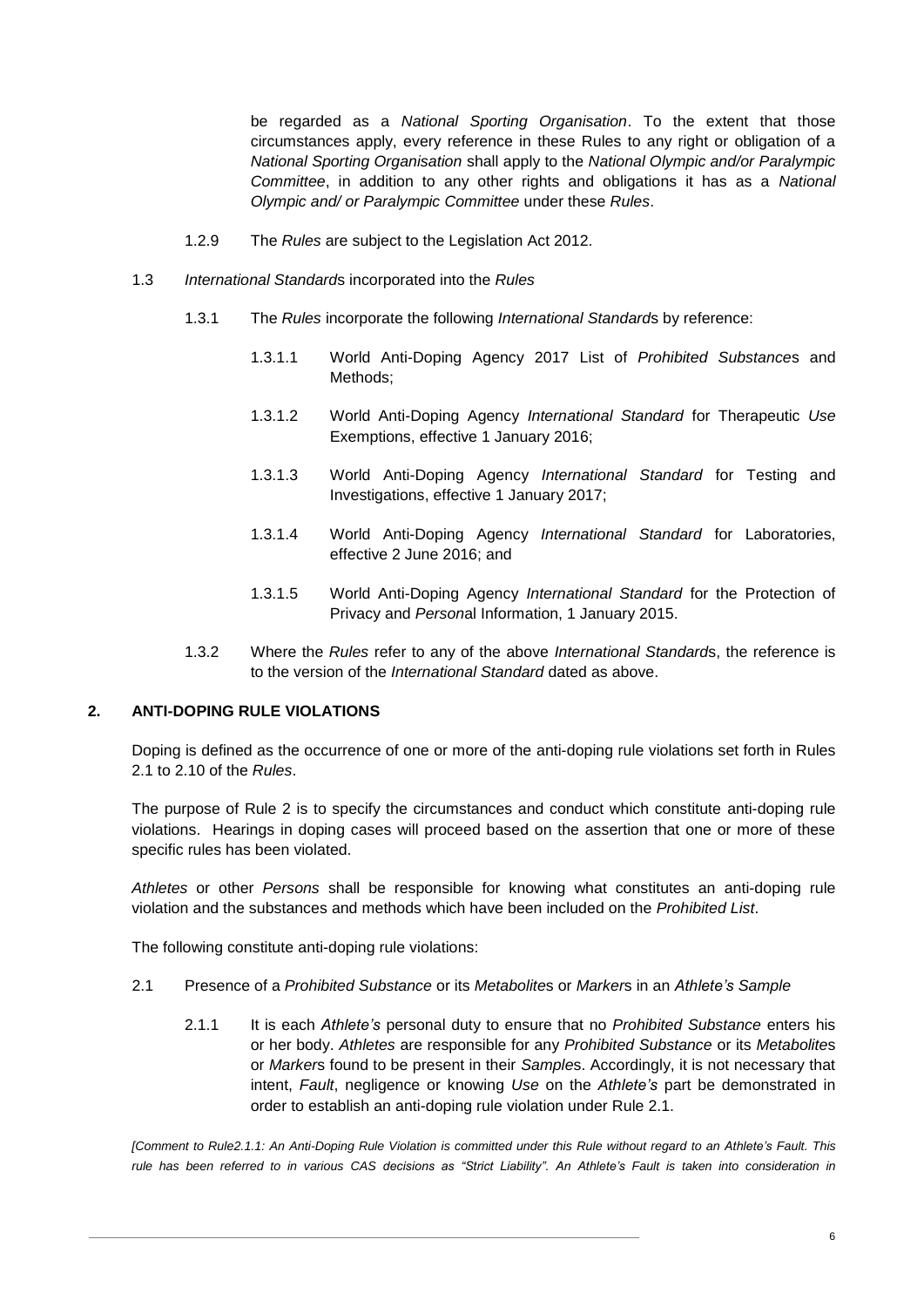<span id="page-7-1"></span>*determining the Consequences of this anti-doping rule violation under Rule [10.](#page-32-1) This principle has consistently been upheld by CAS.]*

2.1.2 Sufficient proof of an anti-doping rule violation under Rule [2.1](#page-6-1) is established by any of the following: presence of a *Prohibited Substance* or its *Metabolite*s or *Marker*s in the *Athlete's* A *Sample* where the *Athlete* waives analysis of the B *Sample* and the B *Sample* is not analysed; or, where the *Athlete's* B *Sample* is analysed and the analysis of the *Athlete's* B *Sample* confirms the presence of the *Prohibited Substance* or its *Metabolite*s or *Marker*s found in the *Athlete's* A *Sample* or where the *Athlete's* B *Sample* is split into two bottles and the analysis of the second bottle confirms the presence of the *Prohibited Substance* or its *Metabolite*s or *Marker*s found in the first bottle.

*[Comment to Rule [2.1.2:](#page-7-1) The Anti-Doping Organisation with results management responsibility may in its discretion choose to have the B Sample analysed even if the Athlete does not request the analysis of the B Sample.]*

- 2.1.3 Excepting those substances for which a quantitative threshold is specifically identified in the *Prohibited List*, the presence of any quantity of a *Prohibited Substance* or its *Metabolite*s or *Marker*s in an *Athlete's Sample* shall constitute an anti-doping rule violation.
- 2.1.4 As an exception to the general rule of Rule [2.1,](#page-6-1) the *Prohibited List* or *International Standard*s may establish special criteria for the evaluation of *Prohibited Substance*s that can also be produced endogenously.
- <span id="page-7-0"></span>2.2 *Use* or *Attempt*ed *Use* by an *Athlete* of a *Prohibited Substance* or a *Prohibited Method*

*[Comment to Rule [2.2:](#page-7-0) It has always been the case that Use or Attempted Use of a Prohibited Substance or Prohibited Method may be established by any reliable means. As noted in the Comment to Rul[e 3.2,](#page-10-1) unlike the proof required to establish an antidoping rule violation under Rule [2.1,](#page-6-1) Use or Attempted Use may also be established by other reliable means such as admissions by the Athlete, witness statements, documentary evidence, conclusions drawn from longitudinal profiling, including data collected as part of the Athlete Biological Passport, or other analytical information which does not otherwise satisfy all the requirements to establish "Presence" of a Prohibited Substance under Rule 2.1. For example, Use may be established based upon reliable analytical data from the analysis of an A Sample (without confirmation from an analysis of a B Sample) or from the analysis of a B Sample alone where the Anti-Doping Organisation provides a satisfactory explanation for the lack of confirmation in the other Sample.]*

- 2.2.1 It is each *Athlete's* personal duty to ensure that no *Prohibited Substance* enters his or her body and that no *Prohibited Method* is *Used*. Accordingly, it is not necessary that intent, *Fault*, negligence or knowing *Use* on the *Athlete's* part be demonstrated in order to establish an anti-doping rule violation for *Use* of a *Prohibited Substance* or a *Prohibited Method*.
- <span id="page-7-2"></span>2.2.2 The success or failure of the *Use* or *Attempted Use* of a *Prohibited Substance* or *Prohibited Method* is not material. It is sufficient that the *Prohibited Substance* or *Prohibited Method* was *Used* or *Attempt*ed to be *Used* for an anti-doping rule violation to be committed.

*[Comment to Rule [2.2.2:](#page-7-2) Demonstrating the "Attempted Use" of a Prohibited Substance or a Prohibited Method requires proof of intent on the Athlete's part. The fact that intent may be required to prove this particular anti-doping rule violation does not undermine the Strict Liability principle established for violations of Rule [2.1](#page-6-1) and violations of Rule [2.2](#page-7-0) in respect of Use of a Prohibited Substance or Prohibited Method. An Athlete's Use of a Prohibited Substance constitutes an anti-doping rule violation unless such substance is not prohibited Out-of-Competition and the Athlete's Use takes place Out-of-Competition. (However,*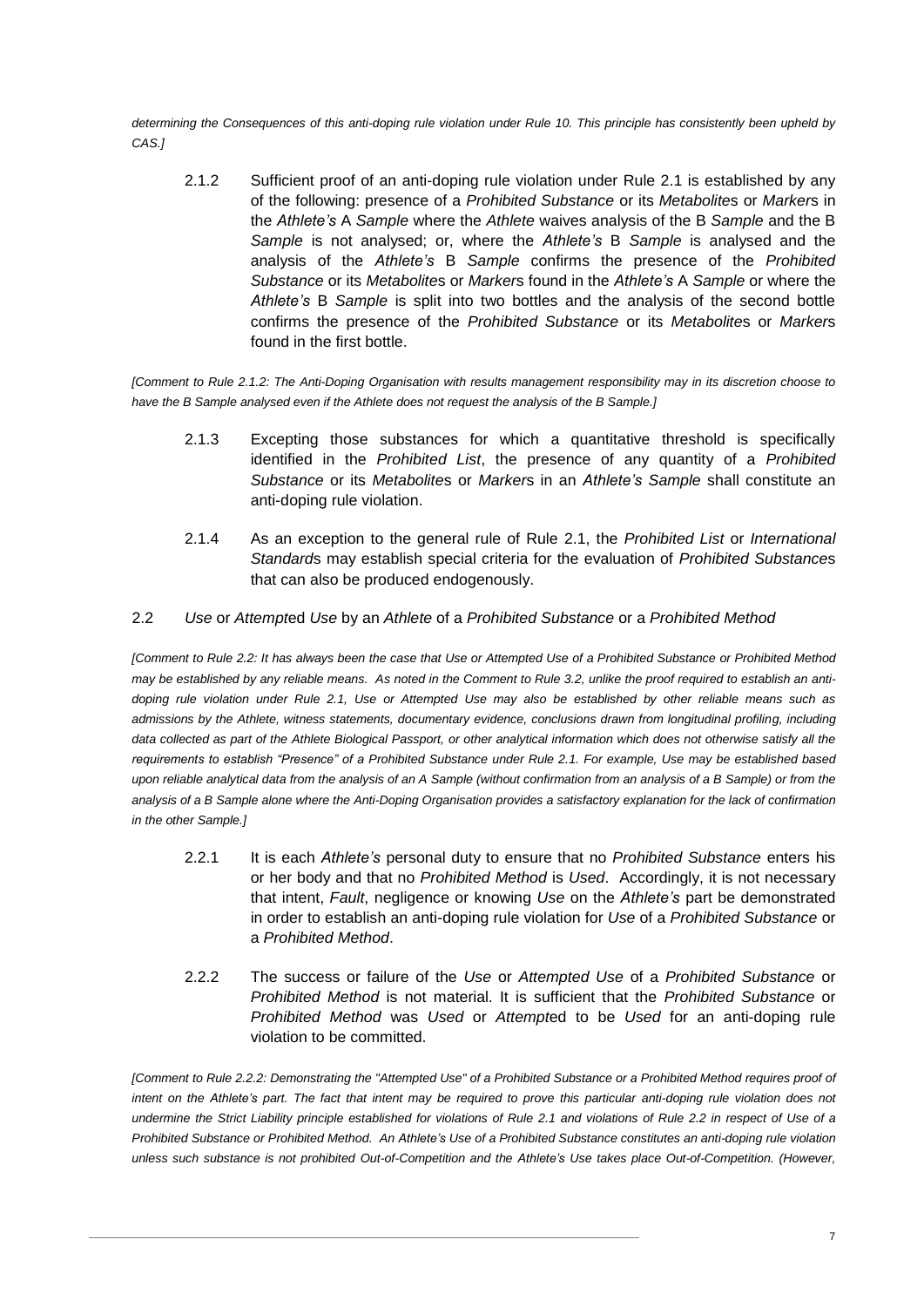*the presence of a Prohibited Substance or its Metabolites or Markers in a Sample collected In-Competition is a violation of Rule [2.1](#page-6-1) regardless of when that substance might have been administered.)]*

### <span id="page-8-0"></span>2.3 Evading, Refusing, or Failing to submit to *Sample* Collection

Evading *Sample* collection, or without compelling justification refusing or failing to submit to *Sample* collection after notification as authorised in these *Rules* or other applicable anti-doping rules.

*[Comment to Rule [2.3:](#page-8-0) For example, it would be an anti-doping rule violation of "evading Sample collection" if it were established that an Athlete was deliberately avoiding a Doping Control official to evade notification or Testing. A violation of "failing to submit to Sample collection" may be based on either intentional or negligent conduct of the Athlete, while "evading" or "refusing" Sample collection contemplates intentional conduct by the Athlete.]*

### <span id="page-8-3"></span>2.4 Whereabouts failures

Any combination of three missed tests and/or filing failures, as defined in the International Standard for Testing and Investigations, within a twelve-month period by an *Athlete* in a *Registered Testing Pool*.

### <span id="page-8-5"></span>2.5 *Tampering*, or *Attempted* Tampering, with any part of *Doping Control*

Conduct which subverts the *Doping Control* process but which would not otherwise be included in the definition of *Prohibited Method*s. *Tampering* shall include, without limitation, intentionally interfering or attempting to interfere with a *Doping Control* official, providing fraudulent information to an *Anti-Doping Organisation* or intimidating or attempting to intimidate a potential witness.

*[Comment to Rule 2.5: For example, this Rule would prohibit altering identification numbers on a Doping Control form during Testing, breaking the B bottle at the time of B Sample analysis or altering a Sample by the addition of a foreign substance. Offensive conduct towards a Doping Control official or other Person involved in Doping Control which does not otherwise constitute Tampering shall be addressed in the disciplinary rules of sport organisations.]*

### <span id="page-8-4"></span><span id="page-8-1"></span>2.6 *Possession* of a *Prohibited Substance* or a *Prohibited Method*

- 2.6.1 *Possession* by an *Athlete In-Competition* of any *Prohibited Substance* or any *Prohibited Method*, or *Possession* by an *Athlete Out-of-Competition* of any *Prohibited Substance* or any *Prohibited Method* which is prohibited *Out-of-Competition* unless the *Athlete* establishes that the *Possession* is consistent with a Therapeutic Use Exemption (*TUE*) granted in accordance with Rule [4.4](#page-12-0) or other acceptable justification.
- <span id="page-8-2"></span>2.6.2 *Possession* by an *Athlete Support Person In-Competition* of any *Prohibited Substance* or any *Prohibited Method*, or *Possession* by an *Athlete Support Person Out-of-Competition* of any *Prohibited Substance* or any *Prohibited Method* which is prohibited *Out-of-Competition* in connection with an *Athlete*, *Competition* or training, unless the *Athlete Support Person* establishes that the *Possession* is consistent with a *TUE* granted to an *Athlete* in accordance with Rule [4.4](#page-12-0) or other acceptable justification.

*[Comment to Rules [2.6.1](#page-8-1) and [2.6.2:](#page-8-2) Acceptable justification would not include, for example, buying or Possessing a Prohibited Substance for purposes of giving it to a friend or relative, except under justifiable medical circumstances where that Person had a physician's prescription, e.g., buying Insulin for a diabetic child.]*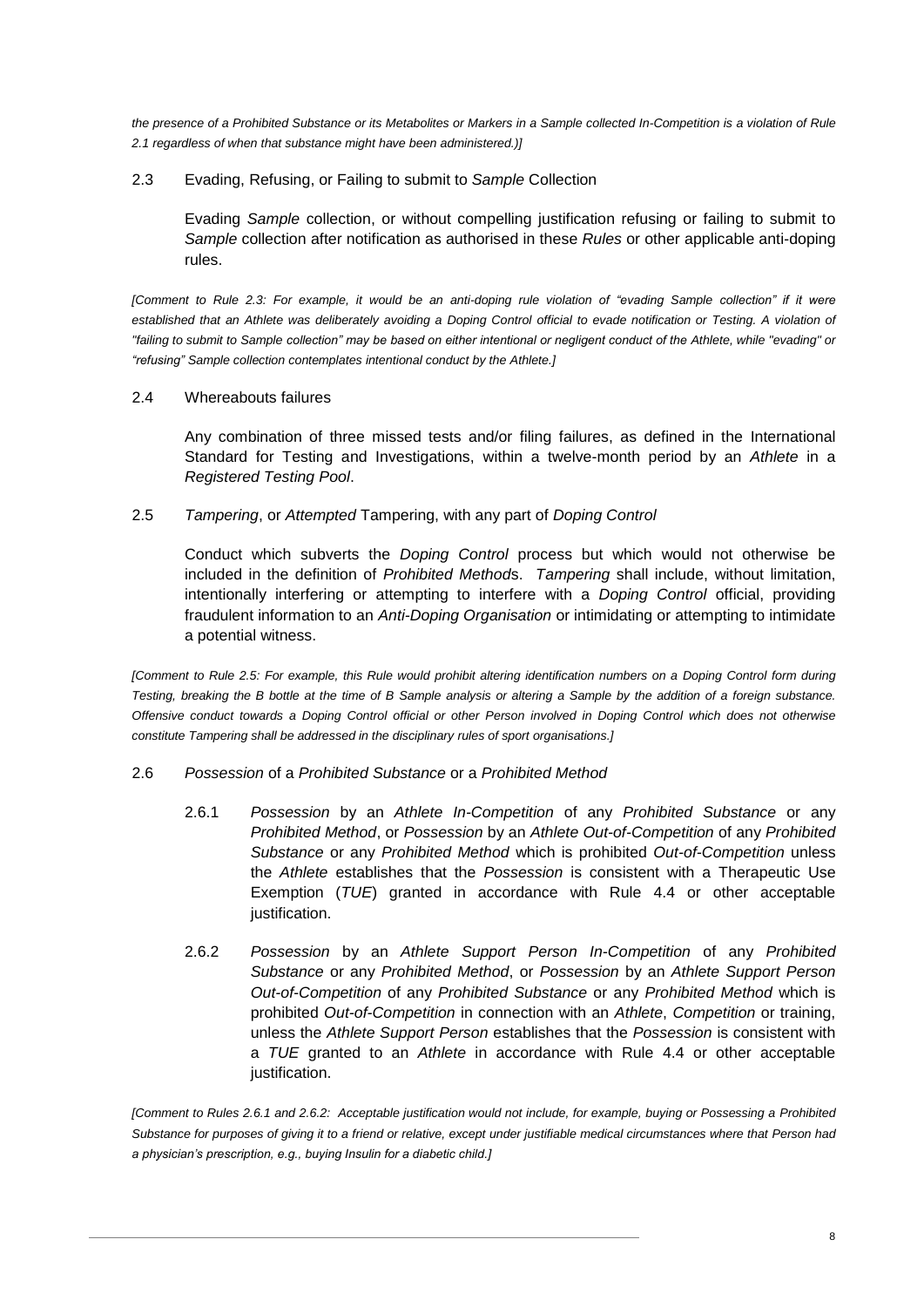*[Comment to Rule [2.6.2:](#page-8-2) Acceptable justification would include, for example, a team doctor carrying Prohibited Substances for dealing with acute and emergency situations.]*

- <span id="page-9-5"></span><span id="page-9-4"></span>2.7 *Trafficking* or *Attempted Trafficking* in any *Prohibited Substance* or *Prohibited Method*.
- 2.8 *Administration* or *Attempted Administration* to any *Athlete In-Competition* of any *Prohibited Substance* or *Prohibited Method*, or *Administration* or *Attempted Administration* to any *Athlete Out-of-Competition* of any *Prohibited Method* or any *Prohibited Substance* that is prohibited *Out-of-Competition*.
- <span id="page-9-6"></span>2.9 Complicity

Assisting, encouraging, aiding, abetting, conspiring, covering up or any other type of intentional complicity involving an anti-doping rule violation, *Attempted* anti-doping rule violation, or violation of Rule [10.12.1](#page-40-0) by another *Person*.

<span id="page-9-1"></span><span id="page-9-0"></span>2.10 Prohibited Association

Association by an *Athlete* or other *Person* subject to the authority of an *Anti-Doping Organisation* in a professional or sport-related capacity with any *Athlete Support Person* who:

- 2.10.1 If subject to the authority of an *Anti-Doping Organisation*, is serving a period of *Ineligibility*; or
- <span id="page-9-2"></span>2.10.2 If not subject to the authority of an *Anti-Doping Organisation* and where *Ineligibility* has not been addressed in a results management process pursuant to the *Code*, has been convicted or found in a criminal, disciplinary, or professional proceeding to have engaged in conduct which would have constituted a violation of anti-doping rules if *Code*-compliant rules had been applicable to such *Person*. The disqualifying status of such *Person* shall be in force for the longer of six years from the criminal, professional, or disciplinary decision or the duration of the criminal, disciplinary, or professional sanction imposed; or
- <span id="page-9-3"></span>2.10.3 Is serving as a front or intermediary for an individual described in Rule [2.10.1](#page-9-1) or Rule [2.10.2.](#page-9-2)

In order for this provision to apply, it is necessary that the *Athlete* or other *Person* has previously been advised in writing by an *Anti-Doping Organisation* with jurisdiction over the *Athlete* or other *Person*, or by *WADA*, of the *Athlete Support Person*'s disqualifying status and the potential *Consequence* of prohibited association and that the *Athlete* or other *Person* can reasonably avoid the association. The *Anti-Doping Organisation* shall also use reasonable efforts to advise the *Athlete Support Person* who is the subject of the notice to the *Athlete* or other *Person* that the *Athlete Support Person* may, within 15 days, come forward to the *Anti-Doping Organisation* to explain that the criteria described in Rules 2.10.1 and 2.10.2 do not apply to him or her. (Notwithstanding Rule [16,](#page-49-0) this Rule applies even when the *Athlete Support Person*'s disqualifying conduct occurred prior to the effective date provided in Rule [18.](#page-49-2))

The burden shall be on the *Athlete* or other *Person* to establish that any association with *Athlete Support Personnel* described in Rule [2.10.1](#page-9-1) or [2.10.2](#page-9-2) is not in a professional or sportrelated capacity.

*Anti-Doping Organisation*s that are aware of *Athlete Support Personnel* who meet the criteria described in Rule [2.10.1,](#page-9-1) [2.10.2,](#page-9-2) or [2.10.3](#page-9-3) shall submit that information to *WADA*.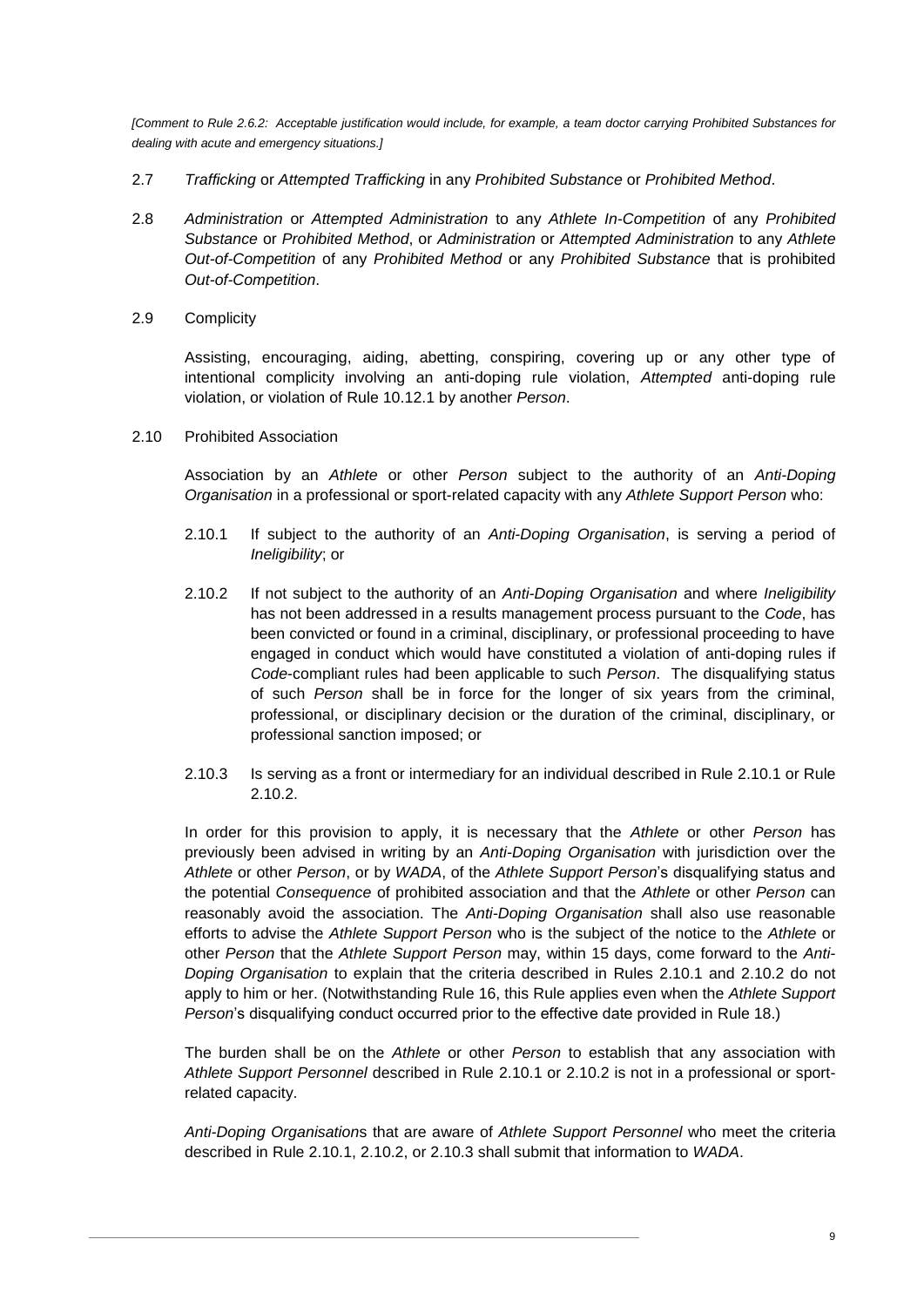*[Comment to Rule [2.10:](#page-9-0) Athletes and other Persons must not work with coaches, trainers, physicians or other Athlete Support Personnel who are Ineligible on account of an anti-doping rule violation or who have been criminally convicted or professionally disciplined in relation to doping. Some examples of the types of association which are prohibited include: obtaining training, strategy, technique, nutrition or medical advice; obtaining therapy, treatment or prescriptions; providing any bodily products for analysis; or allowing the Athlete Support Person to serve as an agent or representative. Prohibited association need not involve any form of compensation.]*

# <span id="page-10-2"></span><span id="page-10-0"></span>**3. PROOF OF DOPING**

### 3.1 Burdens and Standards of Proof

*DFSNZ* has the burden of establishing that an anti-doping rule violation has occurred. The standard of proof shall be whether *DFSNZ* has established an anti-doping rule violation to the comfortable satisfaction of the *Sports Tribunal* or *NSO Anti-Doping Tribunal*, bearing in mind the seriousness of the allegation which is made. This standard of proof in all cases is greater than a mere balance of probability but less than proof beyond a reasonable doubt.

Where these *Rules* place the burden of proof upon the *Athlete* or other *Person* alleged to have committed an anti-doping rule violation to rebut a presumption or establish specified facts or circumstances, the standard of proof shall be by a balance of probability.

*[Comment to Rule [3.1:](#page-10-2) This standard of proof required to be met by DFSNZ is comparable to the standard which is applied in most countries to cases involving professional misconduct.]*

<span id="page-10-1"></span>3.2 Methods of Establishing Facts and Presumptions

Facts related to anti-doping rule violations may be established by any reliable means, including admissions. The following rules of proof shall be applicable in doping cases:

- 3.2.1 Analytical methods or decision limits approved by *WADA* after consultation within the relevant scientific community and which have been the subject of peer review are presumed to be scientifically valid. Any *Athlete* or other *Person* seeking to rebut this presumption of scientific validity shall, as a condition precedent to any such challenge, first notify *WADA* of the challenge and the basis of the challenge. *CAS* on its own initiative may also inform *WADA* of any such challenge. At *WADA*'s request, the *CAS* panel shall appoint an appropriate scientific expert to assist the panel in its evaluation of the challenge. Within 10 days of *WADA*'s receipt of such notice, and *WADA*'s receipt of the *CAS* file, *WADA* shall also have the right to intervene as a party, appear amicus curiae or otherwise provide evidence in such proceeding.
- <span id="page-10-3"></span>3.2.2 *WADA*-accredited laboratories and other laboratories approved by *WADA* are presumed to have conducted *Sample* analysis and custodial procedures in accordance with the International Standard for Laboratories. The *Athlete* or other *Person* may rebut this presumption by establishing that a departure from the International Standard for Laboratories occurred which could reasonably have caused the *Adverse Analytical Finding*. If the *Athlete* or other *Person* rebuts the preceding presumption by showing that a departure from the International Standard for Laboratories occurred which could reasonably have caused the *Adverse Analytical Finding*, then *DFSNZ* shall have the burden to establish that such departure did not cause the *Adverse Analytical Finding*.

*[Comment to Rule [3.2.2:](#page-10-3) The burden is on the Athlete or other Person to establish, by a balance of probability, a departure from the International Standard for Laboratories that could reasonably have caused the Adverse Analytical Finding. If the Athlete or*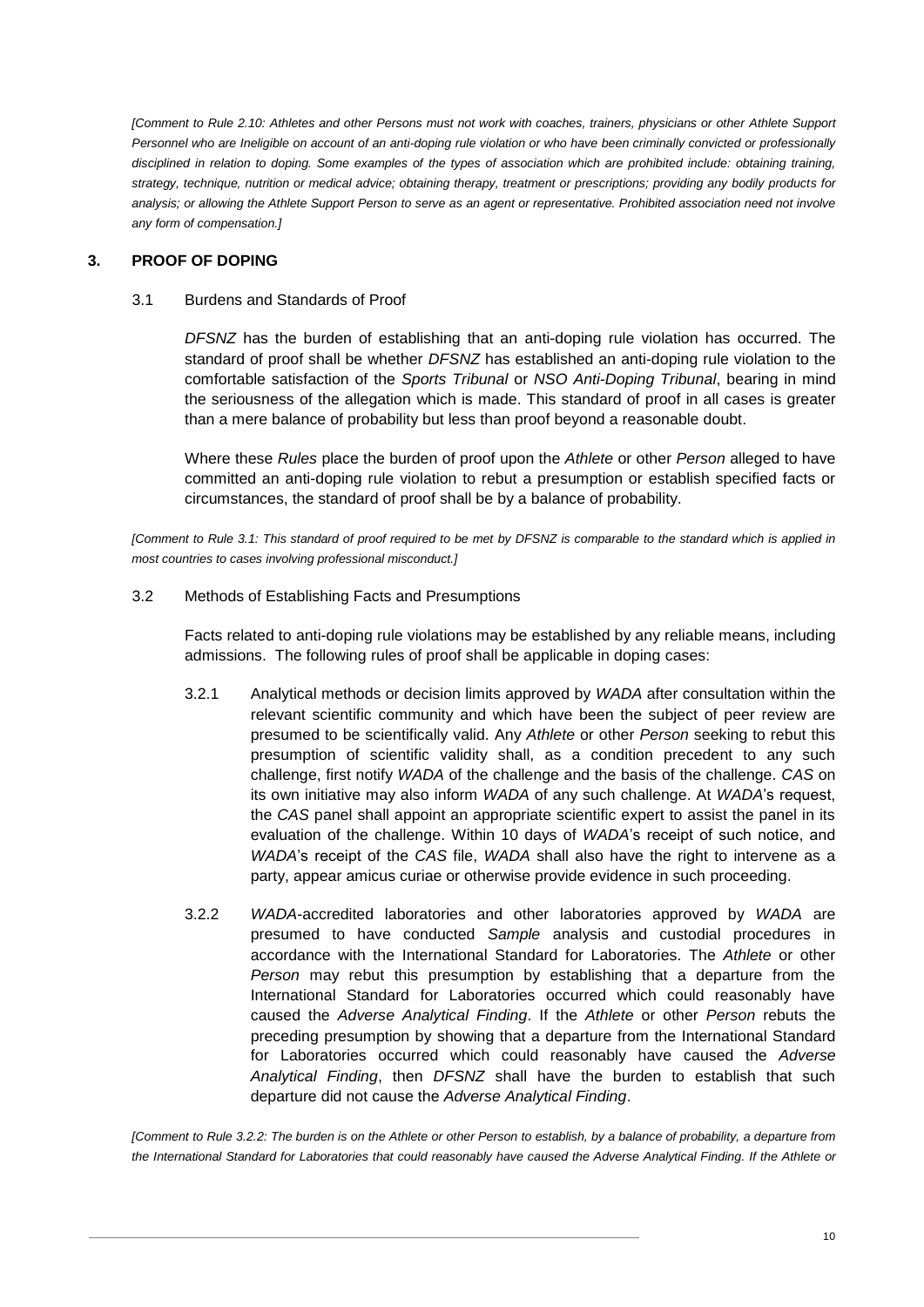<span id="page-11-2"></span>*other Person does so, the burden shifts to DFSNZ to prove to the comfortable satisfaction of the Sports Tribunal* or *NSO Anti-Doping Tribunal that the departure did not cause the Adverse Analytical Finding.]*

- 3.2.3 Departures from any other *International Standard* or other anti-doping rule or policy set forth in the *Code* or these *Rules* which did not cause an *Adverse Analytical Finding* or other anti-doping rule violation shall not invalidate such evidence or results. If the *Athlete* or other *Person* establishes a departure from another *International Standard* or other anti-doping rule or policy which could reasonably have caused an anti-doping rule violation based on *Adverse Analytical Finding* or other anti-doping rule violation, then *DFSNZ* shall have the burden to establish that such departure did not cause the *Adverse Analytical Finding* or the factual basis for the anti-doping rule violation.
- 3.2.4 The facts established by a decision of a court or professional disciplinary tribunal of competent jurisdiction which is not the subject of a pending appeal shall be irrebuttable evidence against the *Athlete* or other *Person* to whom the decision pertained of those facts unless the *Athlete* or other *Person* establishes that the decision violated principles of natural justice.
- 3.2.5 The *Sports Tribunal* or *NSO Anti-Doping Tribunal* in a hearing on an anti-doping rule violation may draw an inference adverse to the *Athlete* or other *Person* who is asserted to have committed an anti-doping rule violation based on the *Athlete's* or other *Person's* refusal, after a request made in a reasonable time in advance of the hearing, to appear at the hearing (either in *Person* or telephonically as directed by the *Sports Tribunal* or *NSO Anti-Doping Tribunal*) and to answer questions from the *Sports Tribunal* or *NSO Anti-Doping Tribunal* or *DFSNZ*.

*[Comment to Rule [3.2:](#page-10-1) For example, an Anti-Doping Organisation may establish an anti-doping rule violation under Rule [2.2](#page-7-0) based on the Athlete's admissions, the credible testimony of third Persons, reliable documentary evidence, reliable analytical data from either an A or B Sample as provided in the Comments to Rul[e 2.2,](#page-7-0) or conclusions drawn from the profile of a series of the Athlete's blood or urine Samples, such as data from the Athlete Biological Passport.]*

# <span id="page-11-0"></span>**4. THE PROHIBITED LIST**

- 4.1 Unless provided otherwise in the *Prohibited List* or a revision, the *Prohibited List* and revisions shall become effective three months after publication of the *Prohibited List* by *WADA* without requiring any further action by *DFSNZ* or any further steps under these *Rules*. *DFSNZ* shall take reasonable steps to ensure the current *Prohibited List* is available to its *Participants*. All *Athletes* and other *Persons* shall be bound by the *Prohibited List*, and any revisions thereto, from the date they go into effect, without further formality. It is the responsibility of all *Athletes* and other *Persons* to familiarise themselves with the most up-to-date version of the *Prohibited List* and all revisions thereto.
- <span id="page-11-1"></span>4.2 *Prohibited Substance*s and *Prohibited Method*s Identified on the *Prohibited List*

# 4.2.1 *Prohibited Substance*s and *Prohibited Method*s

The *Prohibited List* identifies those *Prohibited Substance*s and *Prohibited Method*s which are prohibited as doping at all times (both *In-Competition* and *Out-of-Competition*) and those substances and methods which are prohibited *In-Competition* only. *Prohibited Substances* and *Prohibited Methods* may be included in the *Prohibited List* by general category or by specific reference to a particular substance or method.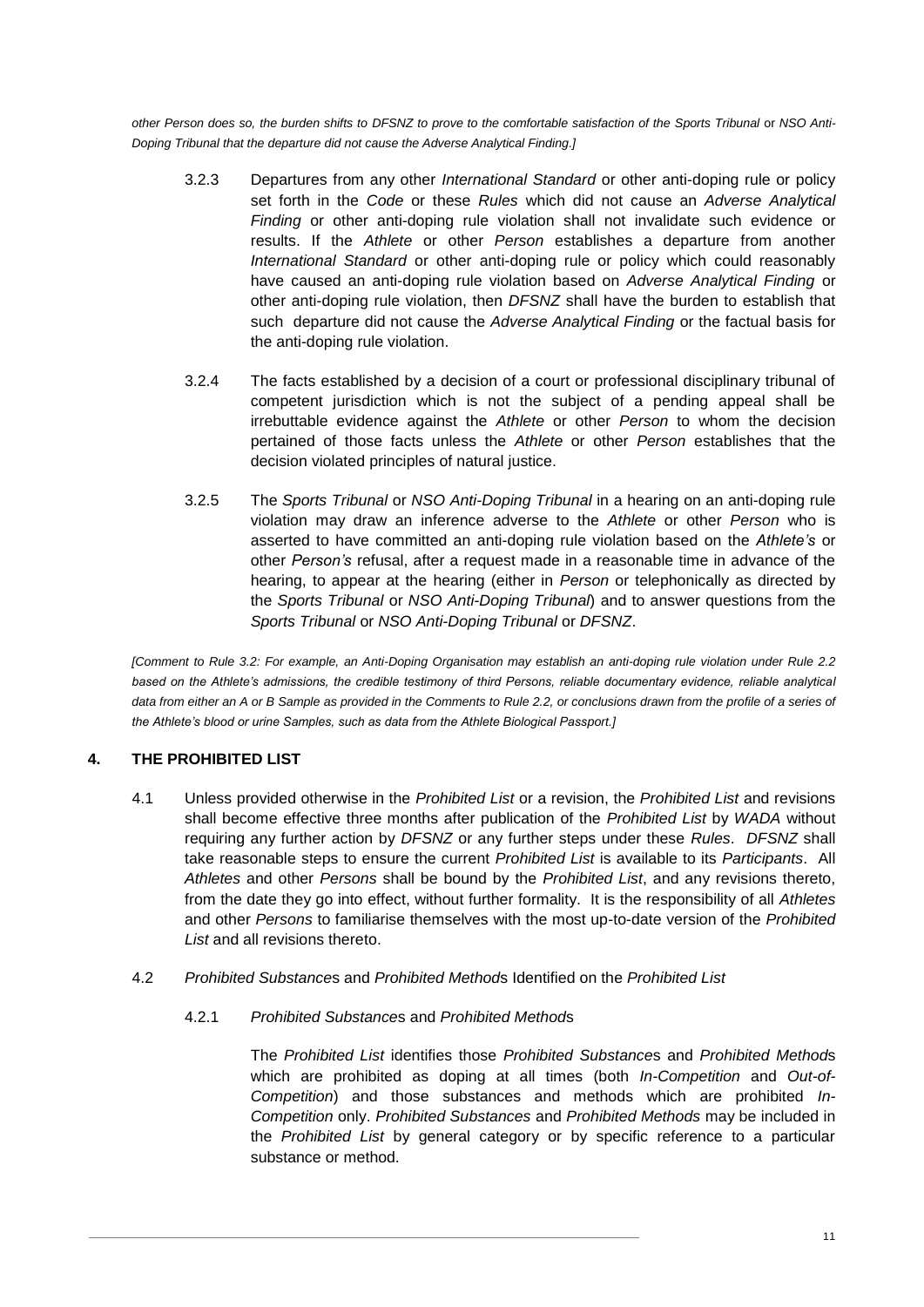*[Comment to Rule [4.2.1:](#page-11-1) Out-of-Competition Use of a substance which is only prohibited In-Competition is not an anti-doping rule violation unless an adverse Analytical Finding for the substance or its Metabolites or Markers is reported for a Sample collected In-Competition.]*

#### <span id="page-12-1"></span>4.2.2 *Specified Substances*

For purposes of the application of Rule [10,](#page-32-1) all *Prohibited Substance*s shall be "*Specified Substances*" except substances in the classes of anabolic agents and hormones and those stimulants and hormone antagonists and modulators so identified on the *Prohibited List*. The category of *Specified Substances* shall not include *Prohibited Methods*.

*[Comment to Rule [4.2.2:](#page-12-1) The Specified Substances identified in Rule [4.2.2](#page-12-1) should not in any way be considered less important or less dangerous than other doping substances. Rather, they are simply substances which are more likely to have been consumed by an Athlete for a purpose other than the enhancement of sport performance.]*

4.3 *WADA*'s determination of the *Prohibited List*

*WADA*'s determination of the *Prohibited Substance*s and *Prohibited Method*s that will be included on the *Prohibited List*, the classification of substances into categories on the *Prohibited List*, and the classification of a substance as prohibited at all times or *In-Competition* only is final and shall not be subject to challenge by an *Athlete* or other *Person* based on an argument that the substance or method was not a masking agent or did not have the potential to enhance performance, represent a health risk or violate the spirit of sport.

- <span id="page-12-2"></span><span id="page-12-0"></span>4.4 Therapeutic Use Exemptions ("*TUEs"*)
	- 4.4.1 The presence of a *Prohibited Substance* or its *Metabolite*s or *Marker*s, and/or the *Use* or *Attempt*ed *Use*, *Possession* or *Administration* or *Attempt*ed *Administration* of a *Prohibited Substance* or *Prohibited Method* shall not be considered an anti-doping rule violation if it is consistent with the provisions of a *TUE* granted in accordance with the International Standard for Therapeutic Use Exemptions.
	- 4.4.2 An *Athlete* who is not an *International-Level Athlete* should apply to *DFSNZ* for a *TUE*. If *DFSNZ* denies the application, the *Athlete* may appeal exclusively to the *Sports Tribunal*. The *Athlete* must file any such appeal within 14 days of receiving notification that the application has been denied.
	- 4.4.3 An *Athlete* who is an *International-Level Athlete* should apply to his or her International Federation.
		- 4.4.3.1 Where the *Athlete* already has a *TUE* granted by *DFSNZ* for the substance or method in question, if that *TUE* meets the criteria set out in the International Standard for Therapeutic Use Exemptions then the International Federation must recognise it. If the International Federation considers that the *TUE* does not meet those criteria and so refuses to recognise it, it must notify the *Athlete* and *DFSNZ* promptly, with reasons. The *Athlete* and/or *DFSNZ* shall have 21 days from such notification to refer the matter to *WADA* for review. If the matter is referred to *WADA* for review, the *TUE* granted by *DFSNZ* remains valid for national-level *Competition* and *Out-of-Competition Testing* (but is not valid for international-level *Competition*) pending *WADA*'s decision. If the matter is not referred to *WADA* for review, the *TUE* becomes invalid for any purpose when the 21-day review deadline expires.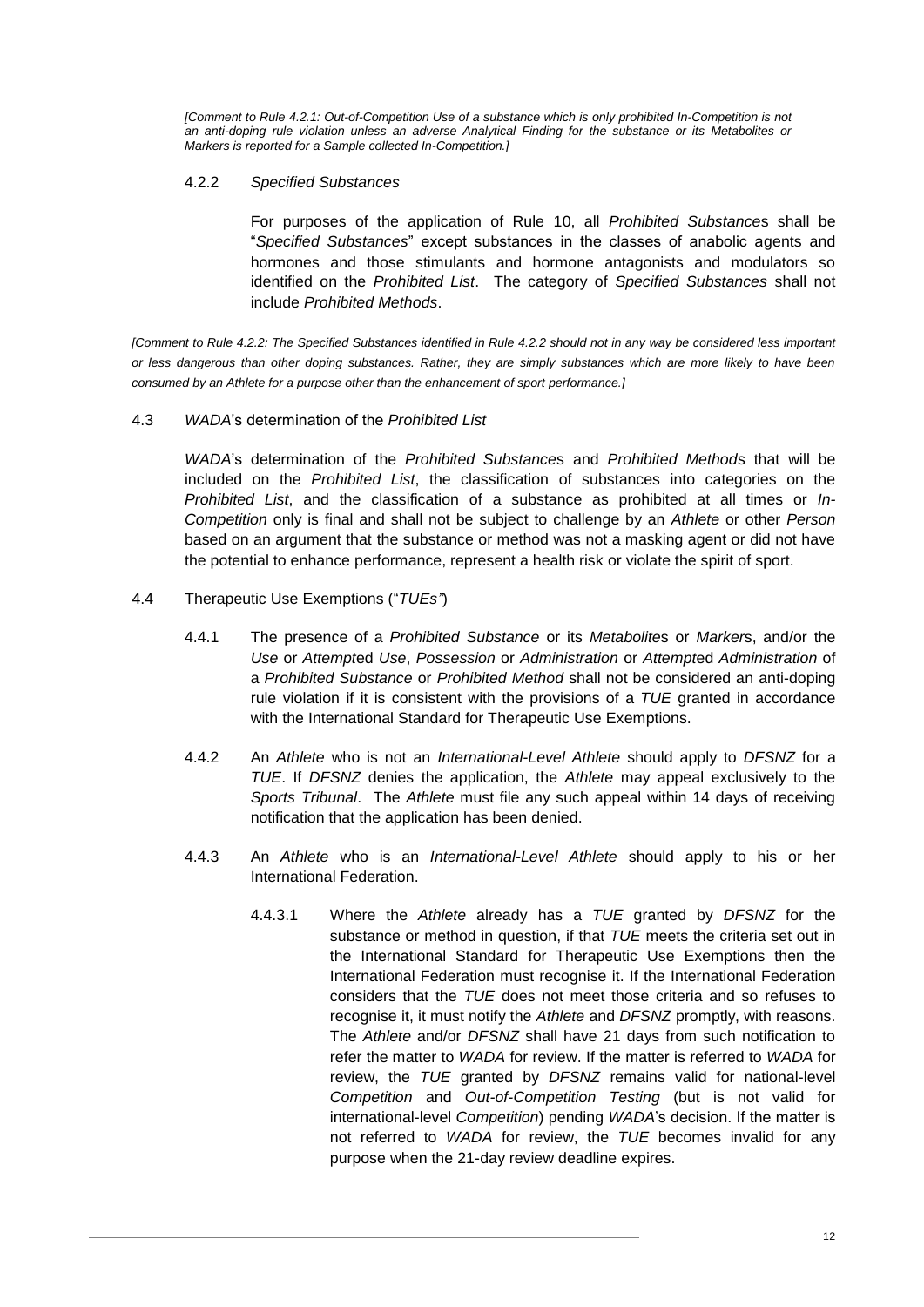4.4.3.2 If the *Athlete* does not already have a *TUE* granted by *DFSNZ* for the substance or method in question, the *Athlete* must apply directly to his or her International Federation for a *TUE* as soon as the need arises. If the International Federation (or *DFSNZ*, where it has agreed to consider the application on behalf of the International Federation) denies the *Athlete's* application, it must notify the *Athlete* promptly, with reasons. If the International Federation grants the *Athlete's* application, it must notify not only the *Athlete* but also *DFSNZ*, and if *DFSNZ* considers that the *TUE* does not meet the criteria set out in the International Standard for Therapeutic Use Exemptions, it has 21 days from such notification to refer the matter to *WADA* for review. If *DFSNZ* refers the matter to *WADA* for review, the *TUE* granted by the International Federation remains valid for international-level *Competition* and *Out-of-Competition Testing* (but is not valid for national-level *Competition*) pending *WADA*'s decision. If *DFSNZ* does not refer the matter to *WADA* for review, the *TUE* granted by the International Federation becomes valid for national-level *Competition* as well when the 21-day review deadline expires.

*[Comment to Rule [4.4.3:](#page-12-2) If the International Federation refuses to recognise a TUE granted by DFSNZ only because medical*  records or other information are missing that are needed to demonstrate satisfaction with the criteria in the International *Standard for Therapeutic Use Exemptions, the matter should not be referred to WADA. Instead, the file should be completed and re-submitted to the International Federation. If an International Federation chooses to test an Athlete who is not an International-Level Athlete, it must recognise a TUE granted to that Athlete by DFSNZ. A TUE granted by DFSNZ is valid at national level only; it is not automatically valid for international-level Competition.]*

- 4.4.4 A *Major Event Organisation* may require *Athletes* to apply to it for a *TUE* if they wish to *Use* a *Prohibited Substance* or a *Prohibited Method* in connection with the *Event*. In that case:
	- 4.4.4.1 The *Major Event Organisation* must ensure a process is available for an *Athlete* to apply for a *TUE* if he or she does not already have one. If the *TUE* is granted, it is effective for its *Event* only.
	- 4.4.4.2 Where the *Athlete* already has a *TUE* granted by *DFSNZ* or his or her International Federation, if that *TUE* meets the criteria set out in the International Standard for Therapeutic Use Exemptions, the *Major Event Organisation* must recognise it. If the *Major Event Organisation* decides the *TUE* does not meet those criteria and so refuses to recognise it, it must notify the *Athlete* promptly, explaining its reasons.
	- 4.4.4.3 A decision by a *Major Event Organisation* not to recognise or not to grant a *TUE* may be appealed by the *Athlete* exclusively to an independent body established or appointed by the *Major Event Organisation* for that purpose. If the *Athlete* does not appeal (or the appeal is unsuccessful), he or she may not *Use* the substance or method in question in connection with the *Event*, but any *TUE* granted by *DFSNZ* or his or her International Federation for that substance or method remains valid outside of that *Event*.

*[Comment to Rule 4.4.4.3: For example, the CAS Ad Hoc Division or a similar body may act as the independent appeal body for particular Events, or WADA may agree to perform that function. If neither CAS nor WADA are performing that function, WADA retains the right (but not the obligation) to review the TUE decisions made in connection with the Event at any time, in accordance with Rule [4.4.6.\]](#page-14-0)*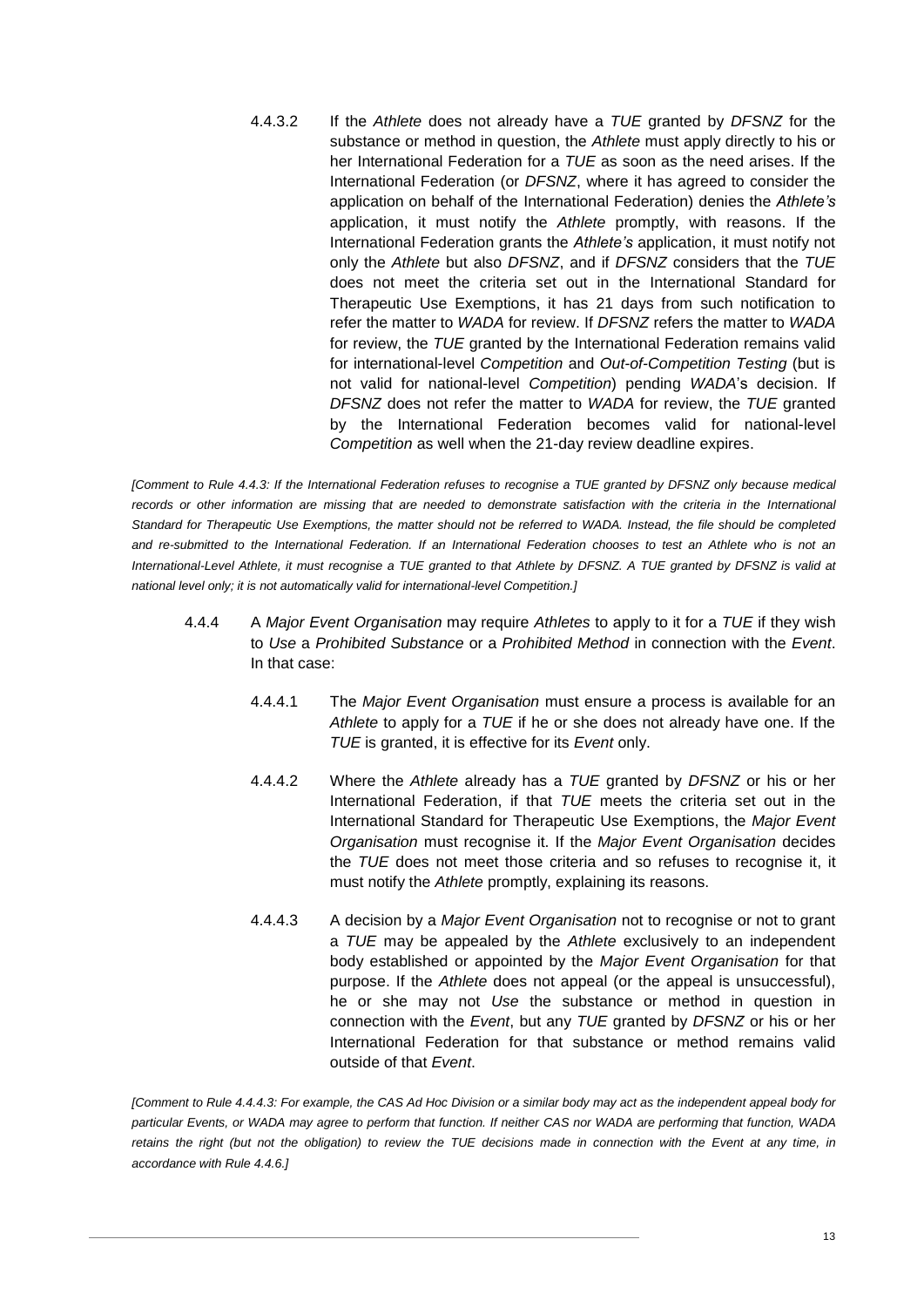- 4.4.5 If *DFSNZ* chooses to collect a *Sample* from a *Person* who is not an *International*-*Level* or *National*-*Level Athlete*, and that *Person* is *Using* a *Prohibited Substance* or *Prohibited Method* for therapeutic reasons, *DFSNZ* may permit him or her to apply for a retroactive *TUE*.
- <span id="page-14-0"></span>4.4.6 *WADA* must review an International Federation's decision not to recognise a *TUE* granted by the *National Anti-Doping Organisation* that is referred to it by the *Athlete* or *DFSNZ*. In addition, *WADA* must review an International Federation's decision to grant a *TUE* that is referred to it by *DFSNZ*. *WADA* may review any other *TUE* decisions at any time, whether upon request by those affected or on its own initiative. If the *TUE* decision being reviewed meets the criteria set out in the International Standard for Therapeutic Use Exemptions, *WADA* will not interfere with it. If the *TUE* decision does not meet those criteria, *WADA* will reverse it.

<span id="page-14-1"></span>*[Comment to Rul[e 4.4.6:](#page-14-0) WADA shall be entitled to charge a fee to cover the costs of (a) any review it is required to conduct in accordance with Rule [4.4.6;](#page-14-0) and (b) any review it chooses to conduct, where the decision being reviewed is reversed.]*

4.4.7 Any *TUE* decision by an International Federation (or by *DFSNZ* where it has agreed to consider the application on behalf of an International Federation) that is not reviewed by *WADA*, or that is reviewed by *WADA* but is not reversed upon review, may be appealed by the *Athlete* and/or *DFSNZ*, exclusively to *CAS* in accordance with Rule [13.](#page-42-2)

*[Comment to Rule [4.4.7:](#page-14-1) In such cases, the decision being appealed is the International Federation's TUE decision, not WADA's decision not to review the TUE decision or (having reviewed it) not to reverse the TUE decision. However, the time to appeal the TUE decision does not begin to run until the date that WADA communicates its decision. In any Event, whether the decision has been reviewed by WADA or not, WADA shall be given notice of the appeal so that it may participate if it sees fit.]*

- 4.4.8 A decision by *WADA* to reverse a *TUE* decision may be appealed by the *Athlete*, *DFSNZ* and/or the International Federation affected, exclusively to *CAS* in accordance with Rule [13.](#page-42-2)
- 4.4.9 A failure to take action within a reasonable time on a properly submitted application for grant/recognition of a *TUE* or for review of a *TUE* decision shall be considered a denial of the application.
- 4.4.10 Therapeutic Use Exemption Committee (*TUE* Committee)
	- 4.4.10.1 *DFSNZ* shall at all times have policies and procedures for the application for *TUEs* and for consideration of such applications.
	- 4.4.10.2 *DFSNZ* shall appoint a *TUE* Committee to consider applications for *TUEs*. The *TUE* Committee shall be established according to the requirements of the International Standard for Therapeutic Use Exemptions. Where members of the *TUE* Committee have an interest in individual *National Sporting Organisation*s or International Federations, they are excluded from considering applications for *TUEs* from *Athletes* who are members of the same individual *National Sporting Organisation*s or International Federations.
	- 4.4.10.3 The *TUE* Committee member(s) shall promptly evaluate any request for a *TUE* in accordance with the International Standard for Therapeutic Use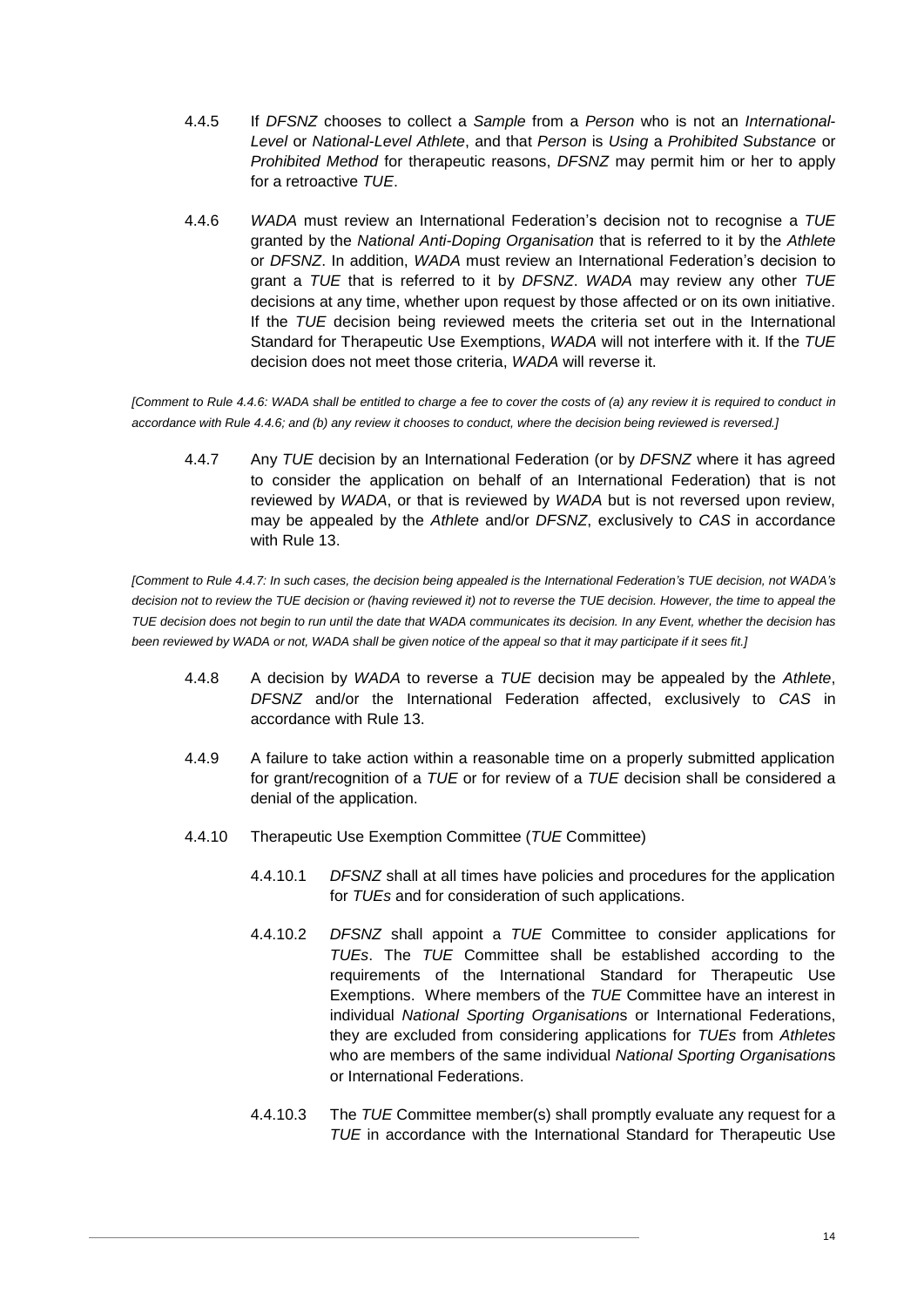Exemptions and render a decision on such request, which shall be the decision of *DFSNZ*.

- 4.4.10.4 *DFSNZ* and the *TUE* Committee shall conduct the *Administration* and determination of applications for *TUEs* in strict confidence.
- 4.4.11 Expiration, Cancellation, Withdrawal or Reversal of a *TUE*
	- 4.4.11.1 A *TUE* granted pursuant to these *Rules*: (a) shall expire automatically at the end of any term for which it was granted, without the need for any further notice or other formality; (b) may be cancelled if the *Athlete* does not promptly comply with any requirements or conditions imposed by the TUE Committee upon grant of the *TUE*; (c) may be withdrawn by the TUE Committee if it is subsequently determined that the criteria for grant of a *TUE* are not in fact met; or (d) may be reversed on review by *WADA* or on appeal.
	- 4.4.11.2 In such event, the *Athlete* shall not be subject to any *Consequences* based on his/her *Use* or *Possession* or *Administration* of the *Prohibited Substance* or *Prohibited Method* in question in accordance with the *TUE* prior to the effective date of expiry, cancellation, withdrawal or reversal of the *TUE*. The review pursuant to Rule [7.2](#page-22-0) of any subsequent *Adverse Analytical Finding* shall include consideration of whether such finding is consistent with *Use* of the *Prohibited Substance* or *Prohibited Method*  prior to that date, in which event no anti-doping rule violation shall be asserted.

### <span id="page-15-0"></span>**5. TESTING AND INVESTIGATIONS**

5.1 Purpose of *Testing* and Investigations

*Testing* and investigations shall only be undertaken for anti-doping purposes.

- 5.1.1 *DFSNZ* shall undertake *Testing* to obtain analytical evidence as to the *Athlete's* compliance (or non-compliance) with the strict *Code* prohibition on the presence/*Use* of a *Prohibited Substance* or *Prohibited Method*.
- 5.1.2 *DFSNZ* shall undertake investigations:
	- 5.1.2.1 in relation to *Atypical Findings, Atypical Passport Findings* and *Adverse Passport Findings*, in accordance with Rules [7.4](#page-23-0) and [7.5](#page-23-1) respectively, gathering intelligence or evidence (including, in particular, analytical evidence) in order to determine whether an anti-doping rule violation has occurred under Rule [2.1](#page-6-1) and/or Rule [2.2;](#page-7-0) and
	- 5.1.2.2 in relation to other indications of potential anti-doping rule violations, in accordance with Rules [7.6](#page-24-0) and [7.7,](#page-24-1) gathering intelligence or evidence (including, in particular, non-analytical evidence) in order to determine whether an anti-doping rule violation has occurred under any of Rules [2.2](#page-7-0) to [2.10.](#page-9-0)
- <span id="page-15-1"></span>5.2 Scope of *Testing*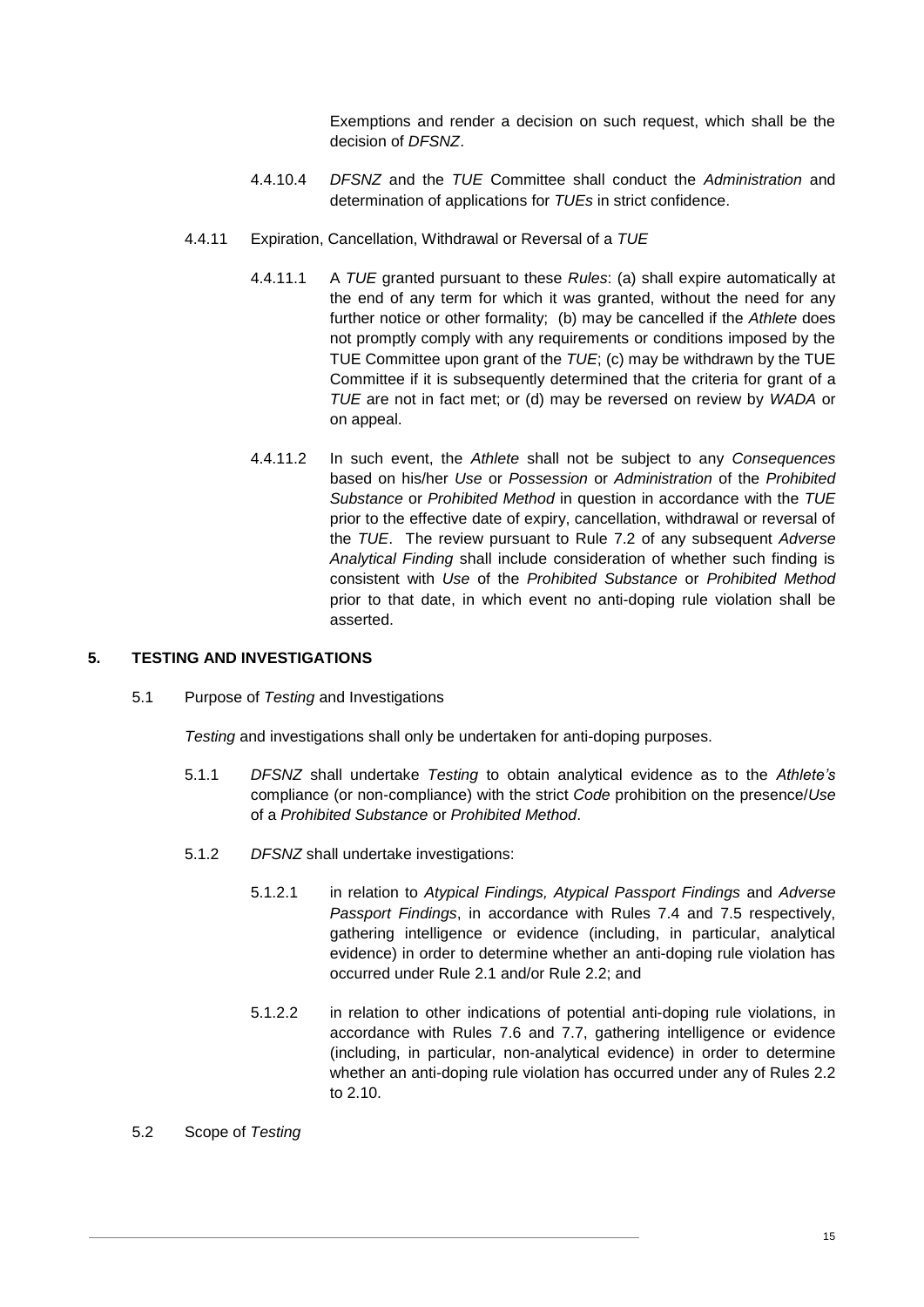Any *Athlete* (including any *Athlete* serving a period of *Ineligibility*) may be required to provide a *Sample* at any time and at any place by any *Anti-Doping Organisation* with *Testing* authority over him or her. Subject to the jurisdictional limitations for *Event Testing* set out in Rule [5.3:](#page-16-0)

- 5.2.1 *DFSNZ* shall have *In-Competition* and *Out-of-Competition Testing* authority over all *Athletes* who are nationals, residents, license-holders or members of sport Organisations of New Zealand or who are present in New Zealand.
- 5.2.2 Each International Federation shall have *In-Competition* and *Out-of-Competition Testing* authority over all *Athletes* who are subject to its rules, including those who participate in *International Event*s or who participate in *Event*s governed by the rules of that International Federation, or who are members or license-holders of that International Federation or its member National Federations, or their members.
- 5.2.3 Each *Major Event Organisation*, including the International Olympic Committee and the International Paralympic Committee, shall have *In-Competition Testing* authority for its *Event*s and *Out-of-Competition Testing* authority over all *Athletes* entered in one of its future *Event*s or who have otherwise been made subject to the *Testing* authority of the *Major Event Organisation* for a future *Event*.
- 5.2.4 *WADA* shall have *In-Competition* and *Out-of-Competition Testing* authority as set out in Article 20.7.8 of the *Code*.
- 5.2.5 *DFSNZ* may test any *Athlete* over whom it has *Testing* authority who has not retired, including *Athletes* serving a period of *Ineligibility*.
- <span id="page-16-2"></span>5.2.6 If an International Federation or *Major Event Organisation* delegates or contracts any part of *Testing* to *DFSNZ* (directly or through a National Federation), *DFSNZ* may collect additional *Sample*s or direct the laboratory to perform additional types of analysis at *DFSNZ*'s expense. If additional *Sample*s are collected or additional types of analysis are performed, the International Federation or *Major Event Organisation* shall be notified.

*[Comment to Rule [5.2:](#page-15-1) Additional authority to conduct Testing may be conferred by means of bilateral or multilateral agreements among Signatories. Unless the Athlete has identified a 60-minute Testing window during the following-described time period, or otherwise consented to Testing during that period, before Testing an Athlete between the hours of 11:00 p.m. and 6:00 a.m., an Anti-Doping Organisation should have serious and specific suspicion that the Athlete may be engaged in doping. A challenge to whether an Anti-Doping Organisation had sufficient suspicion for Testing during this time period shall not be a defence to an anti-doping rule violation based on such test or attempted test.]*

- <span id="page-16-1"></span><span id="page-16-0"></span>5.3 *Testing* at *Event*s
	- 5.3.1 Except as otherwise provided below, only a single Organisation should be responsible for initiating and directing *Testing* at *Event Venues* during an *Event Period*. At *International Event*s taking place in New Zealand, the collection of *Sample*s shall be initiated and directed by the international Organisation which is the ruling body for the *Event* (e.g., the International Olympic Committee for the Olympic Games, the International Federation for a World Championship, and the Pan-American Sports Organisation for the Pan American Games). At National *Event*s taking place in New Zealand, the collection of *Sample*s shall be initiated and directed by *DFSNZ*. At the request of the ruling body for an *Event*, any *Testing* during the *Event Period* outside of the *Event Venues* shall be coordinated with that ruling body.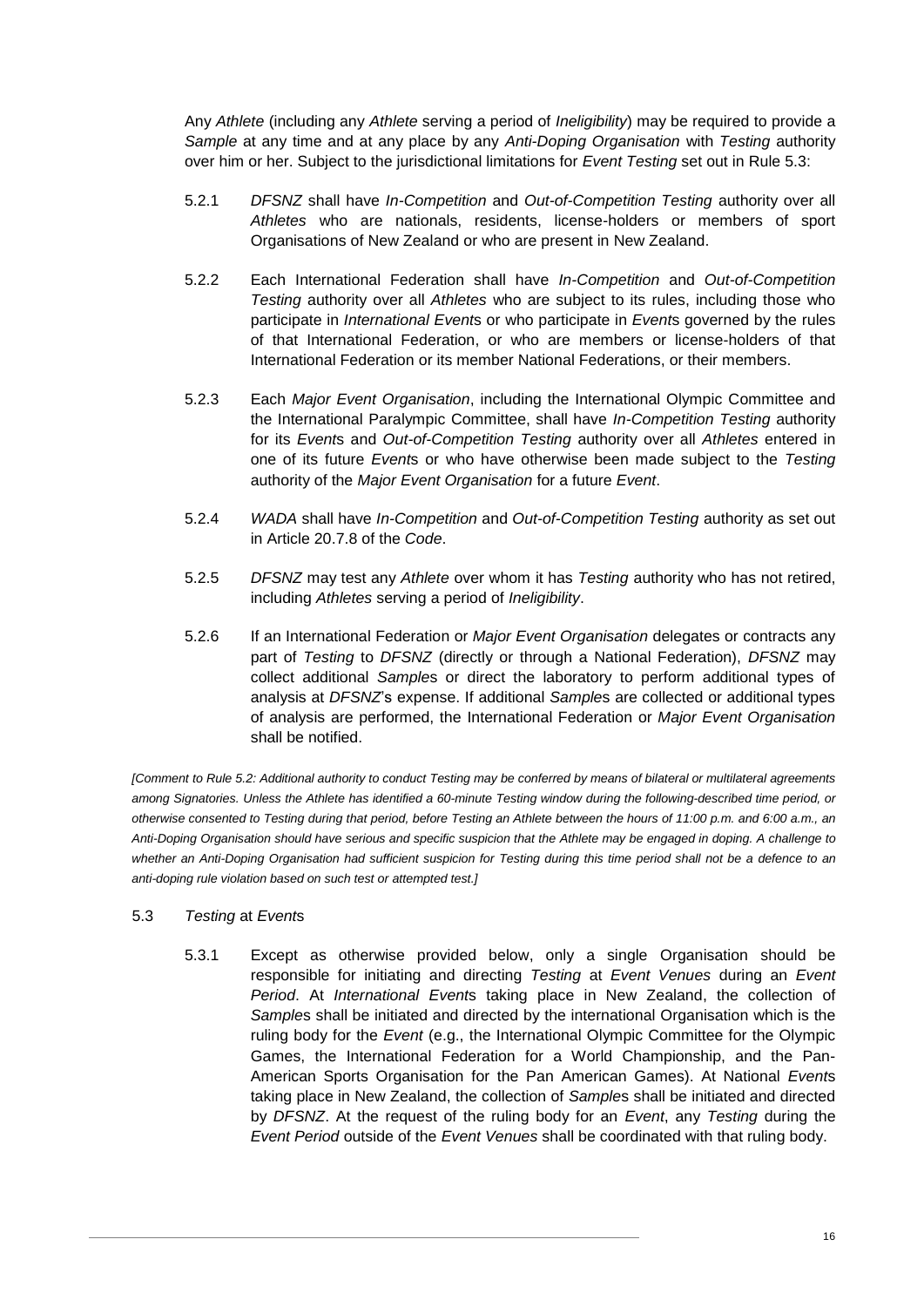<span id="page-17-0"></span>*[Comment to Rule [5.3.1:](#page-16-1) Some ruling bodies for International Events may be doing their own Testing outside of the Event Venues during the Event Period and thus want to coordinate that Testing with DFSNZ Testing.]*

5.3.2 If *DFSNZ* would otherwise have *Testing* authority but is not responsible for initiating and directing *Testing* at an *Event* and desires to conduct *Testing* of *Athletes* at the *Event Venues* during the *Event Period*, *DFSNZ* shall first confer with the ruling body of the *Event* to obtain permission to conduct and coordinate such *Testing*. If *DFSNZ* is not satisfied with the response from the ruling body of the *Event*, *DFSNZ* may ask *WADA* for permission to conduct *Testing* and to determine how to coordinate such *Testing*. *WADA* shall not grant approval for such *Testing* before consulting with and informing the ruling body for the *Event*. *WADA*'s decision shall be final and not subject to appeal. Unless otherwise provided in the authorisation to conduct *Testing*, such tests shall be considered *Out-of-Competition* tests. Results management for any such test shall be the responsibility of *DFSNZ* unless provided otherwise in the rules of the ruling body of the *Event*.

*[Comment to Rule [5.3.2:](#page-17-0) Before giving approval to a National Anti-Doping Organisation to initiate and conduct Testing at an International Event, WADA shall consult with the international organisation which is the ruling body for the Event. Before giving approval to an International Federation to initiate and conduct Testing at a National Event, WADA shall consult with the National Anti-Doping Organisation of the country where the Event takes place. The Anti-Doping Organisation "initiating and directing Testing" may, if it chooses, enter into agreements with other organisations to which it delegates responsibility for Sample collection or other aspects of the Doping Control process.]*

- 5.3.3 *DFSNZ* will initiate, direct and conduct *Testing* at National *Event*s and may initiate, direct and conduct *Testing* at an *International Event* in accordance with the provisions of Rule [5.3.](#page-16-0)
- <span id="page-17-1"></span>5.4 Test Distribution Planning
	- 5.4.1 *WADA*, in consultation with International Federations and other *Anti-Doping Organisation*s, will adopt a Technical Document under the International Standard for Testing and Investigations that establishes by means of a risk assessment which *Prohibited Substance*s and/or *Prohibited Method*s are most likely to be abused in particular sports and sport disciplines.
	- 5.4.2 Starting with that risk assessment, *DFSNZ* shall develop and implement an effective, intelligent and proportionate test distribution plan that prioritises appropriately between disciplines, categories of *Athletes*, types of *Testing*, types of *Sample*s collected, and types of *Sample* analysis, all in compliance with the requirements of the International Standard for Testing and Investigations. *DFSNZ* shall provide *WADA* upon request with a copy of its current test distribution plan.
- 5.5 *Testing* Requirements

All *Testing* shall be conducted in conformity with the International Standard for Testing and Investigations.

<span id="page-17-2"></span>5.6 *Athlete* Whereabouts Information

*Athletes* who have been included in a *Registered Testing Pool* by their International Federation and/or *DFSNZ* shall provide whereabouts information in the manner specified in the International Standard for Testing and Investigations. The International Federations and *DFSNZ* shall coordinate the identification of such *Athletes* and the collection of their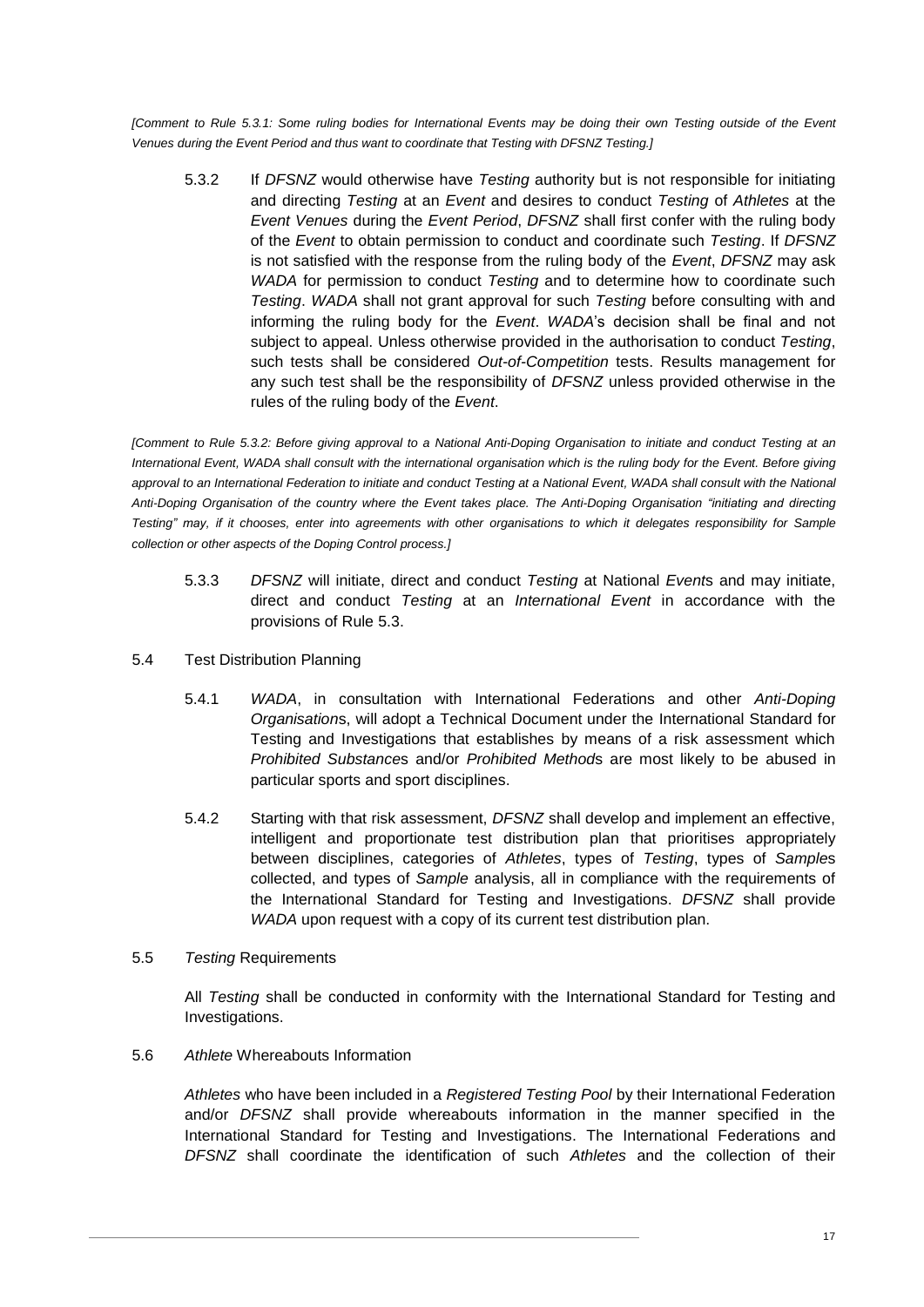whereabouts information. *DFSNZ* shall make available, through *ADAMS* or another system approved by *WADA*, a list which identifies those *Athletes* included in its *Registered Testing Pool* either by name or by clearly defined, specific criteria. *Athletes* shall be notified before they are included in a *Registered Testing Pool* and when they are removed from that pool. The whereabouts information they provide while in the *Registered Testing Pool* will be accessible, through *ADAMS* or another system approved by *WADA*, to *WADA* and to other *Anti-Doping Organisation*s having authority to test the *Athlete* as provided in Rule [5.2.](#page-15-1) This information shall be maintained in strict confidence at all times; shall be used exclusively for purposes of planning, coordinating or conducting *Doping Control*, providing information relevant to the *Athlete Biological Passport* or other analytical results, to support an investigation into a potential anti-doping rule violation, or to support proceedings alleging an anti-doping rule violation; and shall be destroyed after it is no longer relevant for these purposes in accordance with the International Standard for the Protection of Privacy and Personal Information.

- <span id="page-18-0"></span>5.7 Retired *Athletes* Returning to *Competition*
	- 5.7.1 If an *International- or National-Level Athlete* in *DFSNZ'*s *Registered Testing Pool* retires and then wishes to return to active participation in sport, the *Athlete* shall not compete in *International Event*s or National *Event*s until the *Athlete* has: (a) made himself or herself available for *Testing* for a period of six months before returning to competition, including (if requested) complying with the whereabouts requirements of Annex I to the *International Standard* for Testing and Investigations: and (b) given six months prior written notice of his or her intent to resume competing to his or her International Federation and *DFSNZ*. *WADA*, in consultation with the relevant International Federation and *DFSNZ*, may grant an exemption to the six-month written notice rule where the strict application of that rule would be manifestly unfair to an *Athlete*. This decision may be appealed under Rule [13.](#page-42-2)
		- 5.7.1.1 Any competitive results obtained in violation of Rule [5.7.1](#page-18-0) shall be *Disqualified*.
	- 5.7.2 If an *Athlete* retires from sport while subject to a period of *Ineligibility* and then wishes to return to active competition in sport, the *Athlete* shall not compete in *International Event*s or National *Event*s until the *Athlete* has made himself or herself available for *Testing* by giving six months prior written notice (or notice equivalent to the period of *Ineligibility* remaining as of the date the *Athlete* retired, if that period was longer than six months) to his or her International Federation and *DFSNZ*, including (if requested) complying with the whereabouts requirements of Annex I to the International Standard for Testing and Investigations.
- 5.8 Investigations and Intelligence Gathering

*DFSNZ* shall ensure it is able to do each of the following, as applicable and in accordance with the International Standard for Testing and Investigations:

- 5.8.1 Obtain, assess and process anti-doping intelligence from all available sources to inform the development of an effective, intelligent and proportionate test distribution plan, to plan *Target Testing*, and/or to form the basis of an investigation into a possible anti-doping rule violation(s); and
- 5.8.2 Investigate *Atypical Finding*s and *Adverse Passport Finding*s, in accordance with Rules [7.4](#page-23-0) and [7.5](#page-23-1) respectively; and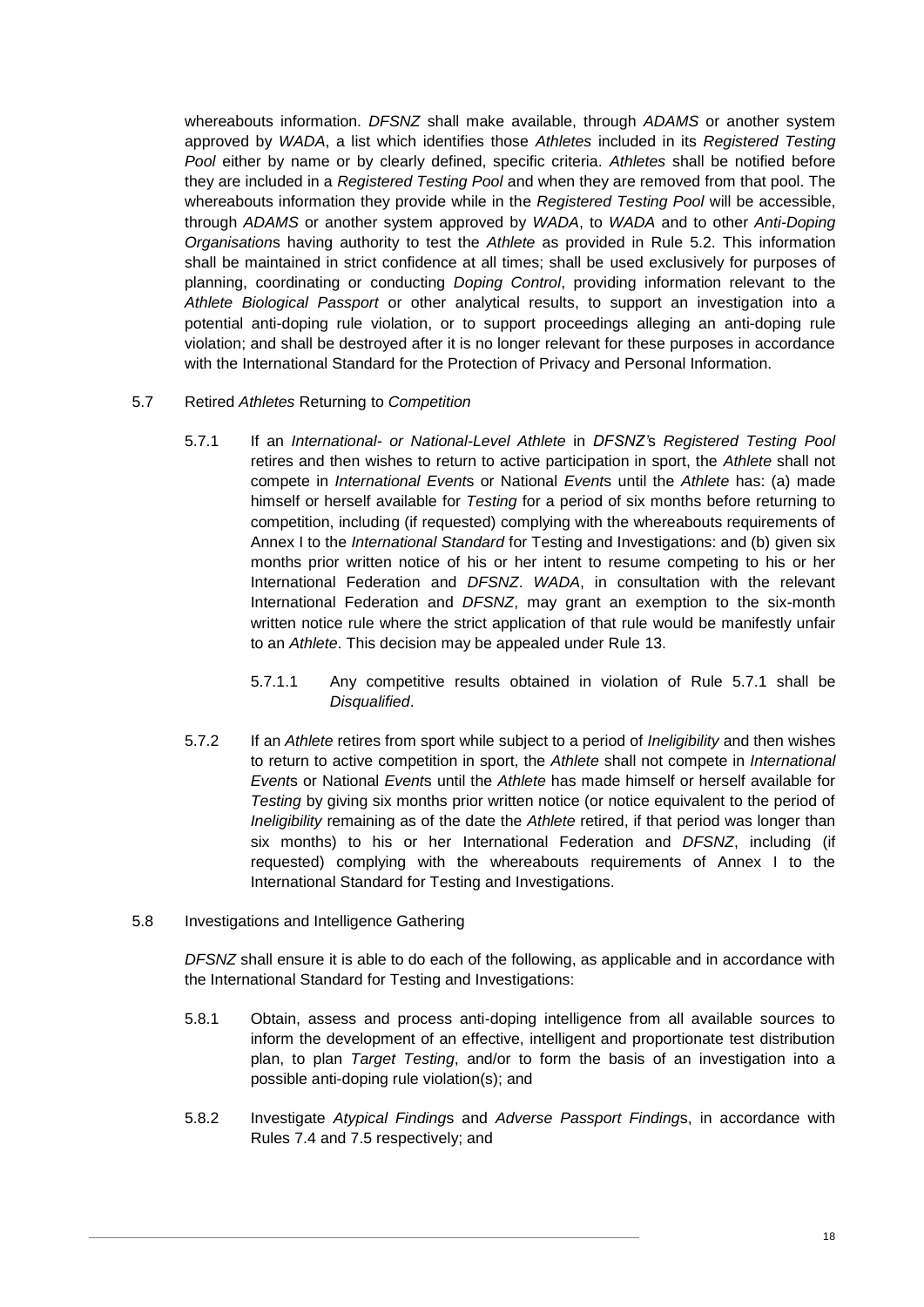- 5.8.3 Investigate any other analytical or non-analytical information or intelligence that indicates a possible anti-doping rule violation(s), in accordance with Rules [7.6](#page-24-0) and [7.7,](#page-24-1) in order either to rule out the possible violation or to develop evidence that would support the initiation of an anti-doping rule violation proceeding.
- 5.9 *Independent Observer Program*

*DFSNZ*, *National Sporting Organisation*s and the organising committees for *Event*s and their employees, contractors, officials and agents shall provide access to *Persons* participating in the *Independent Observer Program* at *Event*s.

# <span id="page-19-1"></span><span id="page-19-0"></span>**6. ANALYSIS OF** *SAMPLES*

6.1 Use of Accredited and Approved Laboratories

For the purposes of Rule [2.1](#page-6-1) *Sample*s shall be analysed only in *WADA*-accredited laboratories or laboratories otherwise approved by *WADA*. The choice of the *WADA*-accredited or *WADA*approved laboratory used for the *Sample* analysis shall be determined exclusively by *DFSNZ*. Laboratories shall analyse *Sample*s and report results in conformity with the International Standard for Laboratories.

*[Comment to Rule [6.1:](#page-19-1) For cost and geographic access reasons, WADA may approve laboratories which are not WADAaccredited to perform particular analyses, for example, analysis of blood which should be delivered from the collection site to the*  laboratory within a set deadline. Before approving any such laboratory, WADA will ensure it meets the high analytical and *custodial standards required by WADA. Violations of Rule [2.1](#page-6-1) may be established only by Sample analysis performed by a WADA accredited laboratory or another laboratory approved by WADA. Violations of other Articles may be established using analytical results from other laboratories so long as the results are reliable.]*

# <span id="page-19-2"></span>6.2 Purpose of Analysis of *Sample*s

*Sample*s shall be analysed to detect *Prohibited Substance*s and *Prohibited Method*s identified on the *Prohibited List* and other substances as may be directed by *WADA* pursuant to Article 4.5 or to assist an *Anti-Doping Organisation* in profiling relevant parameters in an *Athlete's* urine, blood or other matrix, including DNA or genomic profiling, or for any other legitimate anti-doping purpose. *Sample*s may be collected and stored for future analysis.

*[Comment to Rule 6.2: For example relevant profile information could be used to direct Target Testing or to support an antidoping rule violation proceeding under Rule 2.2 or both.]*

# <span id="page-19-3"></span>6.3 Research on *Sample*s

No *Sample* may be used for research, without the *Athlete's* written consent. *Sample*s used for purposes other than Rule [6.2](#page-19-2) shall have any means of identification removed such that they cannot be traced back to a particular *Athlete*.

*[Comment to Rule [6.3:](#page-19-3) As is the case in most medical contexts, use of anonymised Samples for quality assurance, quality improvement, or to establish reference populations is not considered research.]*

# <span id="page-19-4"></span>6.4 Standards for *Sample* Analysis and Reporting

Laboratories shall analyse *Sample*s and report results in conformity with the International Standard for Laboratories. To ensure effective *Testing*, the Technical Document referenced at Rule [5.4.1](#page-17-1) will establish risk assessment-based *Sample* analysis menus appropriate for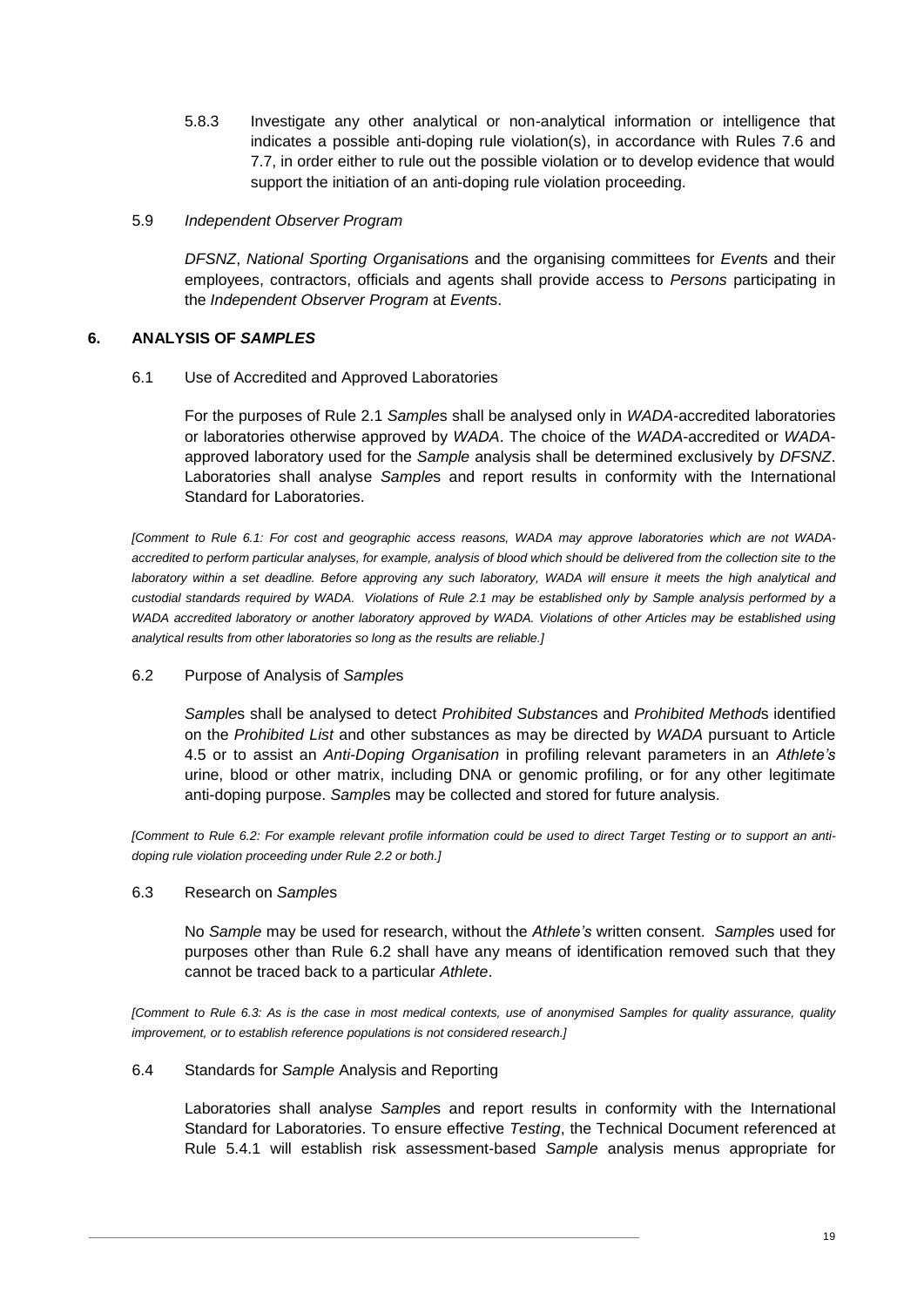particular sports and sport disciplines, and laboratories shall analyse *Sample*s in conformity with those menus, except as follows:

- 6.4.1 *DFSNZ* may request that laboratories analyse *Sample*s using more extensive menus than those described in the Technical Document.
- 6.4.2 *DFSNZ* may request that laboratories analyse *Sample*s using less extensive menus than those described in the Technical Document only if they have satisfied *WADA* that, because of the particular circumstances of New Zealand or the relevant sport, as set out in their test distribution plan, less extensive analysis would be appropriate.
- 6.4.3 As provided in the International Standard for Laboratories, laboratories at their own initiative and expense may analyse *Sample*s for *Prohibited Substance*s or *Prohibited Method*s not included on the *Sample* analysis menu described in the Technical Document or specified by the *Testing* authority. Results from any such analysis shall be reported and have the same validity and *Consequence* as any other analytical result.

*[Comment to Rule [6.4:](#page-19-4) The objective of this Rule is to extend the principle of "intelligent Testing" to the Sample analysis menu so as to most effectively and efficiently detect doping. It is recognised that the resources available to fight doping are limited and that increasing the Sample analysis menu may, in some sports and countries, reduce the number of Samples which can be analysed.]*

### 6.5 Further analysis of *Sample*s

Any *Sample* may be stored and subject to further analysis for the purposes of Rule [6.2](#page-19-2) by *WADA* at any time and/or by *DFSNZ* at any time before both the A and B *Sample* analytical results (or A *Sample* result where B *Sample* analysis has been waived or will not be performed) have been communicated by *DFSNZ* to the *Athlete* as the asserted basis for a Rule [2.1](#page-6-1) anti-doping rule violation.

*Samples* may be stored and subjected to further analyses for the purposes of Rule [6.2](#page-19-2) at any time exclusively at the direction of *DFSNZ* or *WADA*. (Any *Sample* storage or further analysis initiated by *WADA* shall be at *WADA*'s expense.) Further analysis of *Sample*s shall conform with the requirements of the International Standard for Laboratories and the *International Standard* for Testing and Investigations.

#### 6.6 Obtaining information at *Sample* Collection

Where *DFSNZ* carries out or *Attempt*s to carry out *Sample* collection it will obtain all relevant information and complete all appropriate documentation to support any possible allegation that there has been a refusal to submit to *Sample* collection contrary to Rule [2.3](#page-8-0) or any other antidoping rule violation under Rules [2.1](#page-6-1) to [2.10.](#page-9-0) Information obtained before, during, or after *Sample* collection and completed documentation will be forwarded to *DFSNZ* by the *Doping Control* Officer for further consideration and investigation by *DFSNZ*.

# <span id="page-20-0"></span>**7. RESULTS MANAGEMENT**

*[Comment to Rule [7:](#page-20-0) Various Signatories have created their own approaches to results management. While the various approaches have not been entirely uniform, many have proven to be fair and effective systems for results management. The Code does not supplant each of the Signatories' results management systems. This Rule does, however, specify basic principles in order to ensure the fundamental fairness of the results management process which must be observed by each Signatory. The specific anti-doping rules of each Signatory shall be consistent with these basic principles. Not all anti-doping*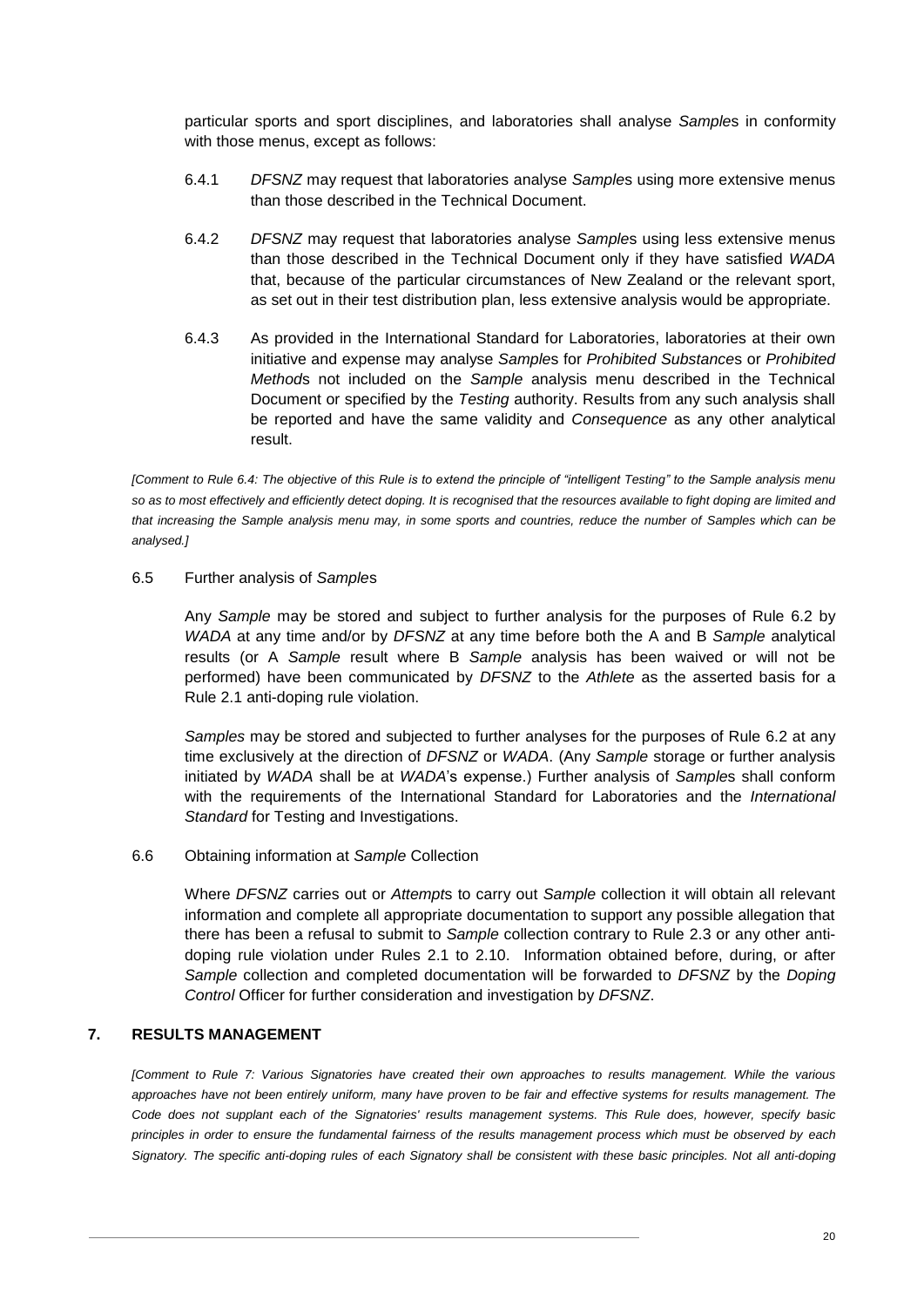*proceedings which have been initiated by an Anti-Doping Organisation need to go to hearing. There may be cases where the Athlete or other Person agrees to the sanction which is either mandated by the Code or which the Anti-Doping Organisation considers appropriate where flexibility in sanctioning is permitted. In all cases, a sanction imposed on the basis of such an agreement will be reported to parties with a right to appeal under Rule [13.2.3](#page-43-0) and published as provided in Rule [8.8.2.\]](#page-31-0)*

# <span id="page-21-1"></span>7.1 Responsibility for Conducting Results Management

Except as provided in Rules [7.1.1](#page-21-0) and [7.1.2](#page-22-1) below, where *DFSNZ* initiates and directs *Sample* collection, results management and hearings shall be the responsibility of *DFSNZ*, and shall be governed by these *Rules*. If no *Sample* collection is involved, but *DFSNZ* first provides notice to an *Athlete* or other *Person* of an asserted anti-doping rule violation and then diligently pursues that anti-doping rule violation, results management and hearings shall be the responsibility of *DFSNZ*, and shall be governed by these *Rules*.

Regardless of which Organisation conducts results management or hearings, the principles of natural justice shall be respected and the provisions identified in Article 23.2.2 of the *Code* must be followed.

If a dispute over which *Anti-Doping Organisation* has results management responsibility arises between *DFSNZ* and another *Anti-Doping Organisation*, *WADA* shall decide which Organisation has such responsibility. *WADA*'s decision may be appealed to *CAS* within seven days of notification of the *WADA* decision by any of the *Anti-Doping Organisation*s involved in the dispute. The appeal shall be dealt with by *CAS* in an expedited manner and shall be heard before a single arbitrator. Where *DFSNZ* elects to collect additional *Sample*s pursuant to Rule [5.2.6,](#page-16-2) then it shall be considered the *Anti-Doping Organisation* that initiated and directed *Sample* collection. However, where *DFSNZ* only directs the laboratory to perform additional types of analysis at *DFSNZ* 's expense, then the International Federation or *Major Event Organisation* shall be considered the *Anti-Doping Organisation* that initiated and directed *Sample* collection.

<span id="page-21-0"></span>*[Comment to Rule [7.1:](#page-21-1) In some cases, the procedural Rules of the Anti-Doping Organisation which initiated and directed the Sample collection may specify that results management will be handled by another Organisation (e.g., the Athlete's National Federation). In such event, it shall be the Anti-Doping Organisation's responsibility to confirm that the other organisation's rules are consistent with the Code.]* 

7.1.1 In circumstances where these *Rules* do not give *DFSNZ* authority over an *Athlete* or other *Person* who is not a national, resident, license holder, or member of a sport Organisation of New Zealand, or *DFSNZ* declines to exercise such authority, results management shall be conducted by the applicable International Federation or by a third party as directed by the rules of the International Federation. Results management and the conduct of hearings for a test conducted by *WADA* on its own initiative, or an *Anti-Doping Rule Violation* discovered by *WADA*, will be conducted by the *Anti-Doping Organisation* designated by *WADA*. Results management and the conduct of hearings for a test conducted by the International Olympic Committee, the International Paralympic Committee, or another *Major Event Organisation*, or an antidoping rule violation discovered by one of those organisations, shall be referred to the applicable International Federation in relation to *Consequences* beyond exclusion from the *Event*, *Disqualification* of *Event* results, forfeiture of any medals, points, or prizes from the *Event*, or recovery of costs applicable to the anti-doping rule violation.

*[Comment to Rule [7.1.1:](#page-21-0) The Athlete's or other Person's International Federation has been made the Anti-Doping Organisation of last resort for results management to avoid the possibility that no Anti-Doping Organisation would have authority to conduct*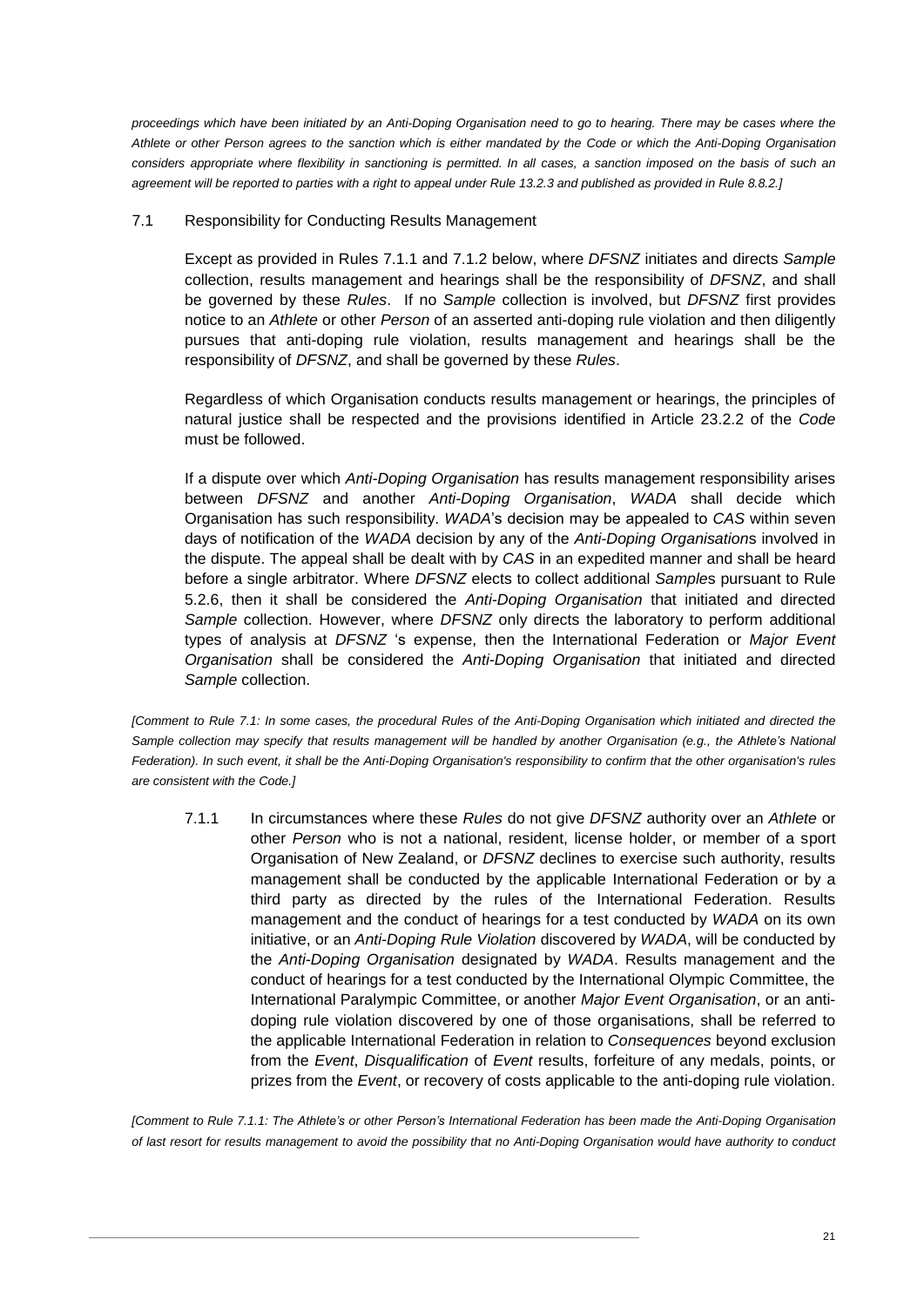<span id="page-22-1"></span>*results management. An International Federation is free to provide in its own anti-doping rules that the Athlete's or other Person's National Anti-Doping Organisation shall conduct results management.]*

7.1.2 Results management in relation to a potential Whereabouts Failure (a filing failure or a missed test) shall be administered by the International Federation or the *National Anti-Doping Organisation* with whom the *Athlete* in question files his or her whereabouts information, as provided in the International Standard for Testing and Investigations. Where *DFSNZ* determines a filing failure or a missed test it shall submit that information to *WADA* through *ADAMS* or another system approved by *WADA*, where it will be made available to other relevant *Anti-Doping Organisation*s.

### <span id="page-22-0"></span>7.2 Review Regarding *Adverse Analytical Finding*s

Upon receipt of an *Adverse Analytical Finding*, *DFSNZ* will review the laboratory report and decide (a) whether there is any applicable *TUE* in effect or whether an applicable *TUE* will be granted as provided in the International Standard for Therapeutic Use Exemptions or (b) there is any apparent departure from the International Standard for Testing and Investigations or International Standard for Laboratories that caused the *Adverse Analytical Finding.*

*[Comment to Rule [7.2:](#page-22-0) If the review of an Adverse Analytical Finding reveals an applicable TUE or departure from the International Standard for Testing and Investigations or the International Standard for Laboratories that caused the Adverse Analytical Finding, the entire test shall be considered negative and the Athlete, the Athlete's International Federation the Athlete's National Federation and WADA shall be so informed.]*

### <span id="page-22-2"></span>7.3 Notification After Review Regarding *Adverse Analytical Findings*

If the review of an *Adverse Analytical Finding* under Rule [7.2](#page-22-0) does not reveal an applicable *TUE* or entitlement to a *TUE* as provided in the International Standard for Therapeutic Use Exemptions, or departure that caused the *Adverse Analytical Finding*, *DFSNZ* shall promptly notify the *Athlete*, the *Athlete's* International Federation and *WADA* in the manner set out in Rules [14.1.1](#page-45-1) and [14.1.3](#page-46-0) of:

- (a) the *Adverse Analytical Finding*;
- (b) the anti-doping rule violated;

(c) the *Athlete's* right to promptly request the analysis of the B *Sample* or, failing such request being made by the specified deadline, that the B *Sample* analysis may be deemed waived;

(d) the scheduled date, time and place for the B *Sample* analysis if the *Athlete* or *DFSNZ* chooses to request an analysis of the B *Sample*;

(e) the opportunity for the *Athlete* and/or the *Athlete's* representative to attend the B *Sample* opening and analysis within the time period specified in the International Standard for Laboratories if such analysis is requested; and

(f) the *Athlete's* right to request copies of the A and B *Sample* laboratory documentation package which includes information as required by the International Standard for Laboratories.

If *DFSNZ* decides not to bring forward the *Adverse Analytical Finding* as an anti-doping rule violation, it shall so notify the *Athlete* and the *Anti-Doping Organisations* as described in Rule [14.1.2.](#page-46-1)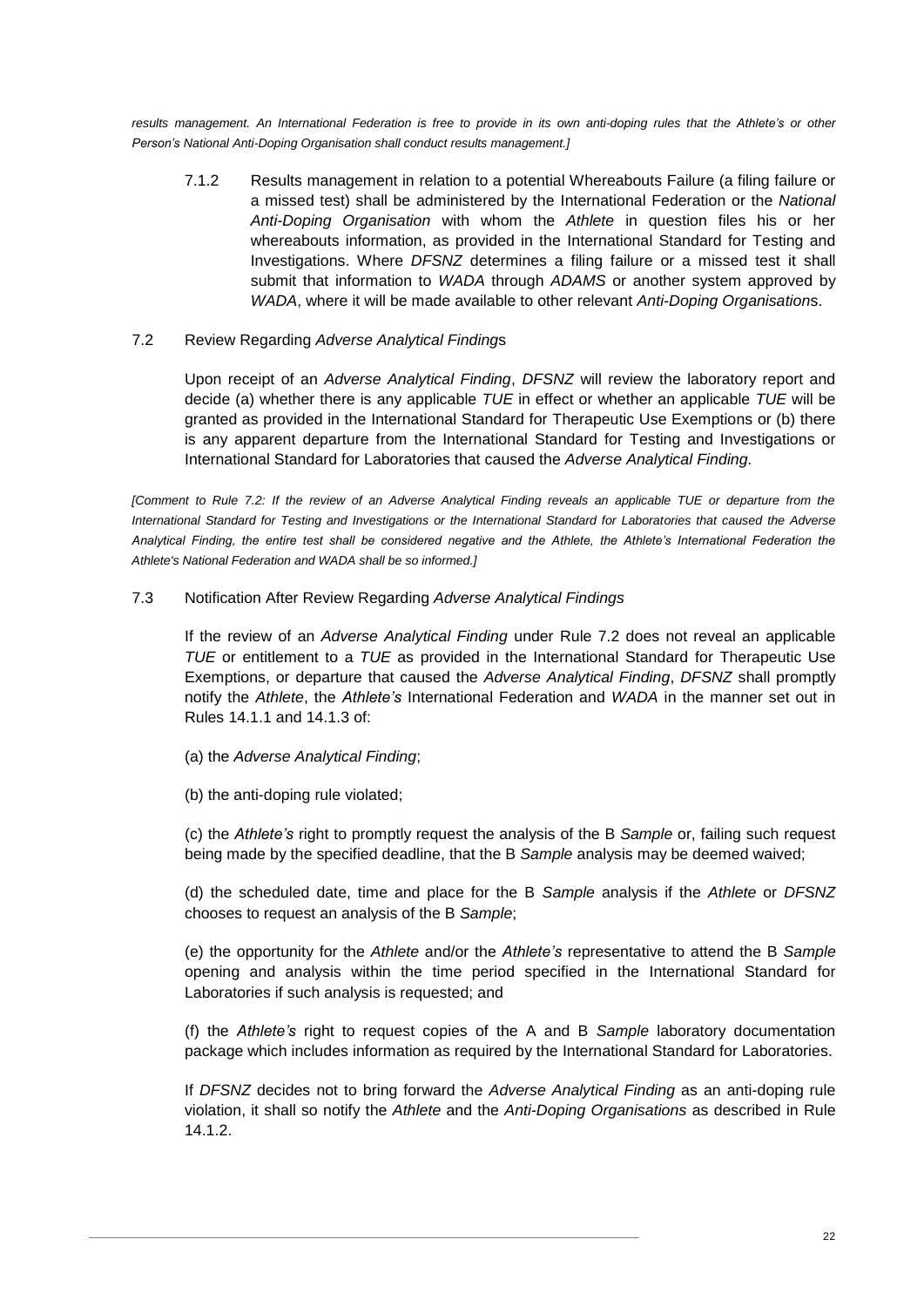In all cases where an *Athlete* has been notified of an anti-doping rule violation that does not result in a mandatory *Provisional Suspension* under Rule [7.9.1,](#page-26-0) the *Athlete* shall be offered the opportunity to accept a *Provisional Suspension* pending the resolution of the matter.

# <span id="page-23-0"></span>7.4 Review of *Atypical Findings*

As provided in the International Standard for Laboratories, in some circumstances laboratories are directed to report the presence of *Prohibited Substances*, which may also be produced endogenously, as *Atypical Findings* subject to further investigation.

Upon receipt of an *Atypical Finding*, *DFSNZ* shall conduct a review to determine whether: (a) an applicable *TUE* has been granted or will be granted as provided in the International Standard for Therapeutic Use Exemptions, or (b) there is any apparent departure from the International Standard for Testing and Investigations or International Standard for Laboratories that caused the *Atypical Finding*. If that review does not reveal an applicable *TUE* or departure that caused the *Atypical Finding*, *DFSNZ* shall conduct the required investigation. After the investigation is completed, the *Athlete* and other *Anti-Doping Organisations* identified in Rule [14.1.2](#page-46-1) shall be notified whether or not the *Atypical Finding* will be brought forward as an *Adverse Analytical Finding*. The Athlete shall be notified as provided in Rule [7.3.](#page-22-2)

*[Comment to Rule [7.4:](#page-23-0) The "required investigation" described in this Rule will depend on the situation. For example, if it has previously determined that an Athlete has a naturally elevated testosterone/epitestosterone ratio, confirmation that an Atypical Finding is consistent with that prior ratio is a sufficient investigation.]*

- <span id="page-23-2"></span>7.4.1 *DFSNZ* will not provide notice of an *Atypical Finding* until it has completed its investigation and decided whether it will bring the *Atypical Finding* forward as an *Adverse Analytical Finding* unless one of the following circumstances exists:
	- 7.4.1.1 If *DFSNZ* determines the B *Sample* should be analysed prior to the conclusion of its investigation under Rule [7.4](#page-23-0) *DFSNZ* may conduct the B *Sample* analysis after notifying the *Athlete*, with such notice to include a description of the *Atypical Finding* and the information described in Rule [7.3\(](#page-22-2)d)-(f).
	- 7.4.1.2 If *DFSNZ* receives a request, either from a *Major Event Organisation* shortly before one of its *International Events* or a request from a sport Organisation responsible for meeting an imminent deadline for selecting team members for an *International Event*, to disclose whether any *Athlete* identified on a list provided by the *Major Event Organisation* or sport organisation has a pending *Atypical Finding*, *DFSNZ* shall so identify any such *Athlete* after first providing notice of the *Atypical Finding* to the *Athlete*.

*[Comment to Rule [7.4.1.2:](#page-23-2) Under the circumstances described in Rule [7.4.1.2](#page-23-2) the option to take action would be left to the Major Event Organisation or sport organisation consistent with its rules.]*

# <span id="page-23-1"></span>7.5 Review of *Atypical Passport Finding*s and *Adverse Passport Finding*s

Review of *Atypical Passport Finding*s and *Adverse Passport Finding*s shall take place as provided in the International Standard for Testing and Investigations and International Standard for Laboratories. At such time as *DFSNZ* is satisfied that an anti-doping rule violation has occurred, it shall promptly give the *Athlete* notice, in the manner set out these *Rules*, of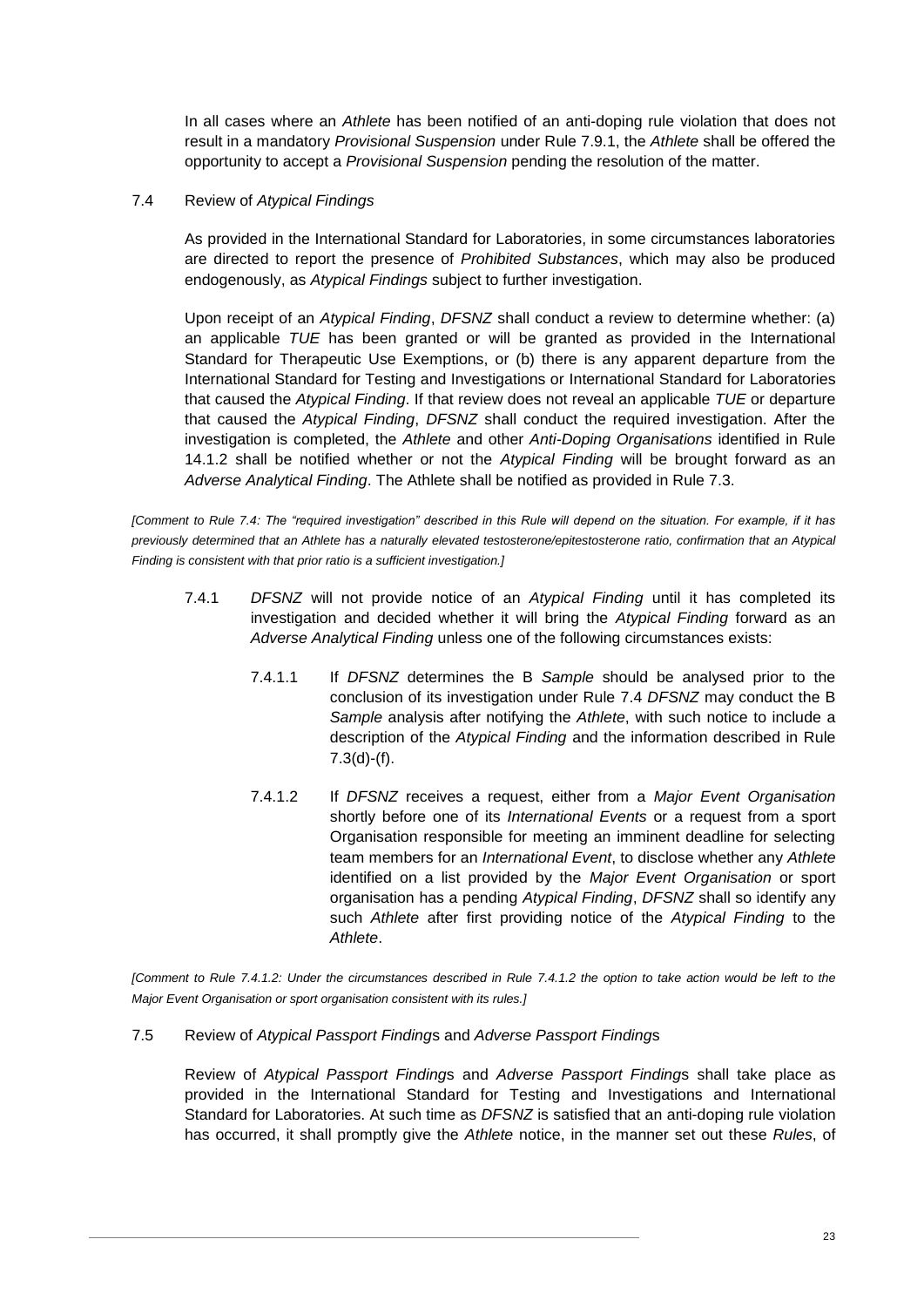the anti-doping rule violated, and the basis of the violation. Other *Anti-Doping Organisation*s shall be notified as provided in Rule [14.1.2.](#page-46-1)

<span id="page-24-0"></span>7.6 Review of Whereabouts Failures

Review of potential filing failures and missed tests shall take place as provided in the International Standard for Testing and Investigations. At such time as the International Federation or *DFSNZ* (as applicable) is satisfied that a Rule [2.4](#page-8-3) anti-doping rule violation has occurred, it shall promptly give the *Athlete* notice, in the manner set out in its rules, that it is asserting a violation of Rule [2.4](#page-8-3) and the basis of that assertion. Other *Anti-Doping Organisation*s shall be notified as provided in Rule [14.1.2.](#page-46-1)

<span id="page-24-1"></span>7.7 Review of Other Anti-Doping Rule Violations Not Covered by Rules [7.1](#page-21-1) to [7.6](#page-24-0)

*DFSNZ* shall conduct any follow-up investigation into a possible anti-doping rule violation as may be required by these *Rules* or any applicable anti-doping policies which *DFSNZ* otherwise considers appropriate. At such time as *DFSNZ* is satisfied that an anti-doping rule violation has occurred, it shall promptly give the *Athlete* or other *Person* notice, in the manner set out in these *Rules*, of the anti-doping rule violated, and the basis of that assertion. Other *Anti-Doping Organisations* shall be notified as provided in Rule [14.1.2.](#page-46-1)

7.8 Identification of Prior Anti-Doping Rule Violations

Before giving an *Athlete* or other *Person* notice of an asserted anti-doping rule violation as provided above, *DFSNZ* shall refer to *ADAMS* or another system approved by *WADA* and contact *WADA* and other relevant *Anti-Doping Organisation*s to determine whether any prior anti-doping rule violation exists.

- <span id="page-24-2"></span>7.9 *Provisional Hearings* and *Provisional Suspensions*
	- (a) Where *DFSNZ* has provided notice under Rule [7.3](#page-22-2) or has provided notice of an alleged anti-doping rule violation under the rules against a *Person* who is subject to the rules, *DFSNZ* shall refer the question whether to impose a *Provisional Suspension* under the *Rules* to the *Sports Tribunal*, and *DFSNZ* and the *National Sporting Organisation* will provide the *Sports Tribunal* with the information relevant to the alleged anti-doping rule violation.
	- (b) Where a *National Sporting Organisation* has established an *NSO Anti-Doping Tribunal*, *DFSNZ* shall refer the question of whether to impose a *Provisional Suspension* to that Tribunal for consideration in accordance with the rules of the *NSO Anti-Doping Tribunal*. Every reference to the *Sports Tribunal* in Rule [7.9](#page-24-2) shall apply to any *NSO Anti-Doping Tribunal* dealing with the question whether to impose a *Provisional Suspension*.
	- (c) Where *DFSNZ* has referred the question whether to impose a *Provisional Suspension* to the *Sports Tribunal*, the *Sports Tribunal* will either notify the *Person* who may be subject to a *Provisional Suspension* that it will hold an urgent *Provisional Hearing* before deciding whether to impose a *Provisional Suspension*, or will decide whether to impose a *Provisional Suspension* on the material before it, without hearing from the *Person* upon whom a *Provisional Suspension* may be imposed. The *Sports Tribunal* will, wherever possible, seek to hold an urgent *Provisional*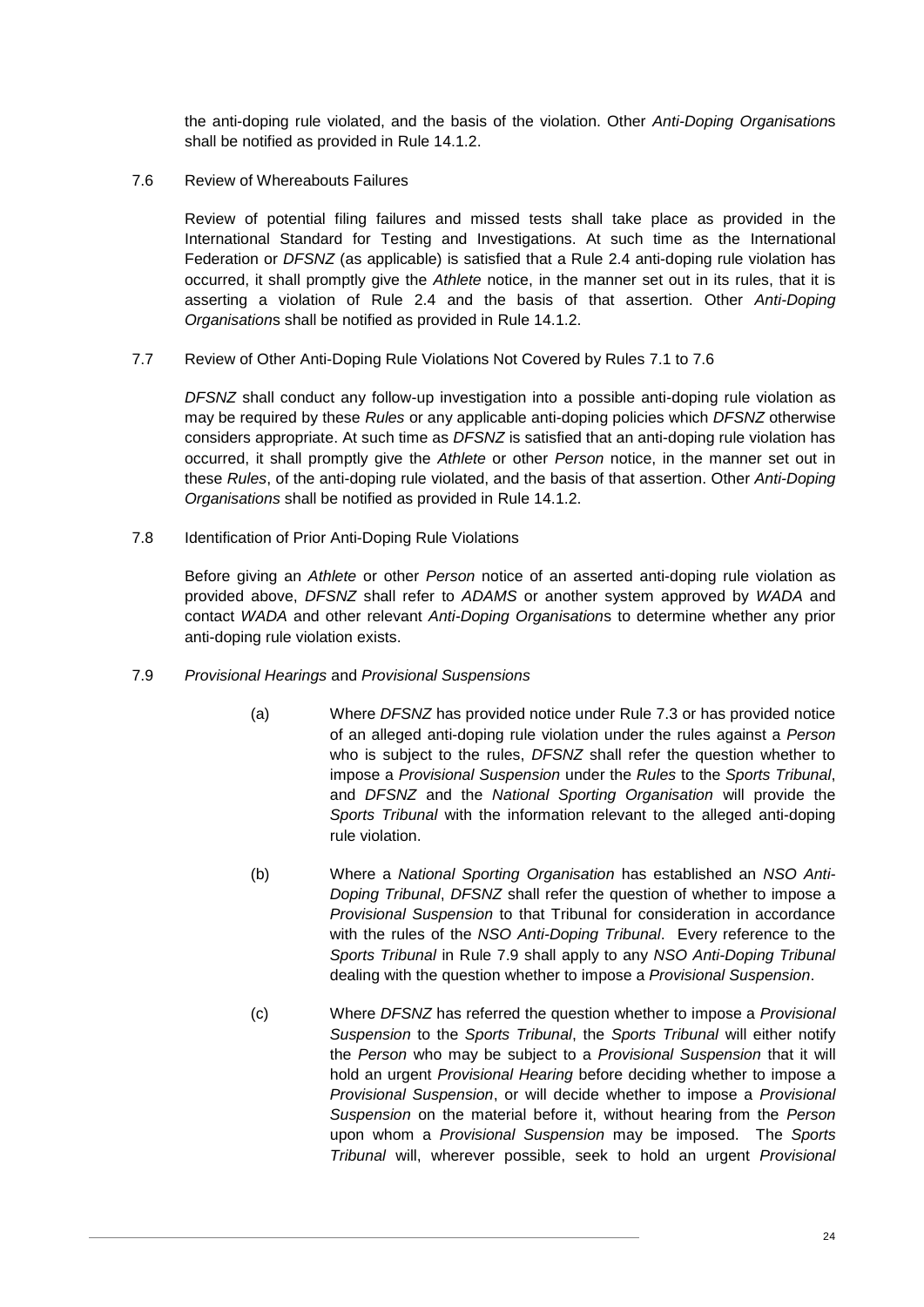*Hearing* before imposing a *Provisional Suspension*, but the choice of procedure to be followed will be a matter for the *Sports Tribunal* in the particular circumstances.

- (d) Where the *Sports Tribunal* decides to proceed without holding an urgent *Provisional Hearing*, it will, in the event that it decides to impose a *Provisional Suspension*, either hold an expedited hearing on whether the *Provisional Suspension* should be maintained, or hold an expedited hearing in relation to the anti-doping rule violation, as soon as possible after the imposition of the *Provisional Suspension*. The *Person* who is subject to the *Provisional Suspension* will be notified of the date and timing of the hearing which is to be held. It will be for the *Sports Tribunal* to decide which form of hearing it will adopt. It may, in reaching a decision on the form of hearing, hear representations on the appropriate process.
- (e) The *Sports Tribunal* will adopt such procedures for any hearing in relation to a *Provisional Suspension* (whether held before or after the imposition of a *Provisional Suspension* under the *Rules*) as the *Sports Tribunal* considers will provide the parties with a fair hearing in the matter in accordance with the principles of set out in Articles 7.9 and 8 of the *Code*.
- (f) In considering whether to impose a *Provisional Suspension*, the *Sports Tribunal* may request further information or material from *DFSNZ*, the *National Sporting Organisation* or the *Person* who may be subject to the *Provisional Suspension*. *DFSNZ*, the *National Sporting Organisation* and the *Person* who may be the subject of the *Provisional Suspension* will take all reasonable steps to comply with any request for information or material.
- (g) A decision by the *Sports Tribunal* in relation to a *Provisional Suspension* will be notified to the *Participants* or *Persons* who have been notified of the alleged anti-doping rule violation under these *Rules*, but will otherwise remain confidential until publication of the final decision on the antidoping rule violation, unless the *Sports Tribunal* considers that it is in the interests of the *National Sporting Organisation* and its members that the decision in relation to the *Provisional Suspension* be *Publicly Reported*.
- (h) The *National Sporting Organisation* shall take all necessary steps to have the *Provisional Suspension* recognised by other *Anti-Doping Organisation*s, International Federations, *Major Event Organisers*, *National Olympic and/or Paralympic Committees* and any relevant *Signatory* to the *Code*.
- (i) Where the *Athlete* or the *Athlete's* team has been removed from a *Competition* or *Event* following a *Provisional Suspension* and the *Provisional Suspension* is then rescinded, and it is still possible for the *Athlete* or team to be reinstated without otherwise affecting the *Competition* or *Event*, the *Athlete* or team shall be allowed to continue to take part in the *Competition* or *Event*.
- (j) If *DFSNZ* declares that there has been no anti-doping rule violation, at a time when a *Provisional Suspension* is in effect, it shall immediately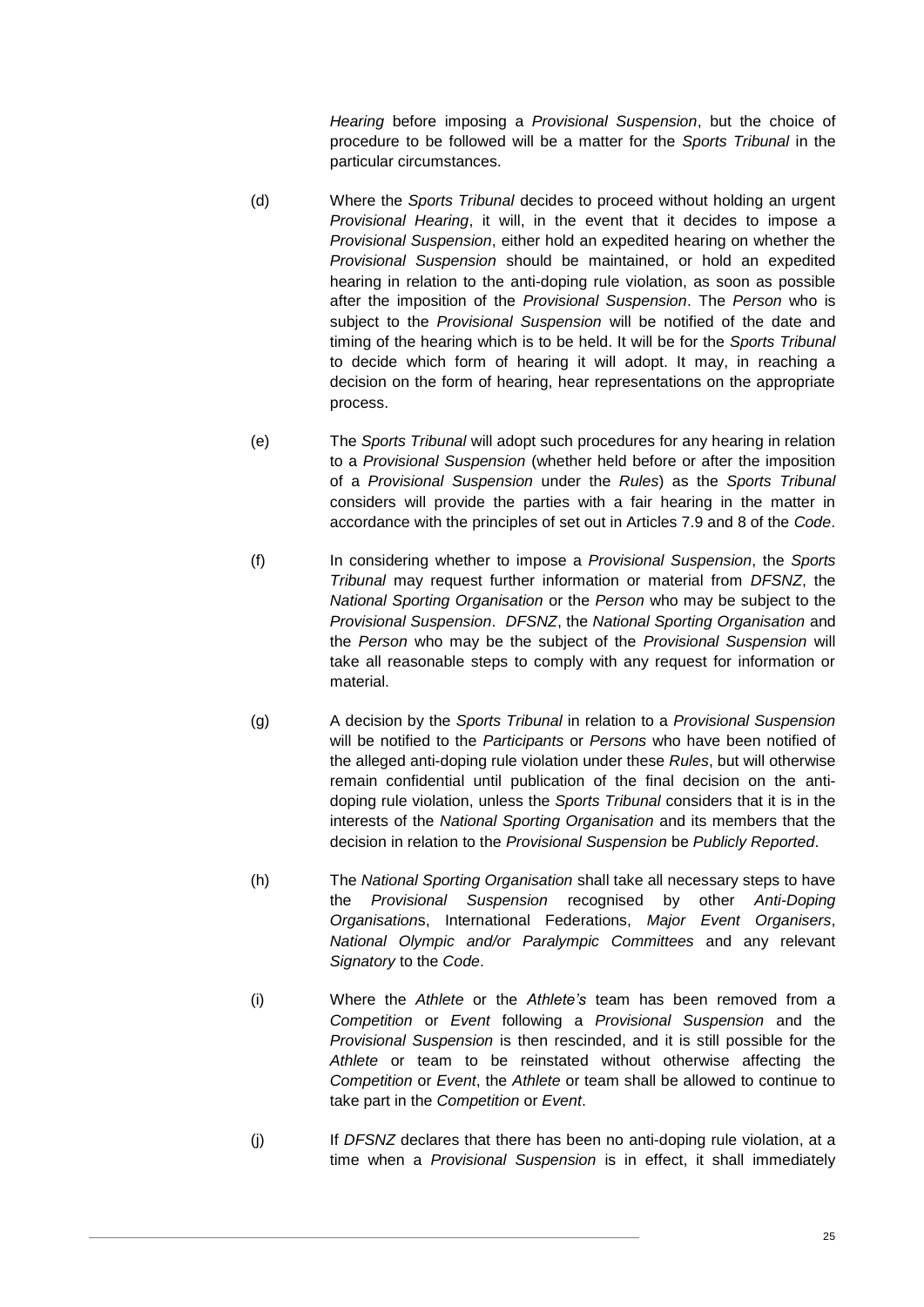inform the *Athlete's* International Federation, *National Sporting Organisation*, any relevant *Signatory* to the *Code*, the *Sports Tribunal* or any *NSO Anti-Doping Tribunal* (where appropriate) and *WADA*.

- (k) When the *Sports Tribunal* or *NSO Anti-Doping Tribunal* receives notification from *DFSNZ* of a declaration under Rule 7.9(j) that there has been no anti-doping rule violation, the *Sports Tribunal* or *NSO Anti-Doping Tribunal* shall immediately rescind any *Provisional Suspension*.
- <span id="page-26-0"></span>7.9.1 Mandatory *Provisional Suspension* after an *Adverse Analytical Finding*
	- 7.9.1.1 Where there has been an *Adverse Analytical Finding* other than for a *Specified Substance*:
	- (a) It is mandatory for a *Provisional Suspension* to be imposed provided the *Athlete* is given a *Provisional Hearing* or an expedited hearing.
	- (b) A mandatory *Provisional Suspension* may be eliminated if the *Athlete* demonstrates to the *Sports Tribunal* that the violation is likely to have involved a *Contaminated Product*.
	- (c) The *Sports Tribunal's* decision not to eliminate a mandatory *Provisional Suspension* on account of the *Athlete's* assertion regarding a *Contaminated Product* shall not be appealable.
- 7.9.2 Optional *Provisional Suspension* based on an *Adverse Analytical Finding* for *Specified Substances, Contaminated Products*, or other Anti-Doping Rule Violations
	- 7.9.2.1 Where there has been an *Adverse Analytical Finding* for a *Specified Substance* or notice has been given of another *Anti-Doping Rule Violation* under Rules [2.2](#page-7-0) to [2.10,](#page-9-0) a *Provisional Suspension* shall be imposed except where the *Athlete* demonstrates that there is a real likelihood that no period of *Ineligibility* will be imposed.
	- 7.9.2.2 Where a *Provisional Suspension* has been imposed after an *Adverse Analytical Finding*, the *Athlete* has requested that the B *Sample* analysis be conducted and the B *Sample* analysis does not confirm the A *Sample* analysis, then the *Provisional Suspension* shall be rescinded by the *Sports Tribunal* or *NSO Anti-Doping Tribunal* immediately upon receiving notice from *DFSNZ* that the B *Sample* analysis does not confirm the A *Sample* analysis.

*[Comment to Rule [7.9:](#page-24-2) In the rare circumstance where the B Sample analysis does not confirm the A Sample finding, the Athlete who had been Provisionally Suspended will be allowed, where circumstances permit, to participate in subsequent Competitions during the Event. Similarly, depending upon the relevant rules of the International Federation in a Team Sport, if*  the team is still in Competition, the Athlete may be able to take part in future Competitions. Athletes and other Persons shall receive credit for a Provisional Suspension against any period of Ineligibility which is ultimately imposed or accepted as *provided in Rule [10.11.3](#page-39-0) or Rule [10.11.3.4.\]](#page-40-1)*

<span id="page-26-1"></span>7.10 Notification of Results Management Decisions

In all cases where *DFSNZ* has asserted the commission of an anti-doping rule violation, withdrawn the assertion of an anti-doping rule violation, or agreed with an *Athlete* or other *Person* to the imposition of a sanction without a hearing, or the *Tribunal* has imposed a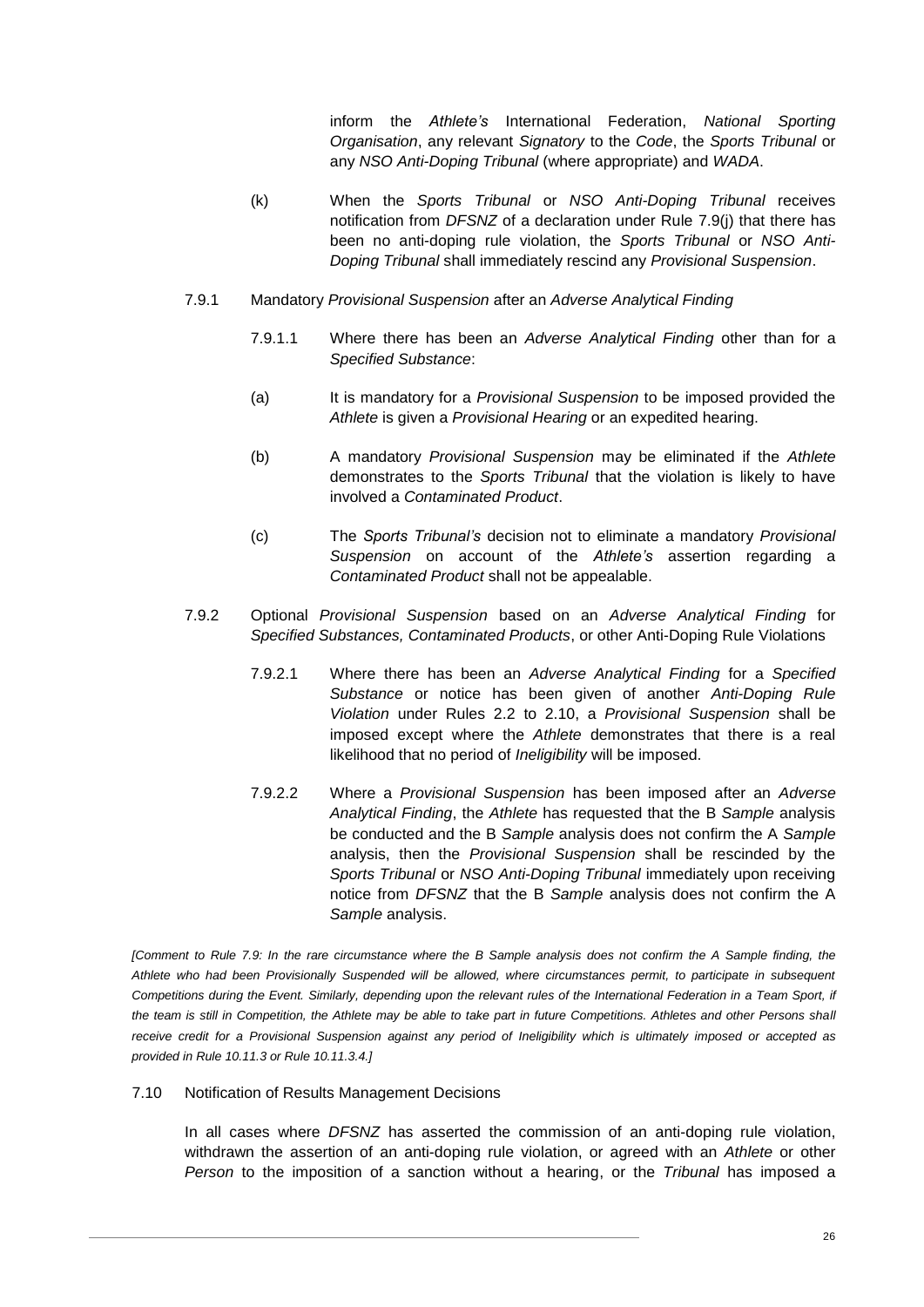*Provisional Suspension*, *DFSNZ* shall give notice thereof as set forth in Rule [14.2.1](#page-47-0) to other *Anti-Doping Organisation*s with a right to appeal under Rule [13.2.3.](#page-43-0)

7.11 Retirement from Sport

If an *Athlete* or other *Person* retires while a results management process is underway, *DFSNZ* continues to have authority under these *Rules* to complete its results management process. If an *Athlete* or other *Person* retires before any results management process has begun, *DFSNZ* shall continue to have authority to conduct results management under these *Rules*. In both cases, the *Athlete* or other *Person* remains subject to the *Rules* until the conclusion of *Doping Control*.

- 7.12 *Negative Analytical Findings*
	- 7.12.1 *DFSNZ* shall identify from the *Doping Control* Form all *Athletes* whose *Sample*s have resulted in a *Negative Analytical Finding*.
	- 7.12.2 *DFSNZ* will notify *Athletes* or any representative of *Negative Analytical Finding*s.
	- 7.12.3 All documentation from the *Sample* collection and the notification of *Negative Analytical Finding*s shall be retained by *DFSNZ* for a minimum of eight years.
- 7.13 Laboratory results and possible refusal or failure to submit to *Sample* collection reports
	- 7.13.1 *DFSNZ* will undertake *Testing* for *Anti-Doping Rule Violation*s under Rule [2.1](#page-6-1) according to the *International Standard* for Testing and Investigations.
	- 7.13.2 *DFSNZ* shall receive the analytical results of *Doping Control Sample*s from the laboratory. *DFSNZ* shall receive any *Doping Control* Officer Reports indicating a possible refusal or failure to submit to *Sample* collection under Rule [2.3](#page-8-0) or other information relating to any possible *Anti-Doping Rule Violation* from the relevant *Doping Control* Officer along with other documentation from the *Sample* collection.
- <span id="page-27-0"></span>7.14 Review relating to Other *Anti-Doping Rule Violation*s
	- 7.14.1 In addition to carrying out *Testing* under the *International Standard* for Testing and Investigations in relation to Violations under Rule [2.1,](#page-6-1) *DFSNZ* will carry out such investigations as it sees fit (whether arising from *Sample* collection or otherwise) into all matters which may be relevant to the commission of any possible *Anti-Doping Rule Violation* under Rules [2.2](#page-7-0) to [2.10.](#page-9-0)
	- 7.14.2 Where *DFSNZ* has obtained documentation or information from *Sample* collection carried out under the *Rules* or from any other investigation which it has carried out, or from any other source, which may support an allegation that a Violation under Rules [2.2](#page-7-0) to [2.10](#page-9-0) has occurred, *DFSNZ* will review that information and carry out any such further investigation as it sees fit, to decide whether, in its view, an *Anti-Doping Rule Violation* has occurred.
	- 7.14.3 At any time during the course of an investigation *DFSNZ* may, by notice in writing served on any *Participant* or *National Sporting Organisation*, require that *Participant* or *National Sporting Organisation* to furnish to *DFSNZ* within the time and in the manner specified in the notice, any information or class of information specified in the notice; or produce to *DFSNZ* any document or class of documents specified in the notice; or (in the case of a *Participant*) to attend an interview before *DFSNZ* or any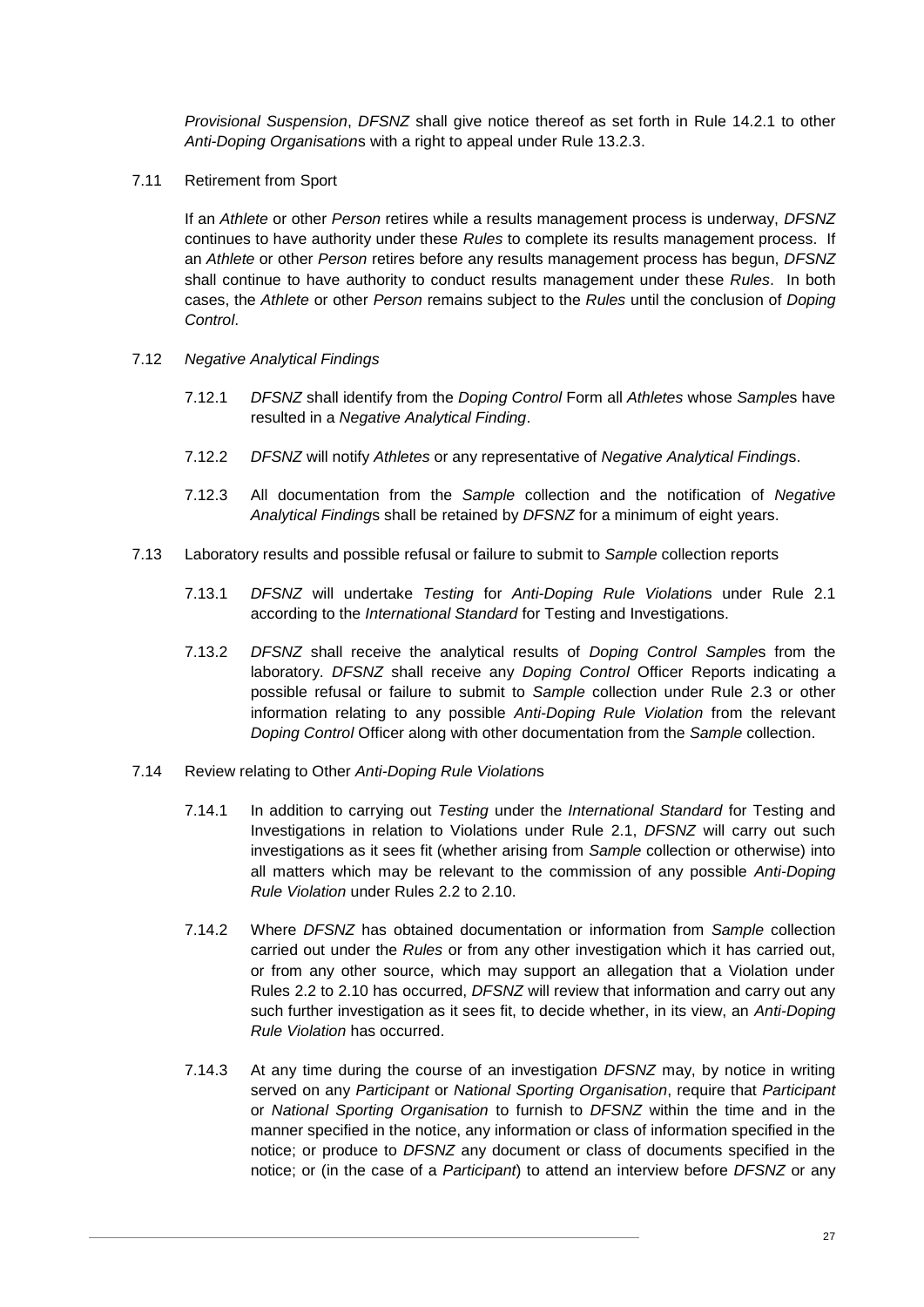<span id="page-28-0"></span>person authorised by *DFSNZ* at a time and place specified in the notice to answer any questions asked at the interview.

- 7.14.4 *National Sporting Organisation*s and *Participants* shall promptly report any information, documentation or materials suggesting or relating to a potential antidoping violation to *DFSNZ* and shall take all reasonable steps to assist and cooperate with any investigation conducted by *DFSNZ* into the commission of any *Anti-Doping Rule Violation*. *National Sporting Organisation*s shall take all reasonable steps to ensure that all *Participants* under their authority co-operate with and assist *DFSNZ* in any investigation which it carries out under the *Rules*. In particular, and without limiting the foregoing, *National Sporting Organisations* must report any information suggesting or relating to an anti-doping rule violation to *DFSNZ* and cooperate with investigations conducted by *DFSNZ*.
- 7.14.5 Where *DFSNZ* decides that, as a result of any investigation, it has material which supports an allegation that a *Participant* or other *Person* has committed a Violation under *Rules* [2.2](#page-7-0) to [2.10](#page-9-0) and *DFSNZ* intends to make such an allegation, *DFSNZ* will give notice in writing of its intention to make the allegation to the *Participant* or *Person*.
- 7.14.6 The notice will set out the matters which *DFSNZ* believes support the allegation that the Violation has been committed, and ask whether the *Participant* or *Person* wishes to provide any statement or comment on the allegation or provide any further information to *DFSNZ*, whether at an interview or in writing. The notice will also set out the possible *Consequences* of the *Anti-Doping Rule Violation* if it is proven before the *Sports Tribunal*, recommend that the *Participant* or *Person* obtains advice and will also provide that the *Participant* or *Person* may, if they wish, admit the *Anti-Doping Rule Violation* in writing.
- 7.14.7 *DFSNZ* will, in its notification to the *Participant* or *Person* provide for a reply to be received in seven days. If no reply has been received by *DFSNZ* within that time, *DFSNZ* will review any further information and proceed to make its final decision whether to bring *Anti-Doping Rule Violation* Proceedings. Where the *Participant* or *Person* provides a statement or comment or further information to *DFSNZ* in relation to the alleged *Anti-Doping Rule Violation*, *DFSNZ* will consider any material provided before making its decision to bring *Anti-Doping Rule Violation* Proceedings.
- 7.14.8 *DFSNZ* may decide that it will not give notice under this Rule where it considers that it is inappropriate to do so. Where *DFSNZ* does not give notice under this Rule, it will proceed to make a decision whether to bring Violation Proceedings on the basis of the material which it has obtained in any investigation.
- 7.14.9 Where *DFSNZ* is conducting an investigation into a possible *Anti-Doping Rule Violation* under *Rules* [2.2](#page-7-0) to [2.10,](#page-9-0) *DFSNZ* may notify the *National Sporting Organisation*, International Federation, *Major Event Organisation* or other relevant *Signatory* to the *Code* of the investigation and the information which it has obtained and the identity of the *Participant* or any other *Person* under investigation at any time before it has reached a decision on whether to bring *Anti-Doping Rule Violation* Proceedings, where *DFSNZ* considers that such notification is necessary to allow for the consideration of the imposition of a *Provisional Suspension*, required in order to carry out the investigation effectively or to otherwise implement these *Rules*.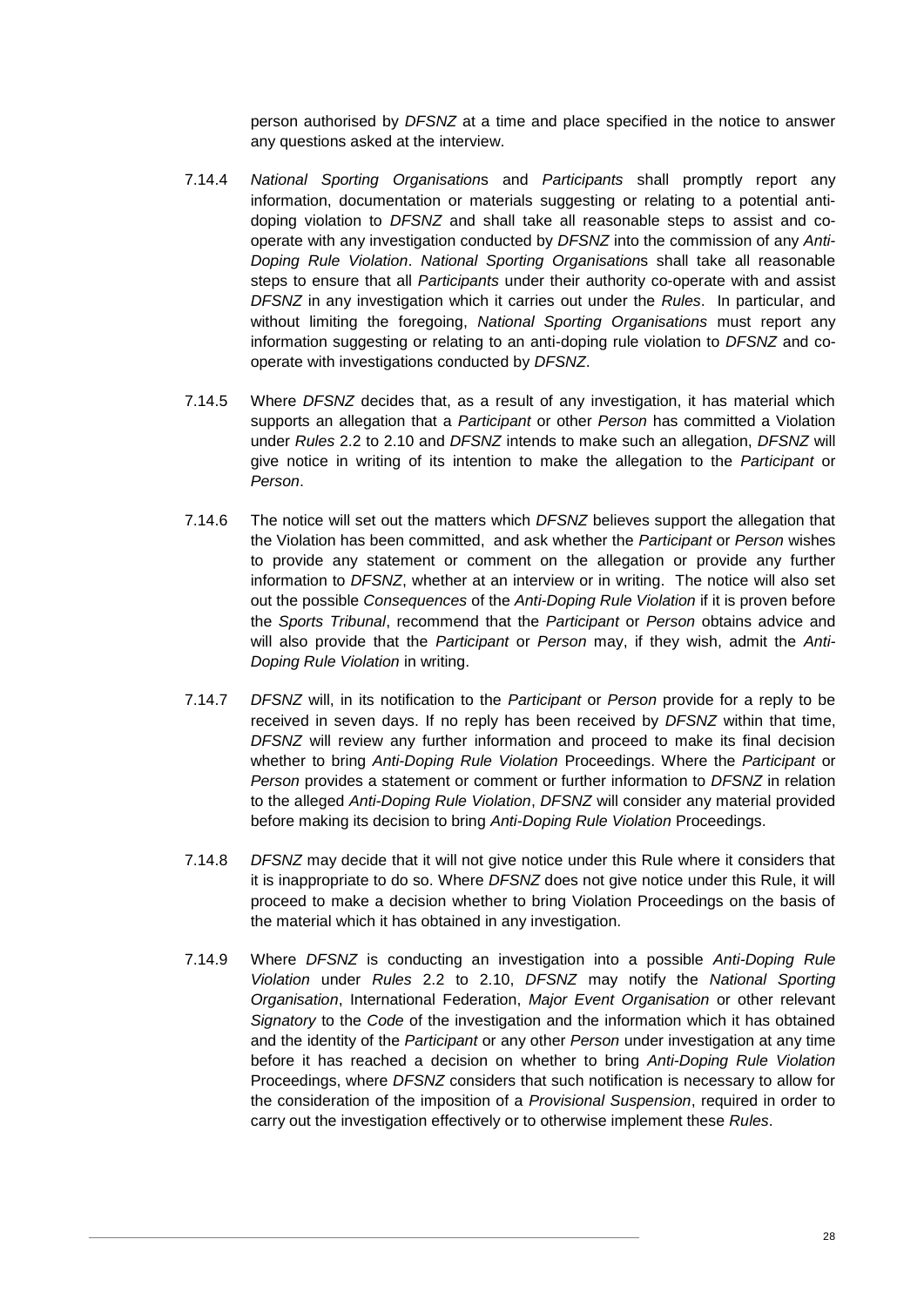- 7.14.10 In the course of an investigation, *DFSNZ* may inform any other third party of the investigation where it considers that this is required in order to carry out the investigation effectively. Where *DFSNZ* informs such a third party of any aspect of an investigation, it will give notice to the third party of the confidential nature of the investigation as set out in Rule [14.](#page-45-0)
- 7.14.11 At any stage in an investigation *DFSNZ* may decide that it will bring *Anti-Doping Rule Violation* Proceedings. Where *DFSNZ* so decides, it will proceed to notify its decision and bring the *Anti-Doping Rule Violation* Proceedings as set out in Rule [8.](#page-29-0)

# <span id="page-29-2"></span><span id="page-29-0"></span>**8. NOTIFICATION AND REFERRAL TO THE SPORTS TRIBUNAL**

8.1 Notice to *Participant* or *Person*

Where:

- 8.1.1 there has been an *Adverse Analytical Finding* and, after *DFSNZ* has carried out the steps under Rule [7.2](#page-22-0) which are applicable, *DFSNZ* considers that an *Anti-Doping Rule Violation* has been committed under Rule [2.1;](#page-6-1) or
- 8.1.2 after considering and assessing documentation or information obtained or provided during any investigation under Rule [7.14](#page-27-0) and any further matters which it considers relevant, *DFSNZ* considers that an *Anti-Doping Rule Violation* under Rules [2.2](#page-7-0) to [2.10](#page-9-0) has occurred and decides that it will bring Violation Proceedings against any *Participant* or other *Person*,

*DFSNZ* will notify the *Participant* or *Person* in writing who is alleged to have committed the *Anti-Doping Rule Violation* setting out the *Anti-Doping Rule Violation* which *DFSNZ* alleges has been committed. The notice will give particulars of the alleged Violation and the possible sanctions which may apply if the *Anti-Doping Rule Violation* is established. *DFSNZ* will also notify the *Person* of the other parties who will be notified of the allegation under Rule [8.2.](#page-29-1) The notice will also provide that the *Participant* or *Person* who is the subject of the *Anti-Doping Rule Violation* Proceeding may admit the *Anti-Doping Rule Violation* in writing.

<span id="page-29-1"></span>8.2 Notice to Organisations

When *DFSNZ* has determined as a result of any investigation that it will bring *Anti-Doping Rule Violation* Proceedings, in addition to giving the notice under Rule [8.1,](#page-29-2) *DFSNZ* will notify the *Participant's* or *Person's National Anti-Doping Organisation* (where applicable), the relevant *National Sporting Organisation*(s), the relevant International Federation(s), any other relevant *Signatory* to the *Code* and *WADA*, of the alleged Violation, identifying the *Participant* or *Person* who it alleges has committed the *Anti-Doping Rule Violation* and providing the details which are given to the *Participant* or *Person* under Rule [8.1.](#page-29-2)

8.3 Waiver of Hearing

The right to a hearing may be waived either expressly or by the *Athlete's* or other *Person's* failure to challenge *DFSNZ*'s assertion that an anti-doping rule violation has occurred within such time as the Rules of the *Sports Tribunal* allow.

<span id="page-29-3"></span>8.4 Notice to *Sports Tribunal* or *NSO Anti-Doping Tribunal*

Where *DFSNZ* has determined that it will bring *Anti-Doping Rule Violation* Proceedings against any *Participant* or *Person*, it will notify the *Sports Tribunal* or the relevant *NSO Anti-Doping*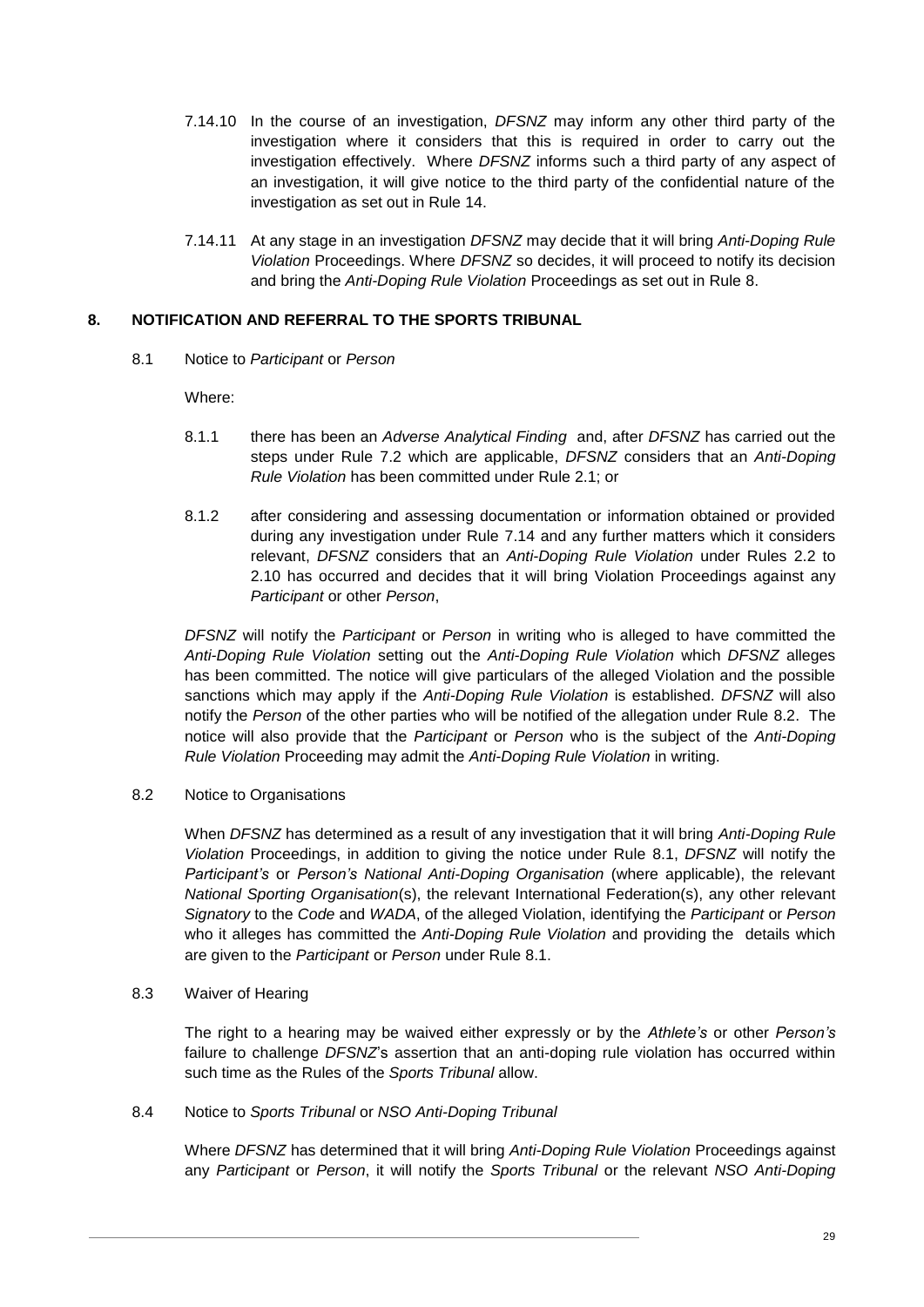*Tribunal* of the alleged Violation and bring *Anti-Doping Rule Violation* Proceedings before the *Sports Tribunal* or relevant *NSO Anti-Doping Tribunal*. Where *DFSNZ* is not aware of the position in relation to the existence of any relevant *NSO Anti-Doping Tribunal* it will notify the *Sports Tribunal*. *DFSNZ* will file and serve the documents required to commence *Anti-Doping Rule Violation* Proceedings under the *Rules* of the *Sports Tribunal* or *NSO Anti-Doping Tribunal*.

# <span id="page-30-0"></span>8.5 Single Hearing before *CAS*

Anti-doping rule violations asserted against *International-Level Athletes* or *National-Level Athletes* may, with the consent of the *Athlete*, *DFSNZ*, *WADA*, and any other *Anti-Doping Organisation* that would have had a right to appeal a first instance hearing decision to *CAS*, be heard directly at *CAS*, with no requirement for a prior hearing.

[*Comment to Rule [8.5:](#page-30-0) In some cases, the combined cost of holding a hearing in the first instance at the international or national*  level, then rehearing the case de novo before CAS can be very substantial. Where all of the parties identified in this Rule are satisfied that their interests will be adequately protected in a single hearing, there is no need for the Athlete or Anti-Doping *Organisations to incur the extra expense of two hearings. An Anti-Doping Organisation that wants to participate in the CAS hearing as a party or as an observer may condition its approval of a single hearing on being granted that right.]*

# 8.6 Role of *Sports Tribunal*

- 8.6.1 Subject to Rule [8.6.2,](#page-30-1) the *Sports Tribunal* established under the Act is the body responsible for hearing and determining *Anti-Doping Rule Violation*s referred to it by *DFSNZ* under the *Rules*. In particular, the *Sports Tribunal* will determine whether an *Anti-Doping Rule Violation* has been committed and if so, the *Consequences* of the Violation for the *Athlete* or any other *Person* who has committed the Violation. The *Sports Tribunal* will regulate its own procedures and will provide a hearing which respects the principles in Article 8 of the *Code*.
- <span id="page-30-1"></span>8.6.2 A *National Sporting Organisation* may establish and nominate an *NSO Anti-Doping Tribunal* to hear *Anti-Doping Rule Violation*s brought by *DFSNZ* provided that the *NSO Anti-Doping Tribunal* complies with all the requirements of the *Rules* (including all the requirements relating to the *Sports Tribunal*) and the *Code* in all aspects of its consideration of an alleged Violation. Any *NSO Anti-Doping Tribunal* established under the *Rules* shall, by its *Rules*, accept the authority of *DFSNZ* to notify and bring Violation Proceedings and to appear before it to present the evidence in support of such Violation Proceedings. Where a *National Sporting Organisation* establishes an *NSO Anti-Doping Tribunal* it will immediately notify *DFSNZ* and provide *DFSNZ* with all relevant *Rules* relating to the operation of the *NSO Anti-Doping Tribunal*.
- 8.6.3 Where the *Rules* refer to the *Sports Tribunal*, the reference shall be read as also referring to any *NSO Anti-Doping Tribunal* established by a *National Sporting Organisation* under Rule [8.8.2.](#page-31-0)
- 8.7 Hearing Procedure
	- 8.7.1 Proceedings under the *Rules* must be completed in a timely manner, and should normally be completed within three months of the date of notification of the *Anti-Doping Rule Violation* Proceedings to the *Sports Tribunal* by *DFSNZ*.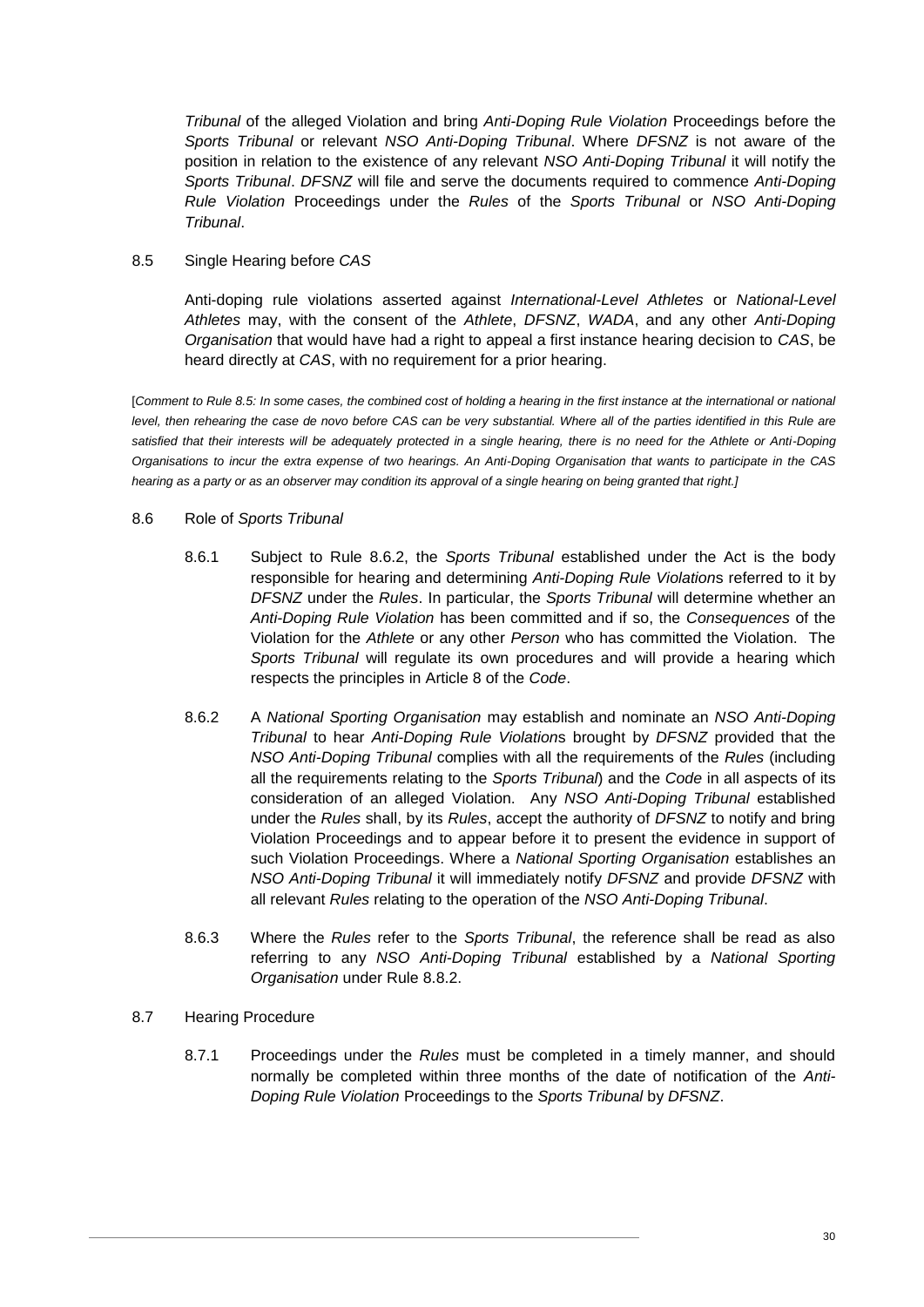- 8.7.2 Proceedings in connection with *Event*s may be conducted on an expedited basis. Decisions may be given orally in the first instance but, in every case, written reasons for the decision will be given.
- <span id="page-31-1"></span><span id="page-31-0"></span>8.8 Confidentiality of Hearings and Reporting of Decisions
	- 8.8.1 All hearings and deliberations before the *Sports Tribunal* in relation to *Anti-Doping Rule Violation*s will be held in private and be confidential save where the parties otherwise agree.
	- 8.8.2 Written decisions of the *Sports Tribunal* that an *Anti-Doping Rule Violation* has been committed shall be *Publicly Reported* by the *Sports Tribunal* within 20 days of the time when the written decision is given in relation to the *Anti-Doping Rule Violation*. Interim rulings of the *Sports Tribunal* will remain confidential until a final decision in relation to the *Anti-Doping Rule Violation* has been given by the *Sports Tribunal* unless the *Sports Tribunal* considers that such a decision should be *Publicly Reported*. Decisions of the *Sports Tribunal* shall be advised to the parties to the proceedings, *WADA*, the relevant International Federation, any relevant *Anti-Doping Organisation* (and to the relevant *National Olympic and/or Paralympic Committee* and *National Sporting Organisation* if not a party to the proceedings), by the *Sports Tribunal* as soon as practicable after the decision has been given.
	- 8.8.3 Where the *Sports Tribunal* decides that no *Anti-Doping Rule Violation* has been committed, the decision of the *Sports Tribunal* will be notified to the parties and the organisations set out under Rule [8.8.3.](#page-31-1) The decision of the *Sports Tribunal* will be *Publicly Reported* only with the consent of the *Athlete* or other *Person* who is the subject of the decision. *DFSNZ* and the *Sports Tribunal* shall use all reasonable efforts to obtain such consent. Where consent is obtained, the decision shall be *Publicly Disclosed* in full or in such form as the *Athlete* or other *Person* approves.
	- 8.8.4 Decisions will be published under Rules [8.8.2](#page-31-0) and [8.8.3](#page-31-1) by posting the required information on the website of the *Sports Tribunal*. Information posted on the website of the *Sports Tribunal* must remain in place for the longer of one month or the duration of any period of *Ineligibility*.
	- 8.8.5 The mandatory *Public Reporting* required in Rule [8.8.2](#page-31-0) shall not be required where the *Athlete* or other *Person* who has been found to have committed an *Anti-Doping Rule Violation* is a *Minor*. Any optional *Public Reporting* in a case involving a *Minor* shall be proportionate to the facts and circumstances of the case.
	- 8.8.6 Where the *Sports Tribunal* considers that a decision under Rule 8.2 contains sensitive personal information, it may, in its discretion, redact that information before the decision is *Publicly Reported*, provided that the *Sports Tribunal Publicly Reports* the decision and the substantive reasons for it.
- 8.9 Appeals

Appeals from the decisions of the *Sports Tribunal* are exclusively to *CAS* as set out in Rule [13](#page-42-2) of the *Rules*.

8.10 Other Matters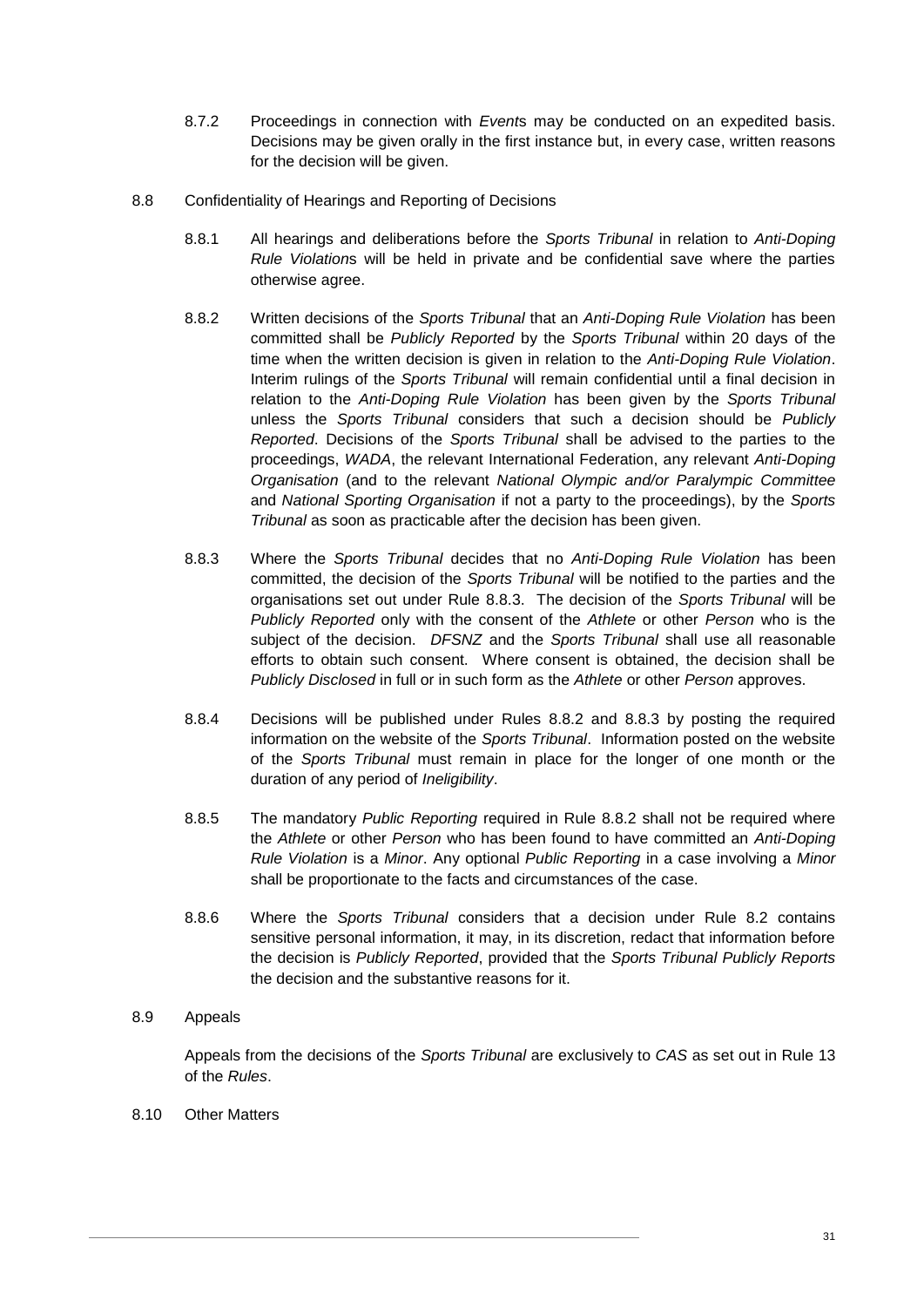Subject to the application of Rule [3.2.3](#page-11-2) in relation to departures from the *International Standard* for Testing and Investigations, no failure to follow, or departure from, the procedures provided for by the *Rules* by *DFSNZ* or any *National Sporting Organisation* will provide a ground to exclude evidence which is relevant to the determination whether an *Anti-Doping Rule Violation* has been committed from being considered by the *Sports Tribunal* or otherwise provide a ground for the *Sports Tribunal* to find that an *Anti-Doping Rule Violation* has not been committed. Nor will any such failure or departure provide a ground to invalidate a decision by the *Sports Tribunal* on an appeal to *CAS*, save where *CAS*, in the exercise of its jurisdiction on appeal, considers that there has been a miscarriage of justice as a direct consequence of the failure or departure.

8.11 Subject to the provisions of sections 27 to 30 of the Privacy Act 1993, and subject to any other good reason to withhold information under statute, any *Person* who is notified by *DFSNZ* under these *Rules* that they may be the subject of Violation Proceedings, will be entitled to copies of the documentation relevant to the allegation that there has been an *Anti-Doping Rule Violation*, and *DFSNZ* shall provide this to the *Person* or their representative upon request.

# <span id="page-32-0"></span>**9. AUTOMATIC** *DISQUALIFICATION* **OF INDIVIDUAL RESULTS**

An *Anti-Doping Rule Violation* in *Individual Sport*s in connection with an *In-Competition* test automatically leads to *Disqualification* of the individual result obtained in that *Competition* with all resulting *Consequences*, including forfeiture of any medals, points and prizes.

*[Comment to Rule [9:](#page-32-0) For Team Sports, any awards received by individual players will be Disqualified. However, Disqualification of the team will be as provided in Rule [11](#page-42-0) (Consequences to Teams). In sports which are not Team Sports but where awards are given to teams, Disqualification or other disciplinary action against the team when one or more team members have committed an anti-doping rule violation shall be as provided in the applicable Rules of the International Federation.]*

#### <span id="page-32-3"></span><span id="page-32-1"></span>**10. SANCTIONS ON INDIVIDUALS**

10.1 *Disqualification* of Results in the *Event* during which an Anti-Doping Rule Violation Occurs

An anti-doping rule violation occurring during or in connection with an *Event* may, upon the decision of the ruling body of the *Event*, lead to *Disqualification* of all of the *Athlete's* individual results obtained in that *Event* with all *Consequences*, including forfeiture of all medals, points and prizes, except as provided in Rule [10.1.1.](#page-32-2)

Factors to be included in considering whether to *Disqualify* other results in an *Event* might include, for example, the seriousness of the *Athlete's* anti-doping rule violation and whether the *Athlete* tested negative in the other *Competition*s.

<span id="page-32-2"></span>10.1.1 If the *Athlete* establishes that he or she bears *No Fault or Negligence* for the violation, the *Athlete's* individual results in the other *Competition*s shall not be *Disqualified* unless the *Athlete's* results in *Competition*s other than the *Competition* in which the anti-doping rule violation occurred were likely to have been affected by the *Athlete's* anti-doping rule violation.

*[Comment to Rule [10.1:](#page-32-3) Whereas Rule 9 (Automatic Disqualification of Results) Disqualifies the result in a single Competition in which the Athlete tested positive (e.g, the 100 metre backstroke), this Rule may lead to Disqualification of all results in all races during the Event (e.g, the FINA World Championships).]*

<span id="page-32-4"></span>10.2 *Ineligibility* for Presence, *Use* or *Attempt*ed *Use*, or *Possession* of a *Prohibited Substance*s or *Prohibited Method*s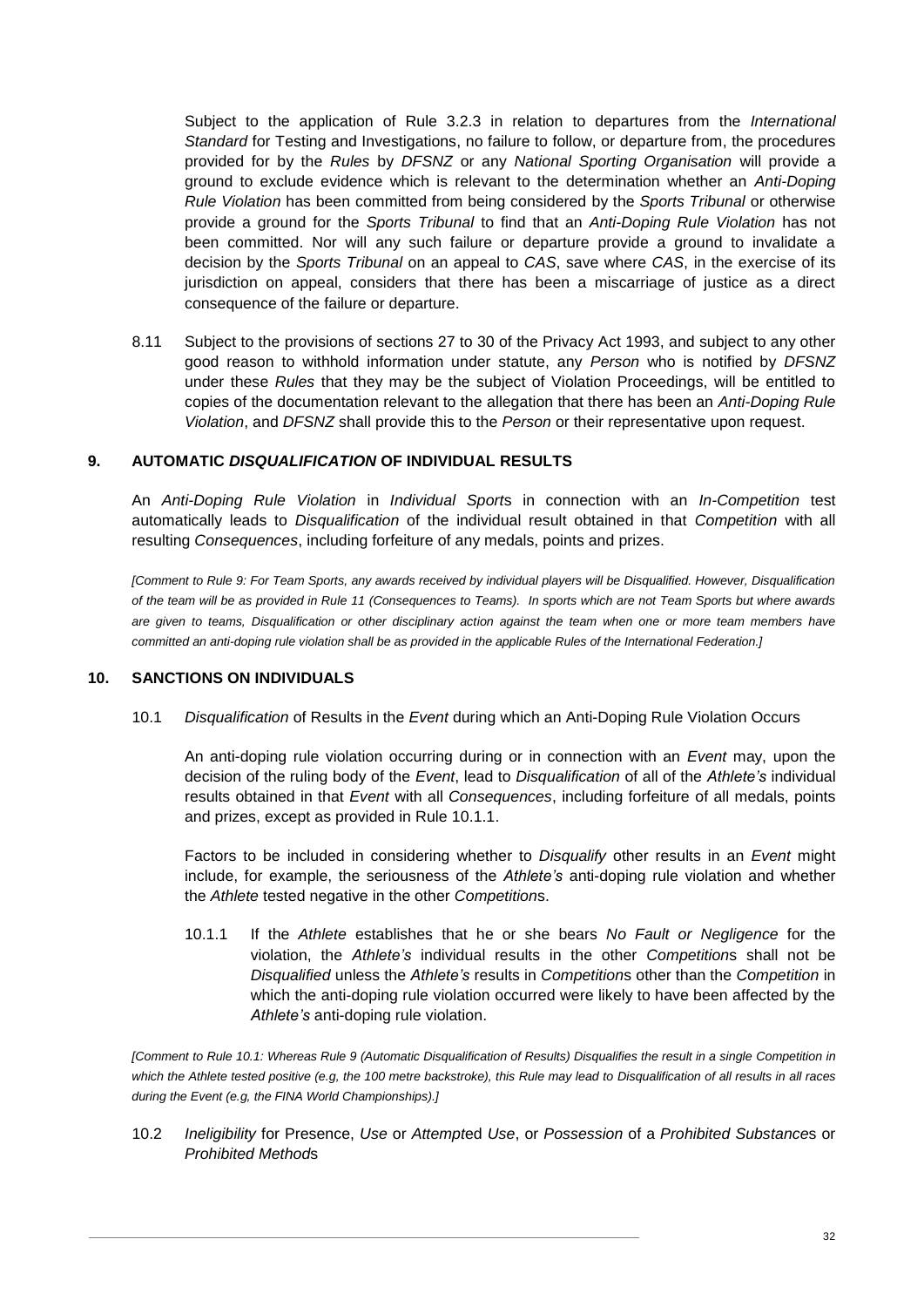The period of *Ineligibility* imposed for a violation of Rules [2.1,](#page-6-1) [2.2](#page-7-0) or [2.6](#page-8-4) shall be as follows, subject to potential reduction or suspension pursuant to Rules [10.4,](#page-34-0) [10.5](#page-34-1) or [10.6:](#page-35-0)

- <span id="page-33-0"></span>10.2.1 The period of *Ineligibility* shall be four years where:
	- 10.2.1.1 The anti-doping rule violation does not involve a *Specified Substance*, unless the *Athlete* or other *Person* can establish that the anti-doping rule violation was not intentional.
	- 10.2.1.2 The anti-doping rule violation involves a *Specified Substance* and *DFSNZ* can establish that the anti-doping rule violation was intentional.
- <span id="page-33-2"></span>10.2.2 If Rule [10.2.1](#page-33-0) does not apply, the period of *Ineligibility* shall be two years.
- 10.2.3 As used in Rules [10.2](#page-32-4) and [10.3,](#page-33-1) the term "intentional" is meant to identify those *Athletes* who cheat. The term, therefore, requires that the *Athlete* or other *Person* engaged in conduct which he or she knew constituted an anti-doping rule violation or knew that there was a significant risk that the conduct might constitute or result in an anti-doping rule violation and manifestly disregarded that risk. An anti-doping rule violation resulting from an *Adverse Analytical Finding* for a substance which is only prohibited *In-Competition* shall be rebuttably presumed to be not "intentional" if the substance is a *Specified Substance* and the *Athlete* can establish that the *Prohibited Substance* was *Used Out-of-Competition*. An anti-doping rule violation resulting from an *Adverse Analytical Finding* for a substance which is only prohibited *In-Competition* shall not be considered "intentional" if the substance is not a *Specified Substance* and the *Athlete* can establish that the *Prohibited Substance* was *Used Out-of-Competition* in a context unrelated to sport performance.
- <span id="page-33-4"></span><span id="page-33-1"></span>10.3 *Ineligibility* for Other Anti-Doping Rule Violations

The period of *Ineligibility* for anti-doping rule violations other than as provided in Rule [10.2](#page-32-4) shall be as follows, unless Rules [10.5](#page-34-1) or [10.6](#page-35-0) are applicable:

- 10.3.1 For violations of Rule [2.3](#page-8-0) or Rule [2.5,](#page-8-5) the *Ineligibility* period shall be four years unless, in the case of failing to submit to *Sample* collection, the *Athlete* can establish that the commission of the anti-doping rule violation was not intentional (as defined in Rule [10.2.3\)](#page-33-2), in which case the period of *Ineligibility* shall be two years.
- 10.3.2 For violations of Rule [2.4,](#page-8-3) the period of *Ineligibility* shall be two years, subject to reduction down to a minimum of one year, depending on the *Athlete's* degree of *Fault*. The flexibility between two years and one year of *Ineligibility* in this Article is not available to *Athletes* where a pattern of last-minute whereabouts changes or other conduct raises a serious suspicion that the *Athlete* was trying to avoid being available for *Testing*.
- <span id="page-33-3"></span>10.3.3 For Violations of Rule [2.7](#page-9-4) or Rule [2.8,](#page-9-5) the period of *Ineligibility* imposed shall be a minimum of four years up to lifetime *Ineligibility* depending on the seriousness of the violation. A Rule [2.7](#page-9-4) or Rule [2.8](#page-9-5) violation involving a *Minor* shall be considered a particularly serious violation, and, if committed by *Athlete Support Personnel* for violations other than for *Specified Substances*, shall result in lifetime *Ineligibility* for such *Athlete Support Personnel*. In addition, significant violations of Rule [2.7](#page-9-4) or Rule [2.8](#page-9-5) which may also violate non-sporting laws and regulations, shall be reported to the competent administrative, professional or judicial authorities.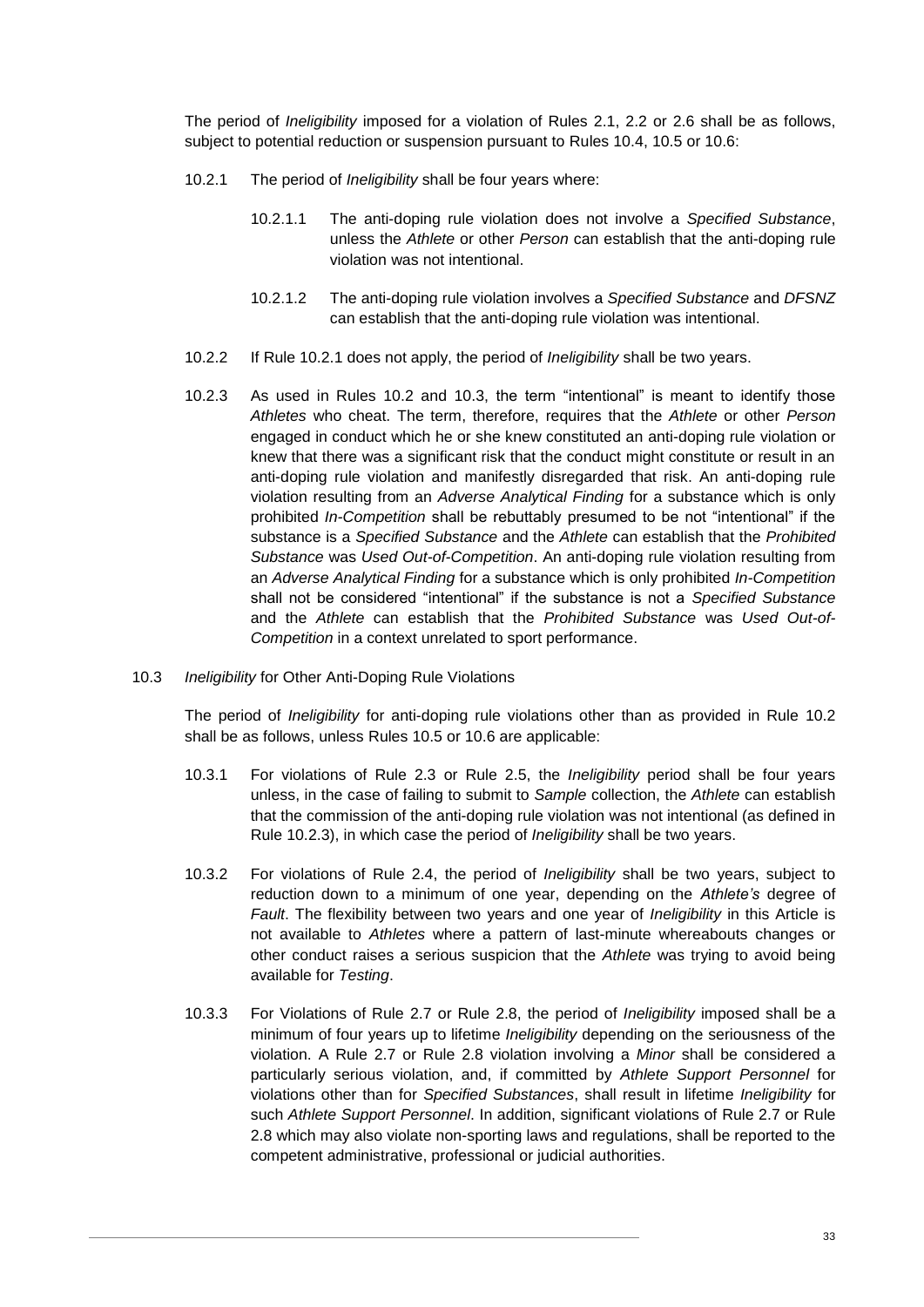*[Comment to Rule [10.3.3:](#page-33-3) Those who are involved in doping Athletes or covering up doping should be subject to sanctions which are more severe than the Athletes who test positive. Since the authority of sport organisations is generally limited to Ineligibility for accreditation, membership and other sport benefits, reporting Athlete Support Personnel to competent authorities is an important step in the deterrence of doping.]*

- 10.3.4 For violations of Rule [2.9,](#page-9-6) the period of *Ineligibility* imposed shall be a minimum of two years, up to four years, depending on the seriousness of the violation.
- 10.3.5 For violations of Rule [2.10,](#page-9-0) the period of *Ineligibility* shall be two years, subject to reduction down to a minimum of one year, depending on the *Athlete* or other *Person's* degree of *Fault* and other circumstances of the case.

*[Comment to Rule [10.310.3.5:](#page-33-1) Where the "other Person" referenced in Rule [2.10](#page-9-0) is an entity and not an individual, that entity may be disciplined as provided in Rule [12.](#page-42-1)]*

<span id="page-34-0"></span>10.4 Elimination of the Period of *Ineligibility* where there is *No Fault or Negligence*

If an *Athlete* or other *Person* establishes in an individual case that he or she bears *No Fault or Negligence*, then the otherwise applicable period of *Ineligibility* shall be eliminated.

*[Comment to Rule [10.4:](#page-34-0) This Rule and Rule [10.5.2](#page-35-1) apply only to the imposition of sanctions; they are not applicable to the determination of whether an anti-doping rule violation has occurred. They will only apply in exceptional circumstances, for example, where an Athlete could prove that, despite all due care, he or she was sabotaged by a competitor. Conversely, No Fault or Negligence would not apply in the following circumstances: (a) a positive test resulting from a mislabelled or contaminated vitamin or nutritional supplement (Athletes are responsible for what they ingest (Rule [2.1.1\)](#page-6-2) and have been warned against the possibility of supplement contamination); (b) the Administration of a Prohibited Substance by the Athlete's Personal physician or trainer without disclosure to the Athlete (Athletes are responsible for their choice of medical Personnel and for advising medical Personnel that they cannot be given any Prohibited Substance); and (c) sabotage of the Athlete's food or drink by a spouse, coach or other Person within the Athlete's circle of associates (Athletes are responsible for what they*  ingest and for the conduct of those Persons to whom they entrust access to their food and drink). However, depending on the *unique facts of a particular case, any of the referenced illustrations could result in a reduced sanction under Rul[e 10.5](#page-34-1) based on No Significant Fault or Negligence.]*

#### <span id="page-34-3"></span><span id="page-34-1"></span>10.5 Reduction of the Period of *Ineligibility* based on *No Significant Fault or Negligence*

- 10.5.1 Reduction of Sanctions for *Specified Substances* or *Contaminated Product*s for Violations of Rule [2.1,](#page-6-1) [2.2](#page-7-0) or [2.6](#page-8-4)
	- 10.5.1.1 *Specified Substances*

Where the anti-doping rule violation involves a *Specified Substance*, and the *Athlete* or other *Person* can establish *No Significant Fault or Negligence*, then the period of *Ineligibility* shall be, at a minimum, a reprimand and no period of *Ineligibility*, and at a maximum, two years of *Ineligibility*, depending on the *Athlete's* or other *Person's* degree of *Fault*.

#### <span id="page-34-2"></span>10.5.1.2 *Contaminated Product*s

In cases where the *Athlete* or other *Person* can establish *No Significant Fault or Negligence* and that the detected *Prohibited Substance* came from a *Contaminated Product*, then the period of *Ineligibility* shall be, at a minimum, a reprimand and no period of *Ineligibility*, and at a maximum, two years *Ineligibility*, depending on the *Athlete's* or other *Person's* degree of *Fault*.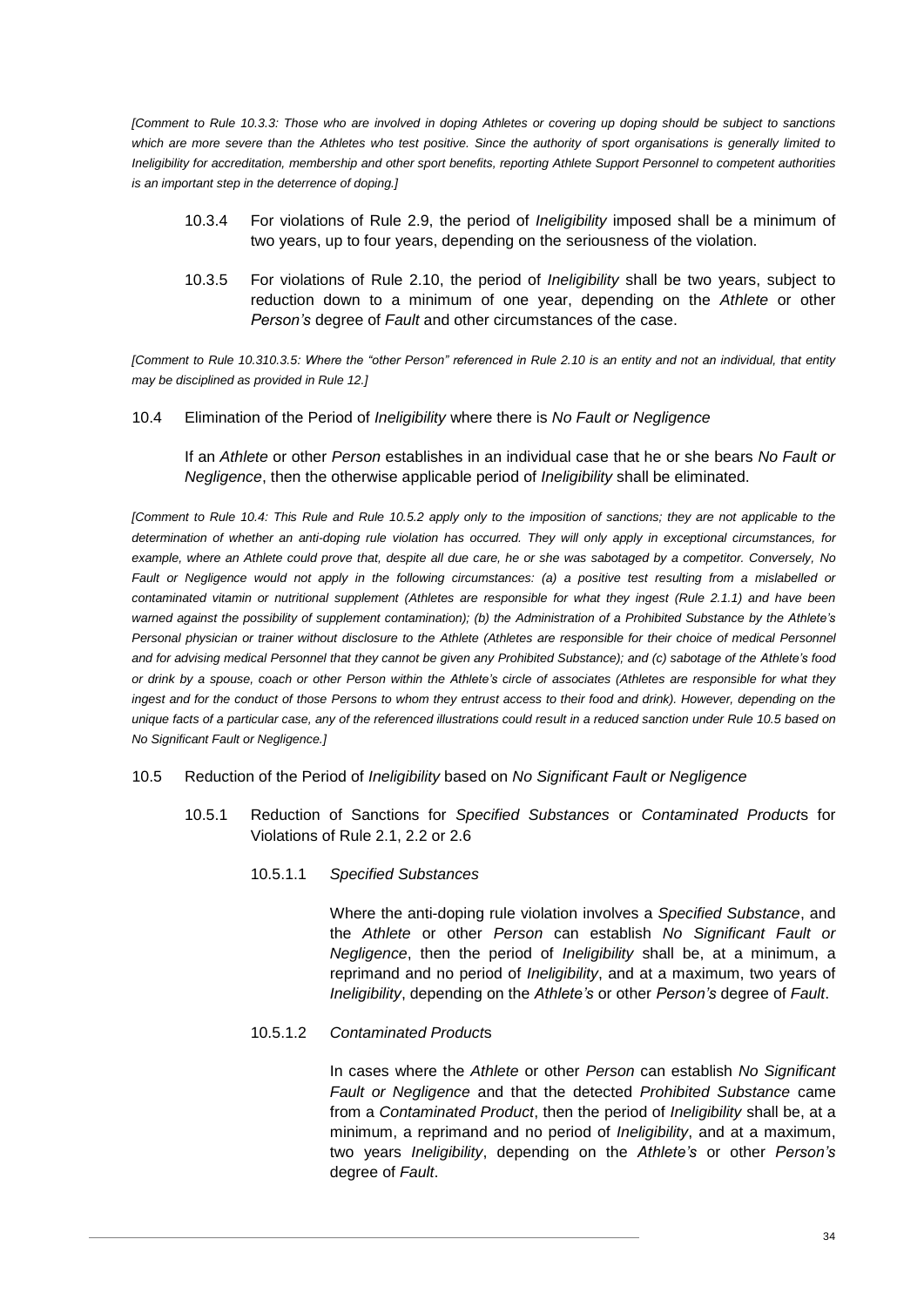<span id="page-35-1"></span>*[Comment to Rule [10.5.1.2:](#page-34-2) In assessing that Athlete's degree of Fault, it would, for example, be favourable for the Athlete if the Athlete had declared the product which was subsequently determined to be contaminated on his or her Doping Control form.]*

10.5.2 Application of *No Significant Fault or Negligence* beyond the Application of Rule [10.5.1](#page-34-3)

If an *Athlete* or other *Person* establishes in an individual case where Rule [10.5.1](#page-34-3) is not applicable, that he or she bears *No Significant Fault or Negligence*, then, subject to further reduction or elimination as provided in Rule [10.6,](#page-35-0) the otherwise applicable period of *Ineligibility* may be reduced based on the *Athlete* or other *Person's* degree of *Fault*, but the reduced period of *Ineligibility* may not be less than one-half of the period of *Ineligibility* otherwise applicable. If the otherwise applicable period of *Ineligibility* is a lifetime, the reduced period under this Article may be no less than eight years.

*[Comment to Rule [10.5.2:](#page-35-1) Rule [10.5.2](#page-35-1) may be applied to any Anti-Doping Rule Violation, except those Articles where intent is an element of the Anti-Doping Rule Violation (e.g., Rule [2.5,](#page-8-5) [2.7,](#page-9-4) [2.8](#page-9-5) or [2.9\)](#page-9-6) or an element of a particular sanction (e.g., Rule [10.2.1\)](#page-33-0) or a range of Ineligibility is already provided in an Article based on the Athlete or other Person's degree of Fault.]*

- <span id="page-35-2"></span><span id="page-35-0"></span>10.6 Elimination, Reduction, or Suspension of Period of *Ineligibility* or other *Consequences* for Reasons Other than *Fault*
	- 10.6.1 *Substantial Assistance* in Discovering or Establishing Anti-Doping Rule Violations
		- 10.6.1.1 Prior to a final appellate decision under Rule [13](#page-42-2) or the expiration of the time to appeal, *DFSNZ* may suspend a part of the period of *Ineligibility* imposed in an individual case where the *Athlete* or other *Person* has provided *Substantial Assistance* to an *Anti-Doping Organisation*, criminal authority or professional disciplinary body that results in: (i) the *Anti-Doping Organisation* discovering or bringing forward an anti-doping rule violation by another *Person*; or (ii) in a criminal or disciplinary body discovering or bringing forward a criminal offence or the breach of professional rules committed by another *Person* and the information provided by the *Person* providing *Substantial Assistance* is made available to *DFSNZ*. After a final appellate decision under Rule [13](#page-42-2) or the expiration of time to appeal, *DFSNZ* may only suspend part of the otherwise applicable period of *Ineligibility* with the approval of *WADA* and the applicable International Federation. The extent to which the otherwise applicable period of *Ineligibility* may be suspended shall be based on the seriousness of the anti-doping rule violation committed by the *Athlete* or other *Person* and the significance of the *Substantial Assistance* provided by the *Athlete* or other *Person* to the effort to eliminate doping in sport. No more than three-quarters of the otherwise applicable period of *Ineligibility* may be suspended. If the otherwise applicable period of *Ineligibility* is a lifetime, the non-suspended period under this section must be no less than eight years. If any part of the otherwise applicable period of *Ineligibility* under this Rule is suspended, *DFSNZ* shall promptly provide the written decision relating to the suspension of the period of *Ineligibility* to each *Anti-Doping Organisation* having a right to appeal the decision. If the *Athlete* or other *Person* fails to continue to cooperate and to provide the complete and credible *Substantial Assistance* upon which a suspension of the period of *Ineligibility* was based, *DFSNZ* shall reinstate the original period of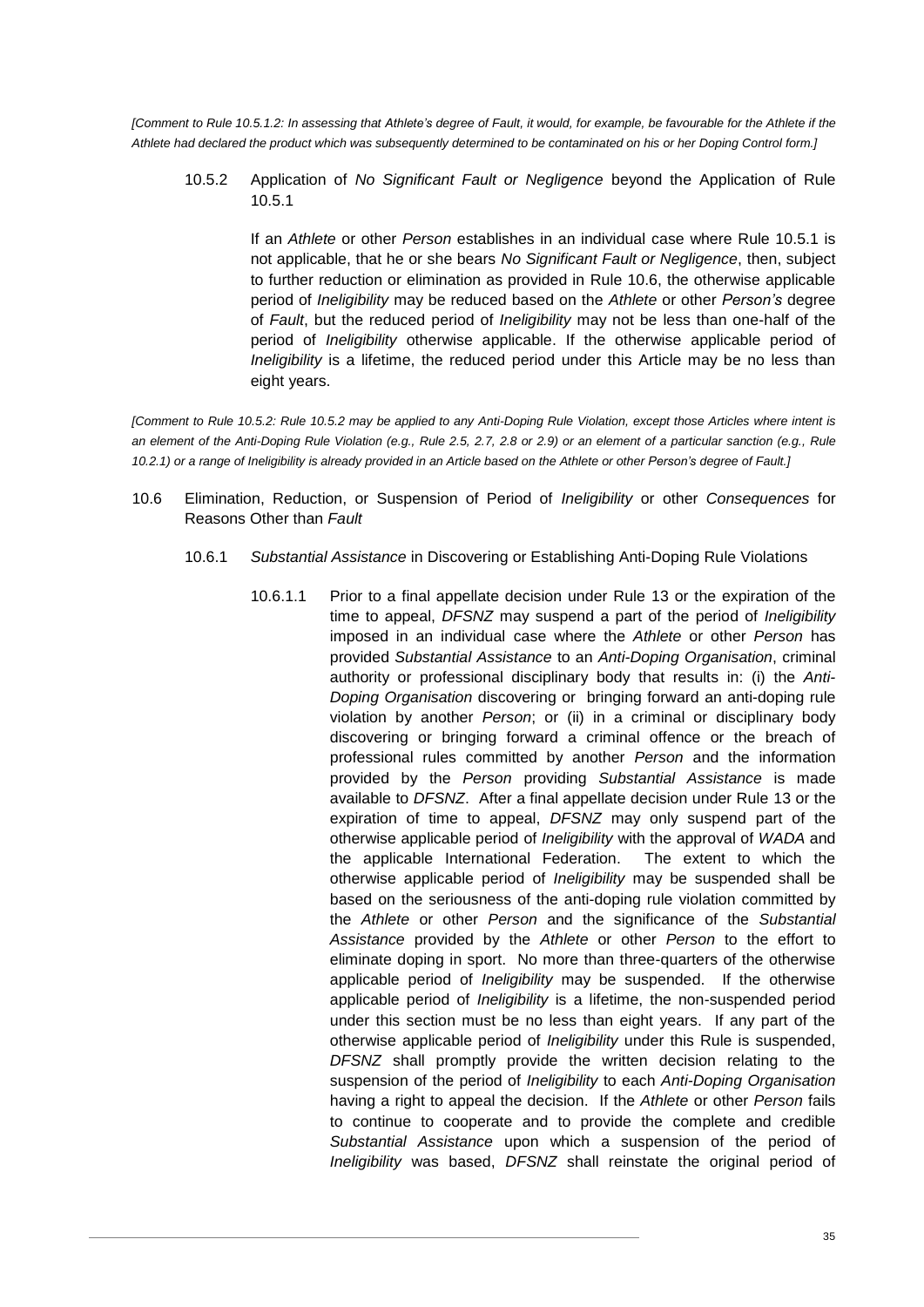*Ineligibility*. If *DFSNZ* decides to reinstate a suspended period of *Ineligibility* or decides not to reinstate a suspended period of *Ineligibility*, that decision may be appealed by any *Person* entitled to appeal under Rule [13.](#page-42-2)

- 10.6.1.2 To further encourage *Athletes* and other *Persons* to provide *Substantial Assistance* to *Anti-Doping Organisation*s, at the request of *DFSNZ* or at the request of the *Athlete* or other *Person* who has, or has been asserted to have, committed an anti-doping rule violation, *WADA* may agree at any stage of the results management process, including after a final appellate decision under Rule [13,](#page-42-2) to what it considers to be an appropriate suspension of the otherwise-applicable period of *Ineligibility* and other *Consequences*. In exceptional circumstances, *WADA* may agree to suspensions of the period of *Ineligibility* and other *Consequences* for *Substantial Assistance* greater than those otherwise provided in this Rule, or even no period of *Ineligibility*, and/or no return of prize money or payment of fines or costs. *WADA*'s approval shall be subject to reinstatement of sanction, as otherwise provided in this Rule. Notwithstanding Rule [13,](#page-42-2) *WADA*'s decisions in the context of this Rule may not be appealed by any other *Anti-Doping Organisation*.
- 10.6.1.3 If *DFSNZ* suspends any part of an otherwise applicable sanction because of *Substantial Assistance*, then notice providing justification for the decision shall be provided to the other *Anti-Doping Organisation*s with a right to appeal under Rule [13.2.3](#page-43-0) as provided in Rule [14.2.](#page-47-1) In unique circumstances where *WADA* determines that it would be in the best interest of anti-doping, *WADA* may authorize *DFSNZ* to enter into appropriate confidentiality agreements limiting or delaying the disclosure of the *Substantial Assistance* agreement or the nature of *Substantial Assistance* being provided.

*[Comment to Rule [10.6.1:](#page-35-2) The cooperation of Athletes, Athlete Support Personnel and other Persons who acknowledge their mistakes and are willing to bring other anti-doping rule violations to light is important to clean sport. This is the only circumstance under these Rules where the suspension of an otherwise applicable period of Ineligibility is authorised.]*

10.6.2 Admission of an Anti-Doping Rule Violation in the Absence of Other Evidence

Where an *Athlete* or other *Person* voluntarily admits the commission of an antidoping rule violation before having received notice of a *Sample* collection which could establish an anti-doping rule violation (or, in the case of an anti-doping rule violation other than Rule [2.1,](#page-6-1) before receiving first notice of the admitted anti-doping rule violation pursuant to Rule [7\)](#page-20-0) and that admission is the only reliable evidence of the anti-doping rule violation at the time of admission, then the period of *Ineligibility* may be reduced, but not below one-half of the period of *Ineligibility* otherwise applicable.

*[Comment to Rule 10.6.2: This Rule is intended to apply when an Athlete or other Person comes forward and admits to an antidoping rule violation in circumstances where no Anti-Doping Organisation is aware that an anti-doping rule violation might have been committed. It is not intended to apply to circumstances where the admission occurs after the Athlete or other Person* believes he or she is about to be caught. The amount by which Ineligibility is reduced should be based on the likelihood that the *Athlete or other Person would have been caught had he or she not come forward voluntarily.]]*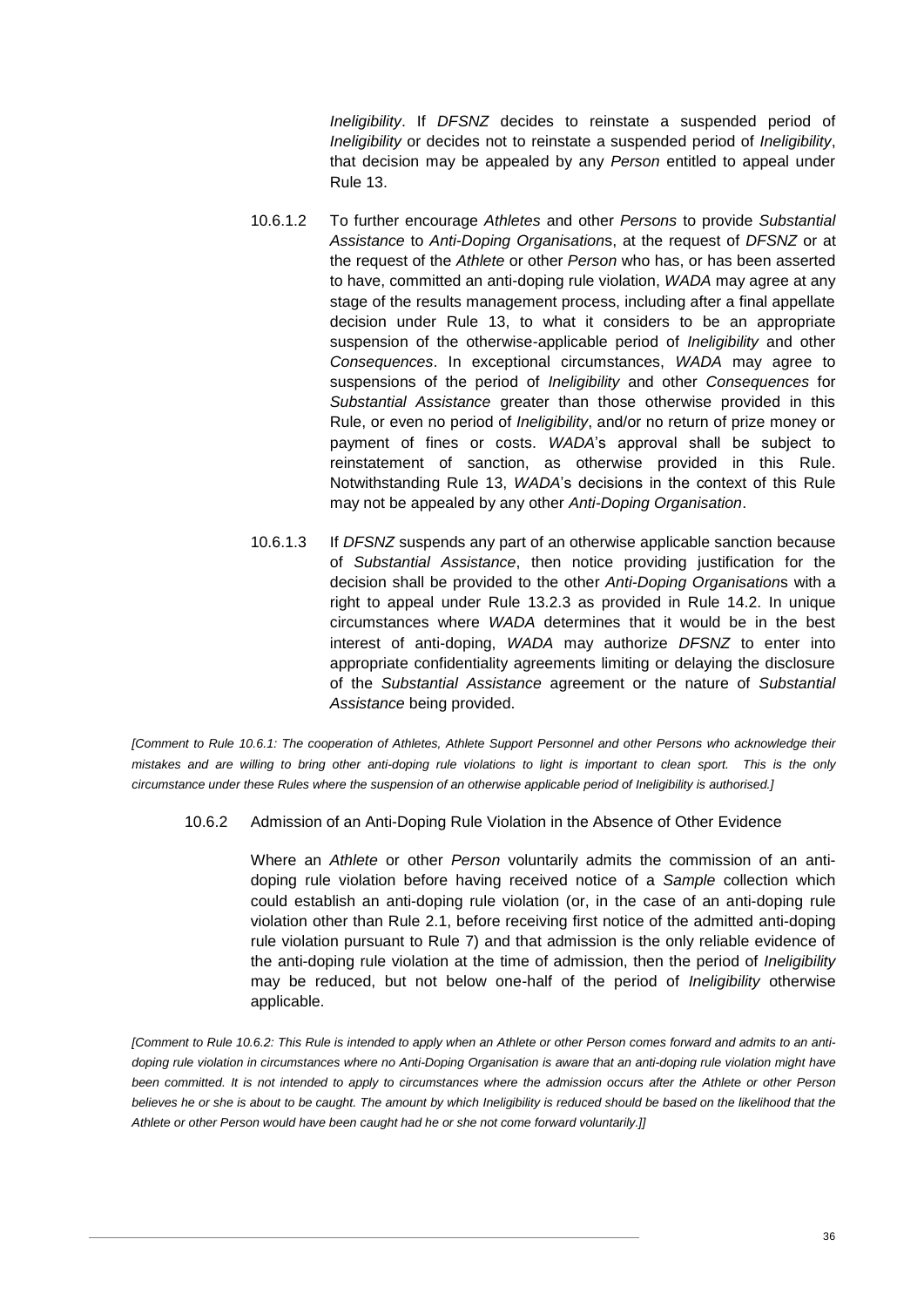<span id="page-37-1"></span>10.6.3 Prompt Admission of an Anti-Doping Rule Violation after being Confronted with a Violation Sanctionable under Rule [10.2.1](#page-33-0) or Rule [10.3.1](#page-33-4)

An *Athlete* or other *Person* potentially subject to a four-year sanction under Rule [10.2.1](#page-33-0) or Rule [10.3.1](#page-33-4) (for evading or refusing *Sample* Collection or Tampering with *Sample* Collection), by promptly admitting the asserted anti-doping rule violation after being confronted by *DFSNZ*, and also upon the approval and at the discretion of both *WADA* and *DFSNZ*, may receive a reduction in the period of *Ineligibility* down to a minimum of two years, depending on the seriousness of the violation and the *Athlete* or other *Person's* degree of *Fault*.

10.6.4 Application of Multiple Grounds for Reduction of a Sanction

Where an *Athlete* or other *Person* establishes entitlement to reduction in sanction under more than one provision of Rule [10.4,](#page-34-0) [10.5](#page-34-1) or [10.6,](#page-35-0) before applying any reduction or suspension under Rule [10.6,](#page-35-0) the otherwise applicable period of *Ineligibility* shall be determined in accordance with *Rules* [10.2,](#page-32-4) [10.3,](#page-33-1) [10.4](#page-34-0) and [10.5.](#page-34-1) If the *Athlete* or other *Person* establishes entitlement to a reduction or suspension of the period of *Ineligibility* under Rule [10.6,](#page-35-0) then the period of *Ineligibility* may be reduced or suspended, but not below one-fourth of the otherwise applicable period of *Ineligibility*.

*[Comment to Rule 10.6.4: The appropriate sanction is determined in a sequence of four steps. First, the hearing panel determines which of the basic sanctions (Rule [10.2,](#page-32-4) Rul[e 10.3,](#page-33-1) Rule [10.4,](#page-34-0) or Rule [10.5\)](#page-34-1) apply to the particular anti-doping rule*  violation. Second, if the basic sanction provides for a range of sanctions, the hearing panel must determine the applicable *sanction within that range according to the Athlete or other Person's degree of Fault. In a third step, the hearing panel establishes whether there is a basis for elimination, suspension or reduction of the sanction (Rule [10.6\)](#page-35-0). Finally, the hearing panel decides on the commencement of the period of Ineligibility under Rul[e 10.11.\]](#page-38-0)*

#### <span id="page-37-2"></span><span id="page-37-0"></span>10.7 Multiple Violations

- 10.7.1 For an *Athlete* or other *Person's* second anti-doping rule violation, the period of *Ineligibility* shall be the greater of:
	- 10.7.1.1 six months;
	- 10.7.1.2 one-half of the period of *Ineligibility* imposed for the first anti-doping rule violation without taking into account any reduction under Rule [10.6;](#page-35-0) or
	- 10.7.1.3 twice the period of *Ineligibility* otherwise applicable to the second antidoping rule violation treated as if it were a first violation, without taking into account any reduction under Rule [10.6.](#page-35-0)

The period of *Ineligibility* established above may then be further reduced by the application of Rule [10.6.](#page-35-0)

- 10.7.2 A third anti-doping rule violation will always result in a lifetime period of *Ineligibility*, except if the third violation fulfils the condition for elimination or reduction of the period of *Ineligibility* under Rule [10.4](#page-34-0) or [10.5](#page-34-1) or involves a violation of Rule [2.4.](#page-8-3) In these particular cases, the period of *Ineligibility* shall be from eight years to lifetime *Ineligibility*.
- 10.7.3 An anti-doping rule violation for which an *Athlete* or other *Person* has established *No Fault or Negligence* shall not be considered a prior violation for purposes of this Rule.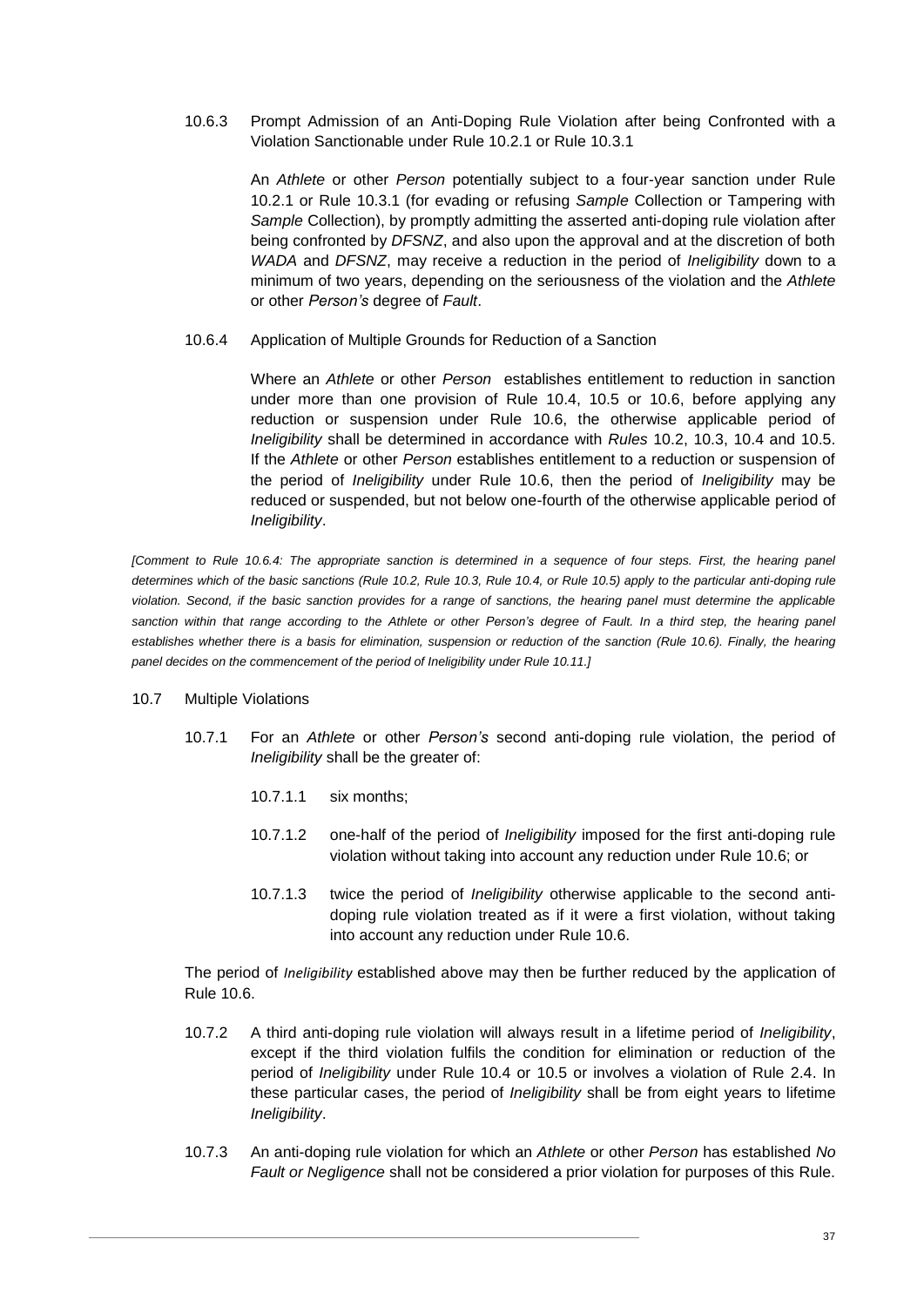- 10.7.4 Additional Rules for Certain Potential Multiple Violations
	- 10.7.4.1 For purposes of imposing sanctions under Rule [10.7](#page-37-0) an anti-doping rule violation will only be considered a second violation if *DFSNZ* can establish that the *Athlete* or other *Person* committed the second antidoping rule violation after the *Athlete* or other *Person* received notice under Rule [7,](#page-20-0) or after *DFSNZ* made reasonable efforts to give notice, of the first anti-doping rule violation; if *DFSNZ* cannot establish this, the antidoping rule violations shall be considered together as one single first violation, and the sanction imposed shall be based on the violation that carries the more severe sanction.
	- 10.7.4.2 If, after the imposition of a sanction for a first anti-doping rule violation, facts are discovered involving an anti-doping rule violation by the *Athlete* or other *Person* which occurred prior to notification regarding the first violation, then *DFSNZ* shall impose an additional sanction based on the sanction that could have been imposed if the two violations had been adjudicated at the same time. Results in all *Competition*s dating back to the earlier anti-doping rule violation will be *Disqualified* as provided in Rule [10.8.](#page-38-1)
- <span id="page-38-2"></span>10.7.5 Multiple Anti-Doping Rule Violations During a Ten-Year Period

For purposes of Rule [10.7,](#page-37-0) each anti-doping rule violation must take place within the same ten year period in order to be considered multiple violations.

<span id="page-38-1"></span>10.8 *Disqualification* of Results in *Competition*s Subsequent to *Sample* Collection or Commission of an Anti-Doping Rule Violation

In addition to the automatic *Disqualification* of the results in the *Competition* which produced the positive *Sample* under Rule [9,](#page-32-0) all other competitive results of the *Athlete* obtained from the date a positive *Sample* was collected (whether *In-Competition* or *Out-of-Competition*), or other anti-doping rule violation occurred, through the commencement of any *Provisional Suspension* or *Ineligibility* period, shall, unless fairness requires otherwise, be *Disqualified* with all of the resulting *Consequences* including forfeiture of any medals, points and prizes.

*[Comment to Rule [10.8:](#page-38-1) Nothing in these Rules precludes clean Athletes or other Persons who have been damaged by the actions of a Person who has committed an anti-doping rule violation from pursuing any right which they would otherwise have to seek damages from such Person.]*

10.9 Allocation of *CAS* Cost Awards and Forfeited Prize Money

The priority for repayment of *CAS* cost awards and forfeited prize money shall be: first, payment of costs awarded by *CAS*; second, reallocation of forfeited prize money to other *Athletes* if provided for in the rules of the applicable International Federation; and third, reimbursement of the expenses of *DFSNZ*

10.10 *Financial Consequences*

Where *DFSNZ* brings proceedings before the *Sports Tribunal* the recovery of costs or imposition of financial sanctions shall be as determined by the *Sports Tribunal*.

<span id="page-38-0"></span>10.11 Commencement of *Ineligibility* Period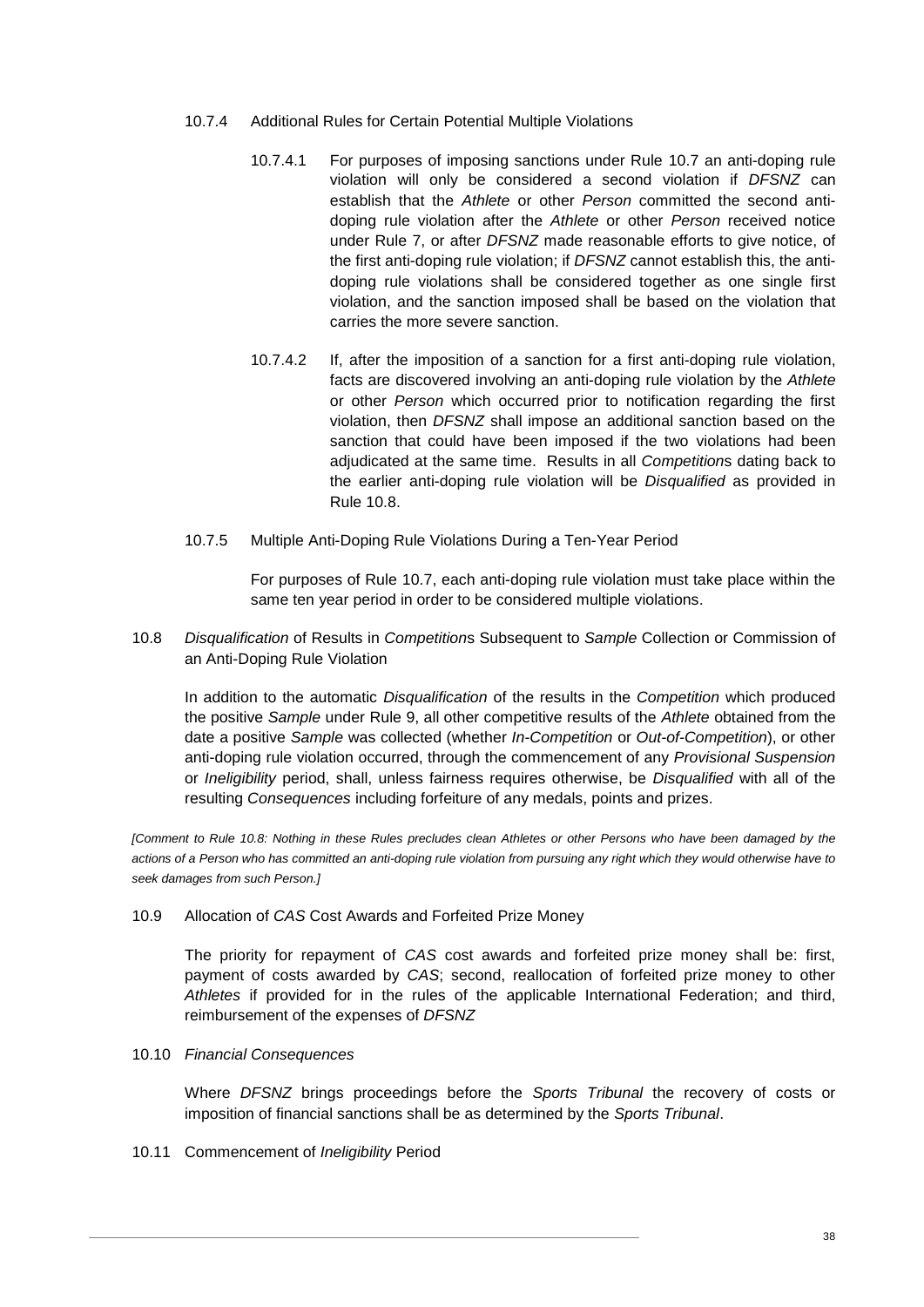Except as provided below, the period of *Ineligibility* shall start on the date of the final hearing decision providing for *Ineligibility* or, if the hearing is waived or there is no hearing, on the date *Ineligibility* is accepted or otherwise imposed. Any period of *Provisional Suspension* (whether imposed or voluntarily accepted) shall be credited against the total period of *Ineligibility* to be served.

### 10.11.1 Delays Not Attributable to the *Athlete* or other *Person*

Where there have been substantial delays in the hearing process or other aspects of *Doping Control* not attributable to the *Athlete* or other *Person*, the body imposing the sanction may start the period of *Ineligibility* at an earlier date commencing as early as the date of *Sample* collection or the date on which another anti-doping rule violation last occurred. All competitive results achieved during the period of *Ineligibility*, including retroactive *Ineligibility*, shall be *Disqualified*.

*[Comment to Rule 10.11.1: In cases of anti-doping rule violations other than under Rule [2.1,](#page-6-1) the time required for an Anti-Doping Organisation to discover and develop facts sufficient to establish an anti-doping rule violation may be lengthy, particularly where the Athlete or other Person has taken affirmative action to avoid detection. In these circumstances, the flexibility provided in this Article to start the sanction at an earlier date should not be used.]*

# 10.11.2 Timely Admission

Where the *Athlete* or other *Person* promptly (which, in all events, for an *Athlete* means before the *Athlete* competes again) admits the anti-doping rule violation after being confronted with the anti-doping rule violation by *DFSNZ*, the period of *Ineligibility* may start as early as the date of *Sample* collection or the date on which another anti-doping rule violation last occurred. In each case, however, where this Rule is applied, the *Athlete* or other *Person* shall serve at least one-half of the period of *Ineligibility* going forward from the date the *Athlete* or other *Person* accepted the imposition of a sanction, the date of a hearing decision imposing a sanction, or the date the sanction is otherwise imposed. This Rule shall not apply where the period of *Ineligibility* already has been reduced under Rule [10.6.3.](#page-37-1)

# <span id="page-39-0"></span>10.11.3 Credit for *Provisional Suspension* or Period of *Ineligibility* Served

- 10.11.3.1 If a *Provisional Suspension* is imposed and respected by the *Athlete* or other *Person*, then the *Athlete* or other *Person* shall receive a credit for such period of *Provisional Suspension* against any period of *Ineligibility* which may ultimately be imposed. If a period of *Ineligibility* is served pursuant to a decision that is subsequently appealed, then the *Athlete* or other *Person* shall receive a credit for such period of *Ineligibility* served against any period of *Ineligibility* which may ultimately be imposed on appeal.
- 10.11.3.2 If an *Athlete* or other *Person* voluntarily accepts a *Provisional Suspension* in writing from *DFSNZ* and thereafter respects the *Provisional Suspension*, the *Athlete* or other *Person* shall receive a credit for such period of voluntary *Provisional Suspension* against any period of *Ineligibility* which may ultimately be imposed. A copy of the *Athlete'*s or other *Person*'s voluntary acceptance of a *Provisional Suspension* shall be provided promptly to each party entitled to receive notice of an asserted anti-doping rule violation under Rule [14.](#page-45-0)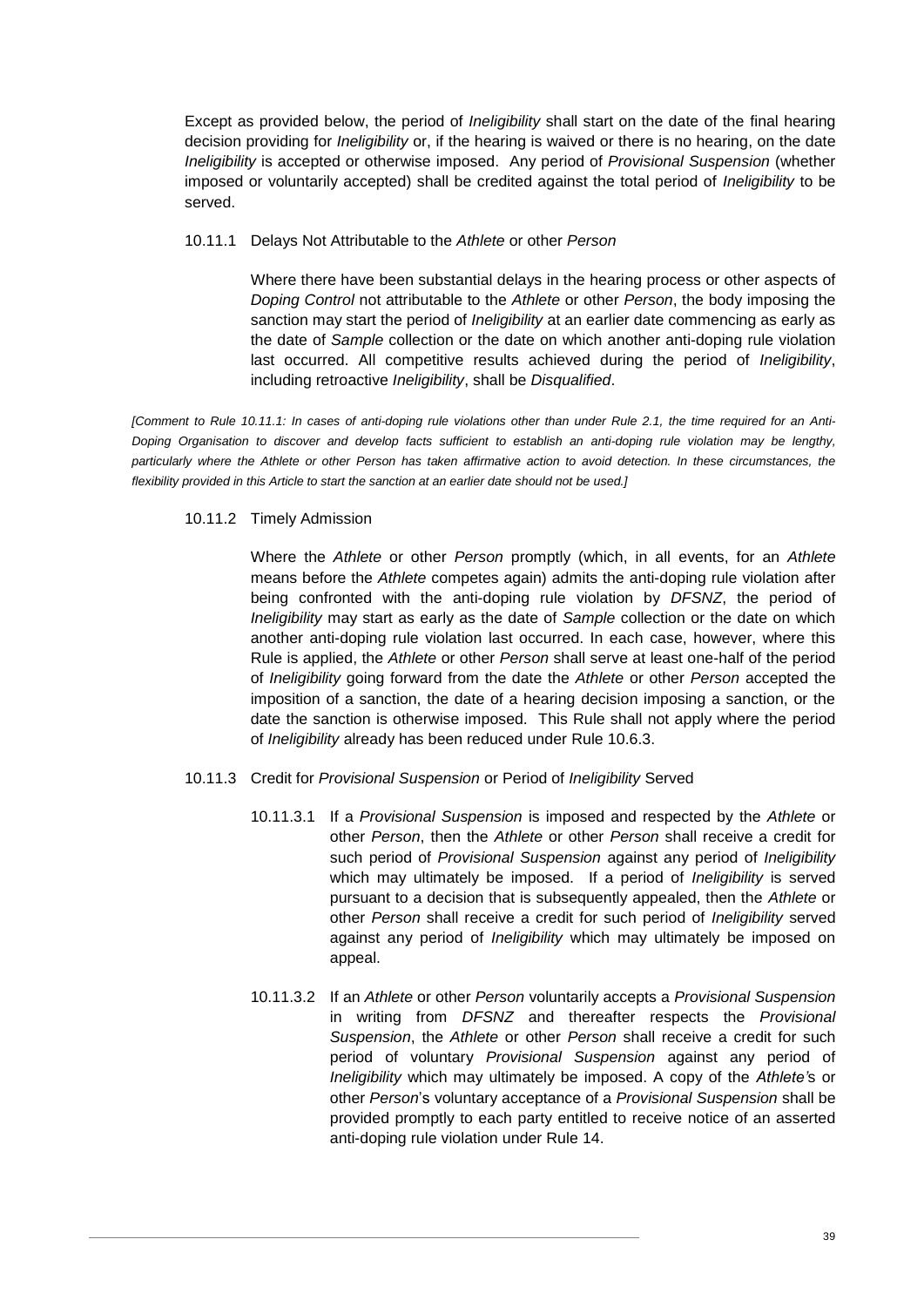<span id="page-40-1"></span>*[Comment to Rule 10.11.3.2: An Athlete's voluntary acceptance of a Provisional Suspension is not an admission by the Athlete and shall not be used in any way as to draw an adverse inference against the Athlete.]*

- 10.11.3.3 No credit against a period of *Ineligibility* shall be given for any time period before the effective date of the *Provisional Suspension* or voluntary *Provisional Suspension* regardless of whether the *Athlete* elected not to compete or was suspended by his or her team.
- 10.11.3.4 In *Team Sports*, where a period of *Ineligibility* is imposed upon a team, unless fairness requires otherwise, the period of *Ineligibility* shall start on the date of the final hearing decision providing for *Ineligibility* or, if the hearing is waived, on the date *Ineligibility* is accepted or otherwise imposed. Any period of team *Provisional Suspension* (whether imposed or voluntarily accepted) shall be credited against the total period of *Ineligibility* to be served.

*[Comment to Rule 10.11: Rul[e 10.11](#page-38-0) makes clear that delays not attributable to the Athlete, timely admission by the Athlete and Provisional Suspension are the only justifications for starting the period of Ineligibility earlier than the date of the final hearing decision.]*

#### <span id="page-40-2"></span><span id="page-40-0"></span>10.12 Status During *Ineligibility*

### 10.12.1 Prohibition Against Participation During *Ineligibility*

No *Athlete* or other *Person* who has been declared *Ineligible* may, during the period of *Ineligibility*, participate in any capacity in a *Competition* or activity (other than authorised anti-doping education or rehabilitation programs) authorised or organised by any *Signatory* or *Signatory*'s member organisation, or a club or other member organisation of a *Signatory*'s member organisation, or in *Competition*s authorised or organised by any professional league or any international- or national-level *Event* organisation or any elite or national-level sporting activity funded by a governmental agency.

An *Athlete* or other *Person* subject to a period of *Ineligibility* longer than four years may, after completing four years of the period of *Ineligibility*, participate as an *Athlete* in local sport events not sanctioned or otherwise under the jurisdiction of a *Code Signatory* or member of a *Code Signatory*, but only so long as the local sport event is not at a level that could otherwise qualify such *Athlete* or other *Person* directly or indirectly to compete in (or accumulate points toward) a national championship or *International Event*, and does not involve the *Athlete* or other *Person* working in any capacity with *Minor*s.

An *Athlete* or other *Person* subject to a period of *Ineligibility* shall remain subject to *Testing* (and all the provisions of the *Rules*).

*[Comment to Rule 10.12.1: For example, subject to Rule [10.12.2](#page-41-0) below, an Ineligible Athlete cannot participate in a training camp, exhibition or practice organised by his or her National Federation or a club which is a member of that National Federation or which is funded by a governmental agency. Further, an Ineligible Athlete may not compete in a non-Signatory professional league (e.g., the National Hockey League, the National Basketball Association, etc.), Events organised by a non-Signatory International Event organisation or a non-Signatory national-level event organisation without triggering the Consequences set forth in Rule [10.12.3.](#page-41-1) The term "activity" also includes, for example, administrative activities, such as serving as an official, director, officer, employee, or volunteer of the organisation described in this Rule. Ineligibility imposed in one sport shall also be recognised by other sports (see Rule [15\)](#page-48-0).]*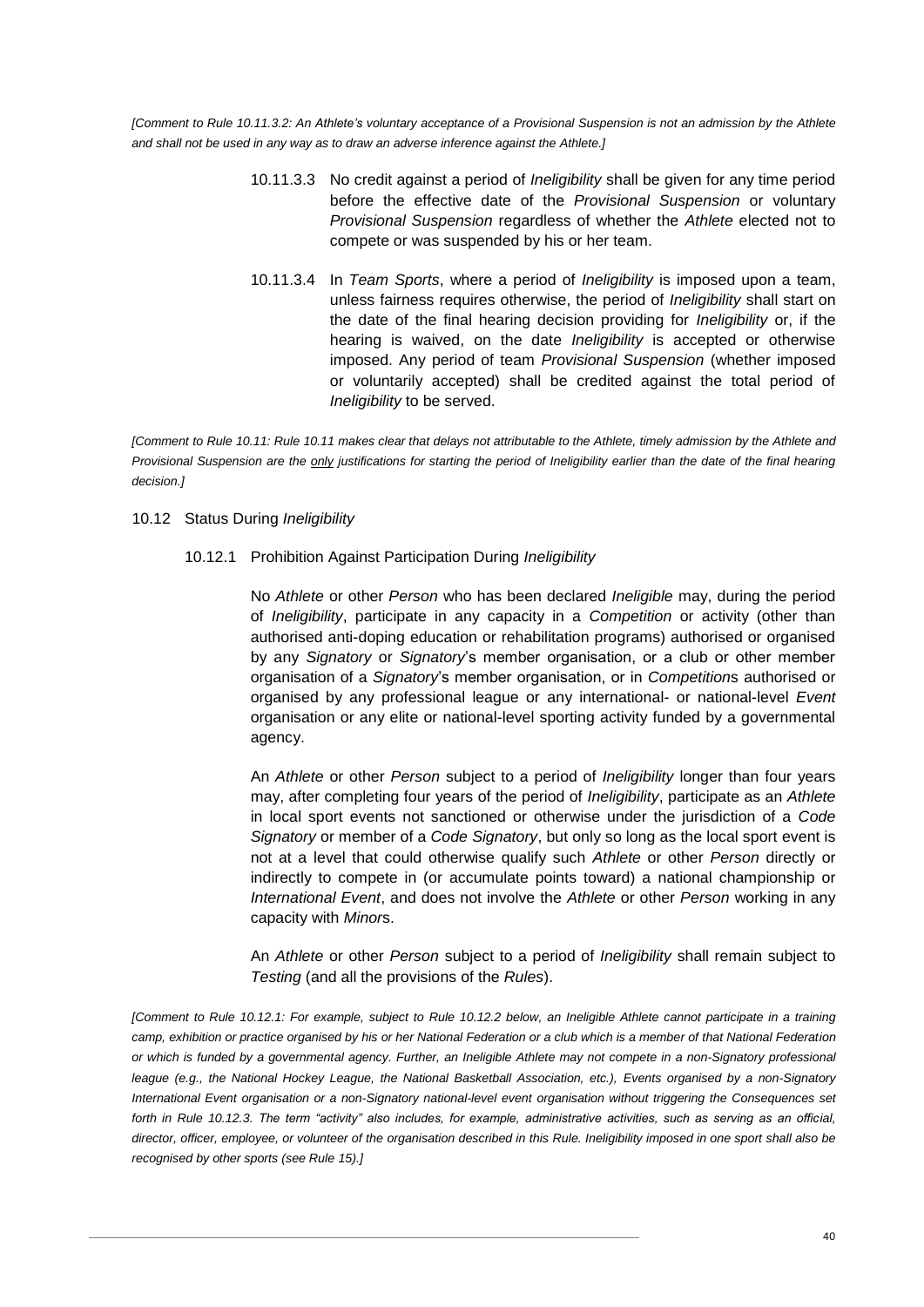#### <span id="page-41-0"></span>10.12.2 Return to Training

As an exception to Rule [10.12.1,](#page-40-0) an *Athlete* may return to train with a team or to use the facilities of a club or other member organisation of *Signatory*'s member organisation during the shorter of: (1) the last two months of the *Athlete's* period of *Ineligibility*, or (2) the last one-quarter of the period of *Ineligibility* imposed.

<span id="page-41-1"></span>*[Comment to Rule 10.12.2: In many Team Sports and some individual sports (e.g., ski jumping and gymnastics), an Athlete cannot effectively train on his or her own so as to be ready to compete at the end of the Athlete's period of Ineligibility. During*  the training period described in this Article, an Ineligible Athlete may not compete or engage in any activity described in Rule *[10.12.1](#page-40-0) other than training.]*

#### 10.12.3 Violation of the Prohibition of Participation During *Ineligibility*

Where an *Athlete* or other *Person* who has been declared *Ineligible* violates the prohibition against participation during *Ineligibility* described in Rule [10.12.1,](#page-40-0) the results of such participation shall be *Disqualified* and a new period of *Ineligibility* equal in length to the original period of *Ineligibility* shall be added to the end of the original period of *Ineligibility*. The new period of *Ineligibility* may be adjusted based on the *Athlete* or other *Person's* degree of *Fault* and other circumstances of the case. The determination of whether an *Athlete* or other *Person* has violated the prohibition against participation, and whether an adjustment is appropriate, shall be referred by *DFSNZ* or the *Anti-Doping Organisation* whose results management led to the imposition of the initial period of *Ineligibility* to the *Sports Tribunal* under Rule [8](#page-29-0) or the hearing body of the *Anti-Doping Organisation* whose results management led to the imposition of the initial period of *Ineligibility*. This decision may be appealed under Rule [13.](#page-42-2)

Where an *Athlete Support Person* or other *Person* assists a *Person* in violating the prohibition against participation during *Ineligibility*, *DFSNZ* shall seek that the *Sports Tribunal* impose sanctions for a violation of Rule [2.9](#page-9-6) for such assistance.

#### 10.12.4 Withholding of Financial Support during *Ineligibility*

In addition, for any anti-doping rule violation not involving a reduced sanction as described in Rule [10.4](#page-34-0) or Rule [10.5,](#page-34-1) some or all sport-related financial support or other sport-related benefits received by such *Person* will be withheld by *DFSNZ*, the New Zealand Government, National Sporting Organisations, the New Zealand Olympic Committee and Paralympics New Zealand.

# 10.13 Automatic Publication of Sanction

A mandatory part of each sanction shall include automatic publication, as provided in Rule [14.3.](#page-47-2)

*[Comment to Rule 10: Harmonisation of sanctions has been one of the most discussed and debated areas of anti-doping. Harmonization means that the same Rules and criteria are applied to assess the unique facts of each case. Arguments against requiring harmonisation of sanctions are based on differences between sports including, for example, the following: in some sports the Athletes are professionals making a sizable income from the sport and in others the Athletes are true amateurs; in those sports where an Athlete's career is short, a standard period of Ineligibility has a much more significant effect on the Athlete than in sports where careers are traditionally much longer. A primary argument in favour of harmonisation is that it is simply not right that two Athletes from the same country who test positive for the same Prohibited Substance under similar circumstances should receive different sanctions only because they participate in different sports. In addition, flexibility in*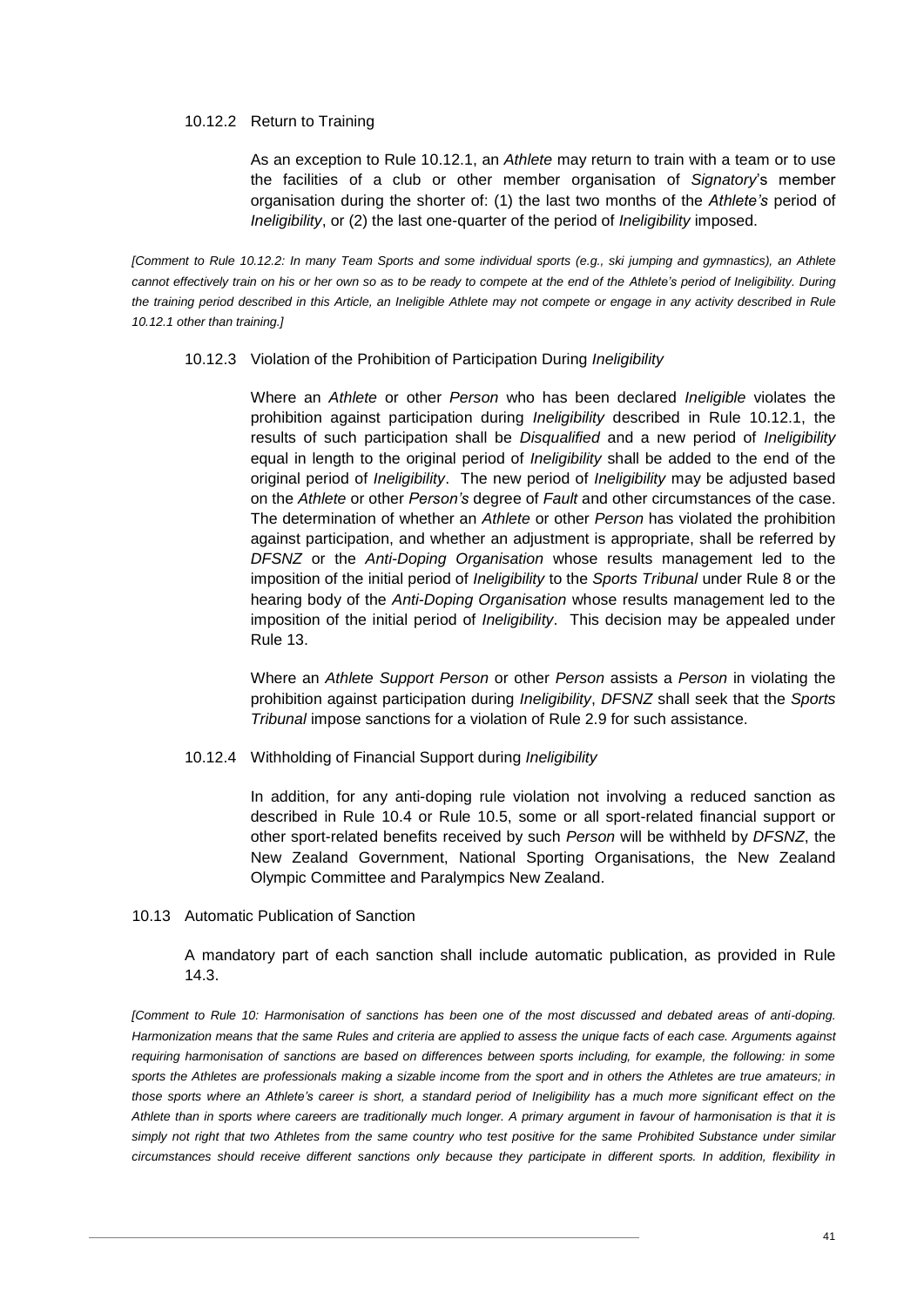*sanctioning has often been viewed as an unacceptable opportunity for some sporting organisations to be more lenient with dopers. The lack of harmonisation of sanctions has also frequently been the source of jurisdictional conflicts between International Federations and National Anti-Doping Organisations.]*

# <span id="page-42-0"></span>**11.** *CONSEQUENCES* **TO TEAMS**

#### 11.1 *Testing* of *Team Sports*

Where more than one member of a team in a *Team Sport* has been notified of an anti-doping rule violation under Rule [7](#page-20-0) in connection with an *Event*, the ruling body for the *Event* shall conduct appropriate *Target Testing* of the team during the *Even Period*.

#### <span id="page-42-3"></span>11.2 *Consequences* for *Team Sports*

If more than two members of a team in a *Team Sport* are found to have committed an antidoping rule violation during an *Event Period*, the ruling body of the *Event* shall impose an appropriate sanction on the team (e.g., loss of points, *Disqualification* from a *Competition* or *Event*, or other sanction) in addition to any *Consequences* imposed upon the individual *Athletes* committing the anti-doping rule violation.

### <span id="page-42-4"></span>11.3 *Event* Ruling Body May Establish Stricter *Consequences* for *Team Sports*

The ruling body for an *Event* may elect to establish rules for the *Event* which impose *Consequences* for *Team Sports* stricter than those in Rule [11.2](#page-42-3) for purposes of the *Event*.

*[Comment to Rule [11.3:](#page-42-4) For example, the International Olympic Committee could establish Rules which would require Disqualification of a team from the Olympic Games based on a lesser number of anti-doping rule violations during the period of the Games.]*

# <span id="page-42-1"></span>**12. SANCTIONS AGAINST SPORTING BODIES**

Where any *National Sporting Organisation* fails, without reasonable excuse, to comply with any direction or request made by *DFSNZ* under these *Rules*, or with Rule [7.14.4,](#page-28-0) *DFSNZ* may report such failure to the Chief Executive Officer of Sport New Zealand.

# <span id="page-42-2"></span>**13. APPEALS**

#### 13.1 Decisions Subject to Appeal

Decisions made under the *Code* or these *Rules* may be appealed as set forth in this Rule or as otherwise provided in the *Code* or *International Standard*s. Such decisions shall remain in effect while under appeal unless the appellate body orders otherwise. Before an appeal is commenced, any post-decision review provided in these *Rules* must be exhausted, provided that such review respects the principles set forth in Rule [13.2.2](#page-43-1) below (except as provided in Rule [13.1.3\)](#page-43-2).

#### 13.1.1 Scope of Review Not Limited

The scope of review on appeal includes all issues relevant to the matter and is expressly not limited to the issues or scope of review before the initial decision maker.

13.1.2 *CAS* Shall Not Defer to the Findings Being Appealed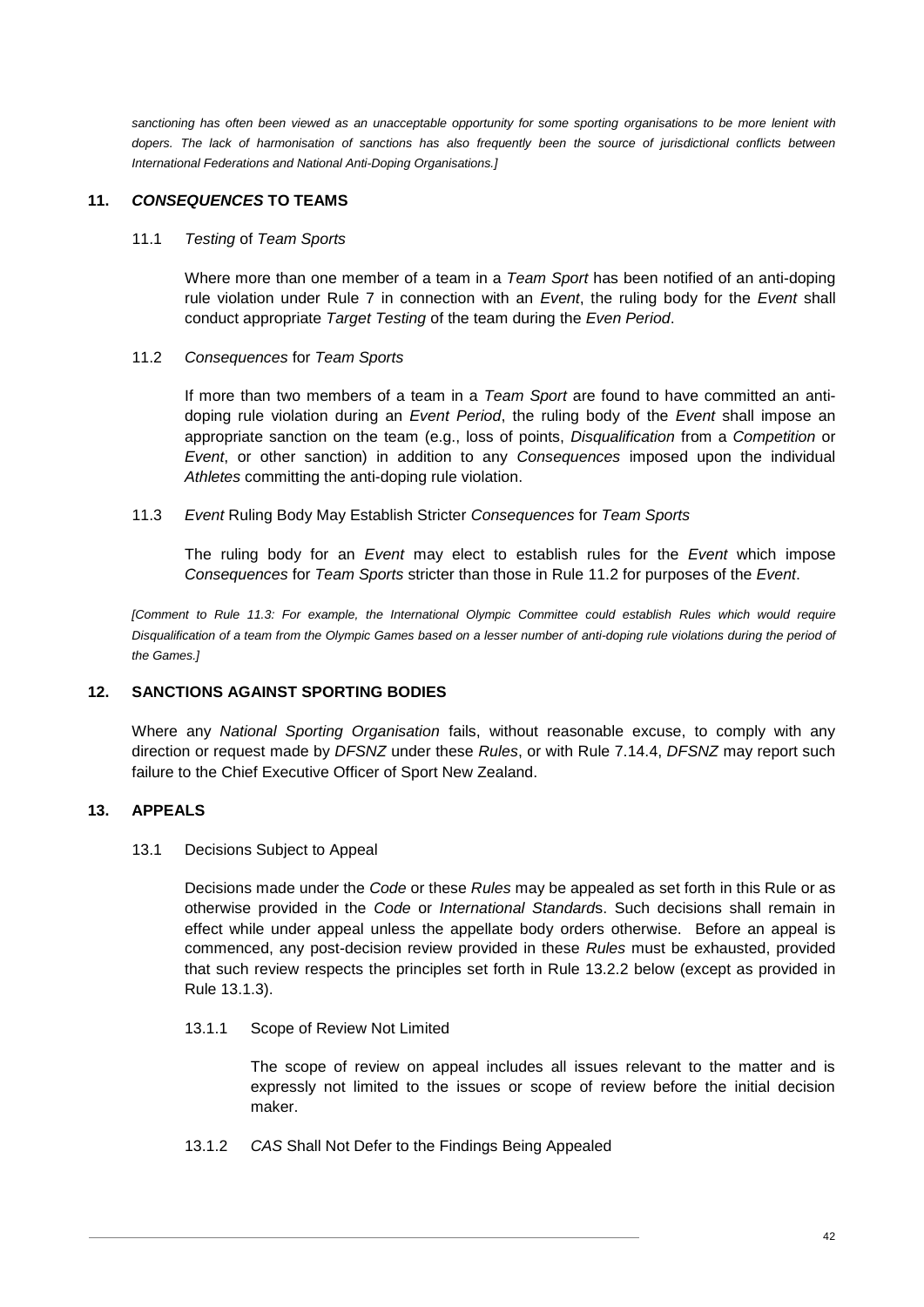In making its decision, *CAS* need not give deference to the discretion exercised by the body whose decision is being appealed.

<span id="page-43-2"></span>*[Comment to Rule 13.1.2: CAS proceedings are de novo. Prior proceedings do not limit the evidence or carry weight in the hearing before CAS.]*

13.1.3 *WADA* Not Required to Exhaust Internal Remedies

Where *WADA* has a right to appeal under Rule [13](#page-42-2) and no other party has appealed a final decision within *DFSNZ'*s process, *WADA* may appeal such decision directly to *CAS* without having to exhaust other remedies in *DFSNZ's* process.

*[Comment to Rule 13.1.3: Where a decision has been rendered before the final stage of DFSNZ's process (for example, a first hearing*) and no party elects to appeal that decision to the next level of DFSNZ's process, then WADA may bypass the *remaining steps in DFSNZ's internal process and appeal directly to CAS.]*

<span id="page-43-3"></span>13.2 Appeals from Decisions Regarding Anti-Doping Rule Violations, *Consequences*, *Provisional Suspension*s Recognition of Decisions and Jurisdiction

A decision that an anti-doping rule violation was committed, a decision imposing *Consequences* or not imposing *Consequences* for an anti-doping rule violation, a decision that no anti-doping rule violation was committed; a decision that an anti-doping rule violation proceeding cannot go forward for procedural reasons (including, for example, prescription); a decision by *WADA* not to grant an exception to the six months notice requirement for a retired *Athlete* to return to *Competition* under Rule [5.7.1;](#page-18-0) a decision by *WADA* assigning results management under Rule [7.1;](#page-21-1) a decision by *DFSNZ* not to bring forward an *Adverse Analytical Finding* or an *Atypical Finding* as an anti-doping rule violation, or a decision not to go forward with an anti-doping rule violation after an investigation under Rule [7.3;](#page-22-2) a decision to impose a *Provisional Suspension* as a result of a *Provisional Hearing*; *DFSNZ's* failure to comply with Rule [7.9;](#page-24-2) a decision that *DFSNZ* lacks jurisdiction to rule on an alleged anti-doping rule violation or its *Consequences*; a decision to suspend, or not suspend, a period of *Ineligibility* or to reinstate, or not reinstate, a suspended period of *Ineligibility* under Rule [10.6.1;](#page-35-2) a decision under Rule [10.12.3;](#page-41-1) and a decision by *DFSNZ* not to recognise another *Anti-Doping Organisation*'s decision under Rule 15 may be appealed exclusively as provided in Rules [13.2](#page-43-3) - [13.6.](#page-45-2)

<span id="page-43-4"></span>13.2.1 Appeals Involving *International-Level Athletes* or *International Events* 

In cases arising from participation in an *International Event* or in cases involving *International-Level Athletes*, the decision may be appealed exclusively to *CAS*.

<span id="page-43-1"></span>[*Comment to Rule 13.2.1: CAS decisions are final and binding except for any review required by law applicable to the annulment or enforcement of arbitral awards.]*

13.2.2 Appeals Involving Other *Athletes* or Other *Persons*

In cases where Rule [13.2.1](#page-43-4) is not applicable, the decision of the *Sports Tribunal* may be appealed exclusively to *CAS*.

<span id="page-43-0"></span>13.2.3 *Persons* Entitled to Appeal

In cases under Rule [13.2.1,](#page-43-4) the following parties shall have the right to appeal to *CAS*: (a) the *Athlete* or other *Person* who is the subject of the decision being appealed; (b) the other party or parties to the case in which the decision was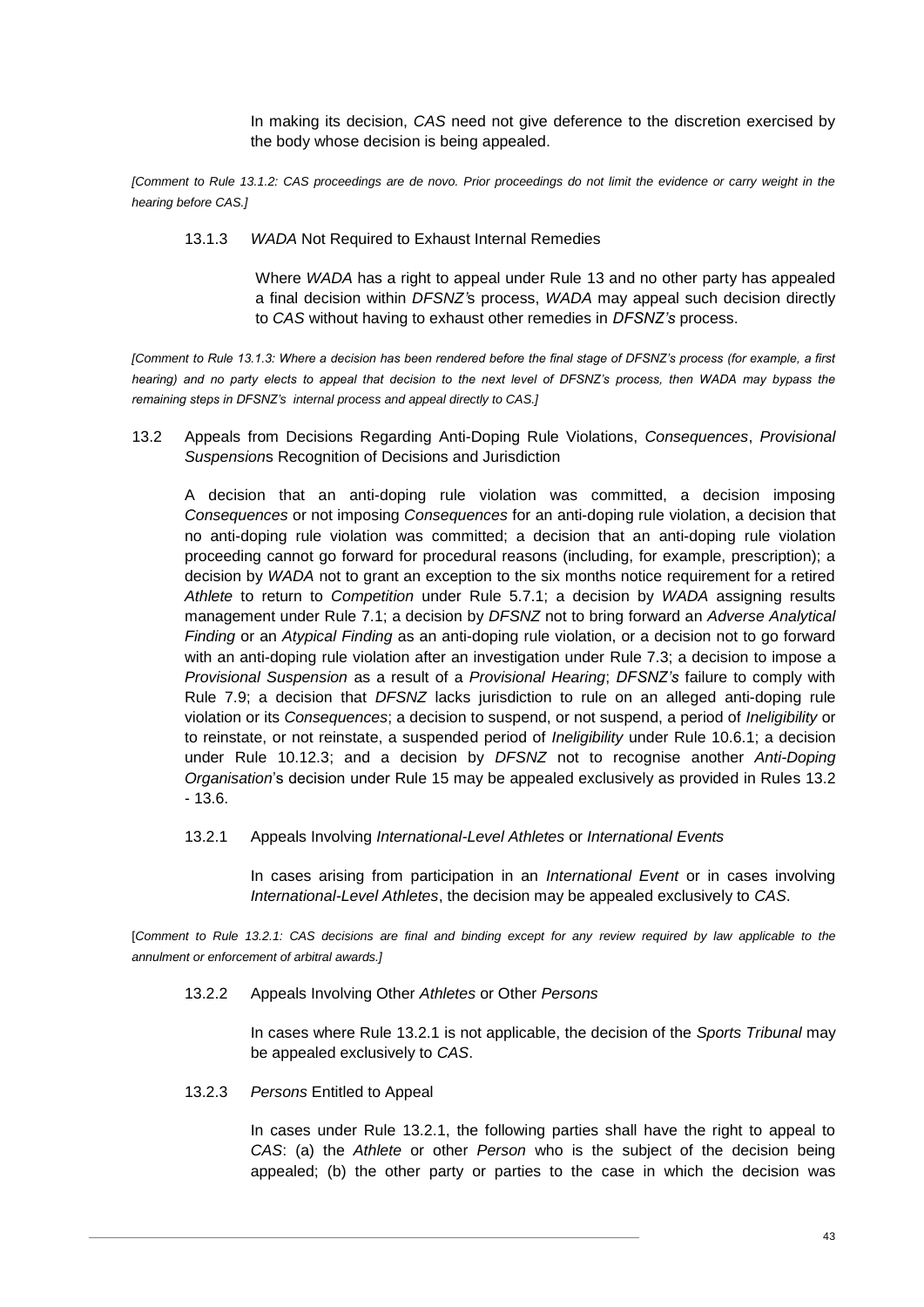rendered; (c) the relevant International Federation; (d) *DFSNZ* and the *National Anti-Doping Organisation* of the *Person's* country of residence or countries where the *Person* is a national or license holder; (e) the International Olympic Committee or International Paralympic Committee, as applicable, where the decision may have an effect in relation to the Olympic Games or Paralympic Games, including decisions affecting eligibility for the Olympic Games or Paralympic Games; and (f) *WADA*.

In cases under Rule [13.2.2,](#page-43-1) the following parties shall have the right to appeal: (a) the *Athlete* or other *Person* who is the subject of the decision being appealed; (b) the other party to the case in which the decision was rendered; (c) the relevant International Federation; (d) the *National Anti-Doping Organisation* of the Person's country of residence; (e) the International Olympic Committee or International Paralympic Committee, as applicable, where the decision may have an effect in relation to the Olympic Games or Paralympic Games, including decisions affecting eligibility for the Olympic Games or Paralympic Games, and (f) *WADA* . For cases under Rule [13.213.2.2,](#page-43-3) *WADA*, the International Olympic Committee, the International Paralympic Committee, and the relevant International Federation shall also have the right to appeal to *CAS* with respect to the decision of the *Sports Tribunal*. Any party filing an appeal shall be entitled to assistance from *CAS* to obtain all relevant information from *DFSNZ* and the *Sports Tribunal* and the information shall be provided if *CAS* so directs.

The time to file an appeal to *CAS* shall be twenty-one days from the date of receipt of the decision by the appealing party. The above notwithstanding, the following shall apply in connection with appeals filed by a party entitled to appeal but which was not a party to the proceedings that led to the decision being appealed:

- 13.2.3.1 Within fifteen days from notice of the decision, such party/ies shall have the right to request a copy of the case file from the body that issued the decision;
- 13.2.3.2 If such a request is made within the fifteen-day period, then the party making such request shall have twenty-one days from receipt of the file to file an appeal to CAS.

The filing deadline for an appeal or intervention filed by *WADA* shall be the later of:

- 13.2.3.3 Twenty-one days after the last day on which any other party in the case could have appealed, or
- 13.2.3.4 Twenty-one days after *WADA*'s receipt of the complete file relating to the decision.

Notwithstanding any other provision herein, the only *Person* who may appeal from a *Provisional Suspension* is the *Athlete* or other *Person* upon whom the *Provisional Suspension* is imposed.

13.2.4 Cross Appeals and other Subsequent Appeals Allowed

Cross appeals and other subsequent appeals by any respondent named in cases brought to *CAS* under the *Code* are specifically permitted. Any party with a right to appeal under this Rule 13 must file a cross appeal or subsequent appeal at the latest with the party's answer.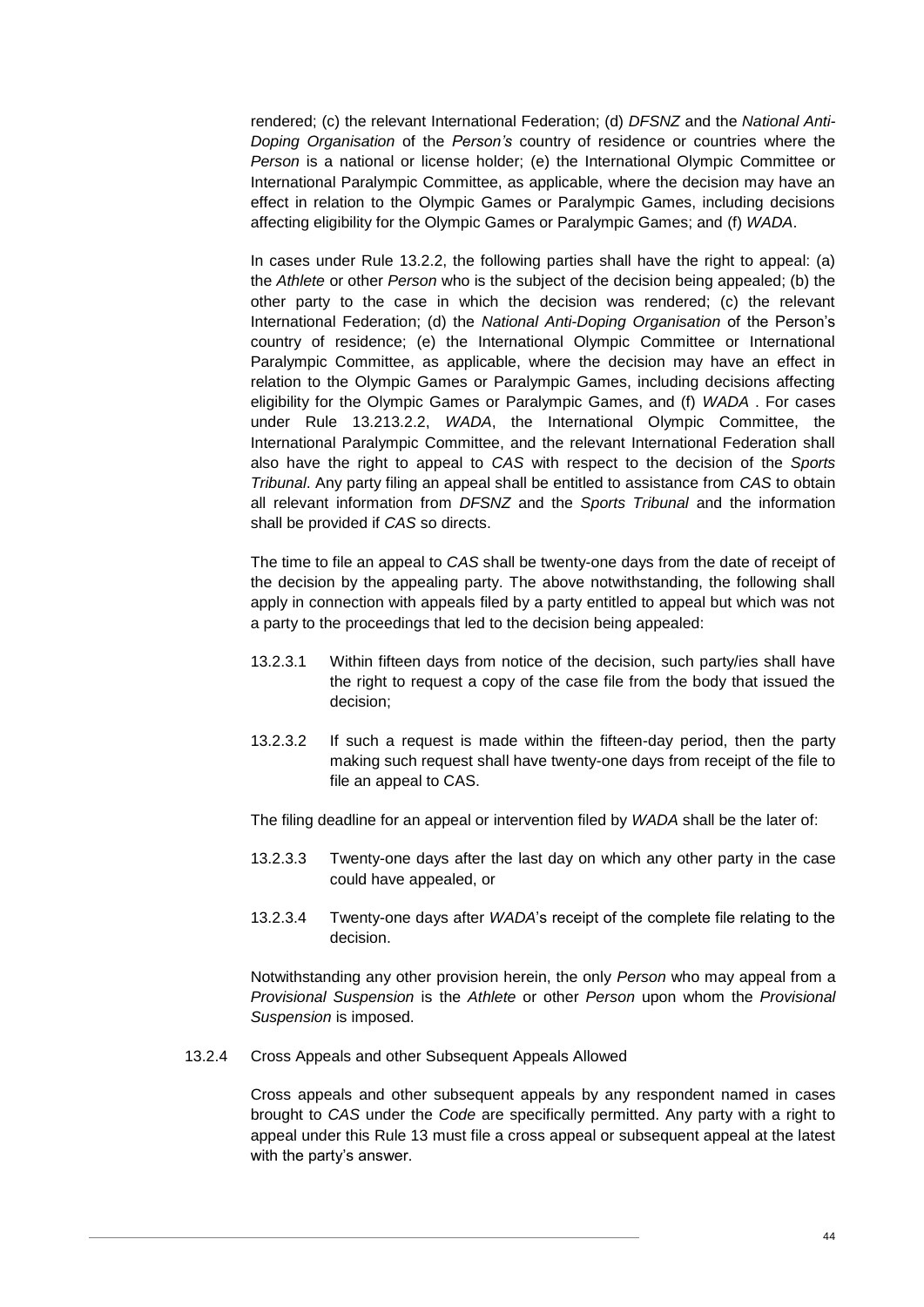*[Comment to Rule 13.2.4: This provision is necessary because since 2011, CAS rules no longer permit an Athlete the right to cross appeal when an Anti-Doping Organisation appeals a decision after the Athlete's time for appeal has expired. This provision permits a full hearing for all parties.]*

13.3 Failure to Render a Timely Decision by *Sports Tribunal*

Where, in a particular case, the *Sports Tribunal* fails to render a decision with respect to whether an anti-doping rule violation was committed within a reasonable deadline set by *WADA*, *WADA* may elect to appeal directly to *CAS* as if the *Sports Tribunal* had rendered a decision finding no *Anti-Doping Rule Violation*. If the *CAS* hearing panel determines that an anti-doping rule violation was committed and that *WADA* acted reasonably in electing to appeal directly to *CAS*, then *WADA*s costs and attorney fees in prosecuting the appeal shall be reimbursed to *WADA* by the *Sports Tribunal*.

*[Comment to Rule 13.3: Given the different circumstances of each anti-doping rule violation investigation and results management process, it is not feasible to establish a fixed time period for the Sports Tribunal to render a decision before WADA may intervene by appealing directly to CAS. Before taking such action, however, WADA will consult with the Sports Tribunal and give the Sports Tribunal an opportunity to explain why it has not yet rendered a decision. Nothing in this Rule prohibits an International Federation from also having Rules which authorise it to assume jurisdiction for matters in which the results management performed by one of its National Federations has been inappropriately delayed.]*

13.4 Appeals from Decisions relating to *TUEs*

13.4.1 *TUE* decisions may be appealed exclusively as provided in Rule [4.4.](#page-12-0)

<span id="page-45-4"></span>13.5 Notification of Appeal Decisions

Any *Anti-Doping Organisation* that is a party to an appeal shall promptly provide the appeal decision to the *Athlete* or other *Person* and to the other *Anti-Doping Organisation*s that would have been entitled to appeal under Rule [13.2.3](#page-43-0) as provided under Rule [14.2.](#page-47-1)

<span id="page-45-2"></span>13.6 Appeals from Decisions under Part Three and Part 4 of the *Code*

With respect to a *WADA* report of non-compliance under Article 23.5.4, or any *Consequences* imposed under Part Three (Roles and Responsibilities) of the *Code*, the entity to which the *WADA* report pertains or upon which *Consequences* are imposed under Part Three of the *Code* shall have the right to appeal exclusively to *CAS* in accordance with the provisions applicable before such court.

# <span id="page-45-0"></span>**14. REPORTING, CONFIDENTIALITY, AND PUBLIC DISCLOSURE**

- <span id="page-45-3"></span><span id="page-45-1"></span>14.1 Information Concerning *Adverse Analytical Findings*, *Atypical Findings*, and other Asserted Anti-Doping Rule Violations
	- 14.1.1 Notice of Anti-Doping Rule Violations to *Athletes* and other *Persons*
		- 14.1.1.1 All notices referred to in the *Rules* shall be governed by the provisions of this Rule.
		- 14.1.1.2 Each *Athlete* in *DFSNZ Registered Testing Pool* shall provide *DFSNZ* with a physical address, a mailing address and an email address to which notice may be delivered. In the *Event* of a change of any address it is the responsibility of the *Athlete* to provide *DFSNZ* with such amended details. Where no address is provided any notice may be given to the *Athlete* by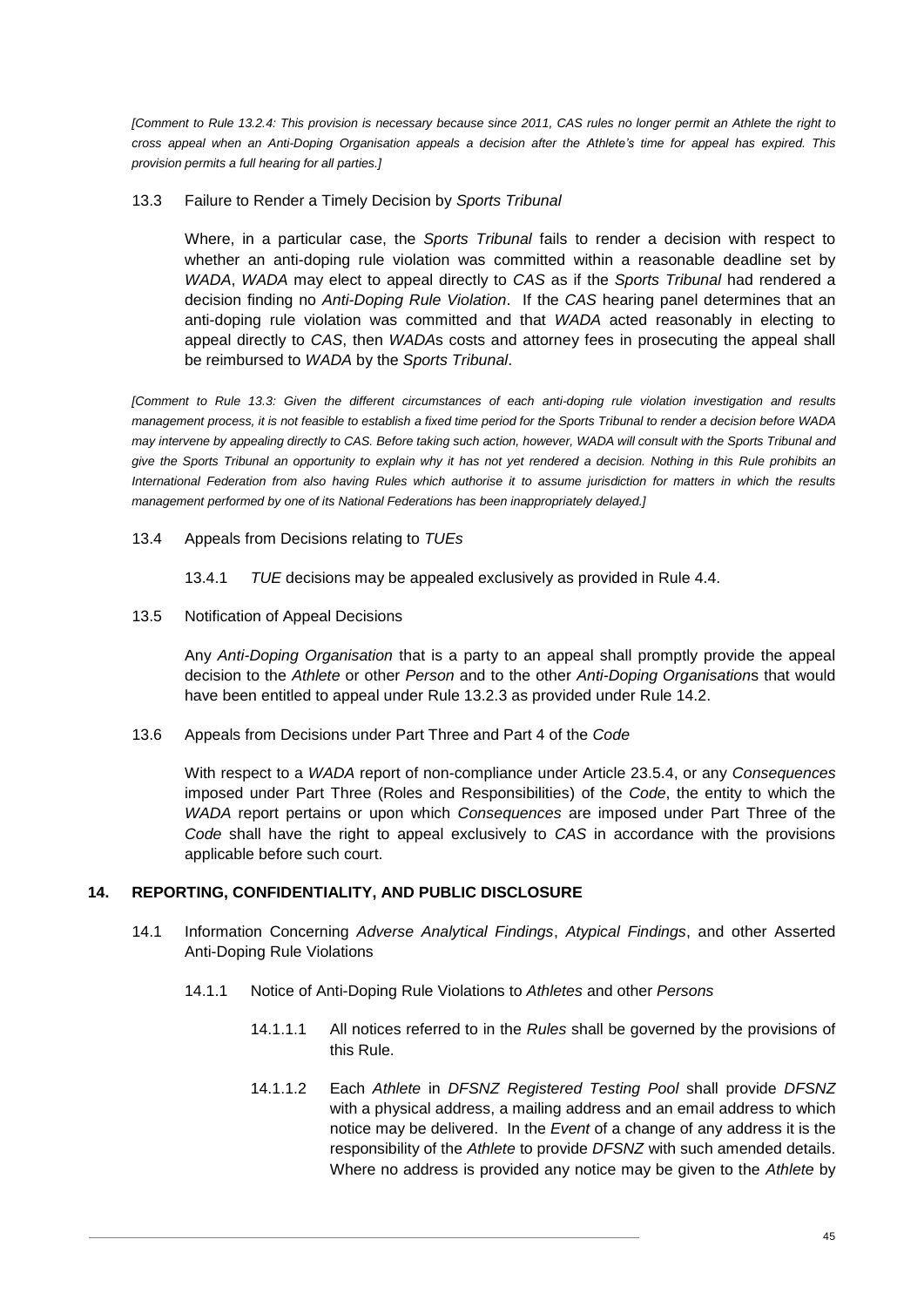giving notice to the relevant *National Sporting Organisation*, International Federation or *Anti-Doping Organisation*.

- <span id="page-46-2"></span>14.1.1.3 All notices to an *Athlete* in *DFSNZ Registered Testing Pool*, including but not limited to notices relating to allegations or potential allegations that an anti-doping rule violation has occurred, shall be delivered by courier, registered post or email to at least one of the addresses provided by the *Athlete* under Rule [14.1.1.2.](#page-45-3) Proof of delivery by courier, registered post or email shall be conclusive. In any event, notice shall be deemed to have been received upon the expiry of three working days after the date of despatch.
- <span id="page-46-3"></span>14.1.1.4 Any other notice to an *Athlete* or other *Person*, including but not limited to notices relating to allegations or potential allegations that an anti-doping rule violation has occurred, shall be given by sending the notice to the physical address, mailing address or email address provided by that *Athlete* or *Person* or to the address of the relevant *National Sporting Organisation* or International Federation or *Anti-Doping Organisation* under Rule [14.1.1.2.](#page-45-3) Such notice shall be deemed to have been received upon the expiry of three working days after the date of despatch.
- 14.1.1.5 *DFSNZ* may, with the prior agreement of the intended recipient, as an alternative to, or in conjunction with, any notice provided under Rules [14.1.1.3](#page-46-2) or [14.1.1.4](#page-46-3) use any other method of communication available, including, but not limited to, facsimile and telephone.
- <span id="page-46-1"></span>14.1.2 Notice of Anti-Doping Rule Violations to *National Anti-Doping Organisations*, International Federations and *WADA*

*DFSNZ* shall also notify the *Athlete's National Anti-Doping Organisation*, International Federation and *WADA* of the assertion of an anti-doping rule violation simultaneously with the notice to the *Athlete* or other *Person*.

<span id="page-46-0"></span>14.1.3 Content of an Anti-Doping Rule Violation Notice

Notification shall include: the *Athlete's* name, country, sport and discipline within the sport, the Athlete's competitive level, whether the test was *In-Competition* or *Out-of-Competition*, the date of *Sample* collection, the analytical result reported by the laboratory and other information as required by the International Standard for Testing and Investigations, or, for anti-doping rule violations other than Rule [2.1,](#page-6-1) the Rule violated and the basis of the asserted violation.

14.1.4 Status Reports

Except with respect to investigations which have not resulted in notice of an antidoping rule violation pursuant to Rule [14.1.1,](#page-45-1) the *Anti-Doping Organisations* referenced in Rule [14.1.2](#page-46-1) shall be regularly updated on the status and findings of any review or proceedings conducted pursuant to Rule [7,](#page-20-0) [8](#page-29-0) or [13](#page-42-2) and shall be provided with a prompt written reasoned explanation or decision explaining the resolution of the matter.

14.1.5 Confidentiality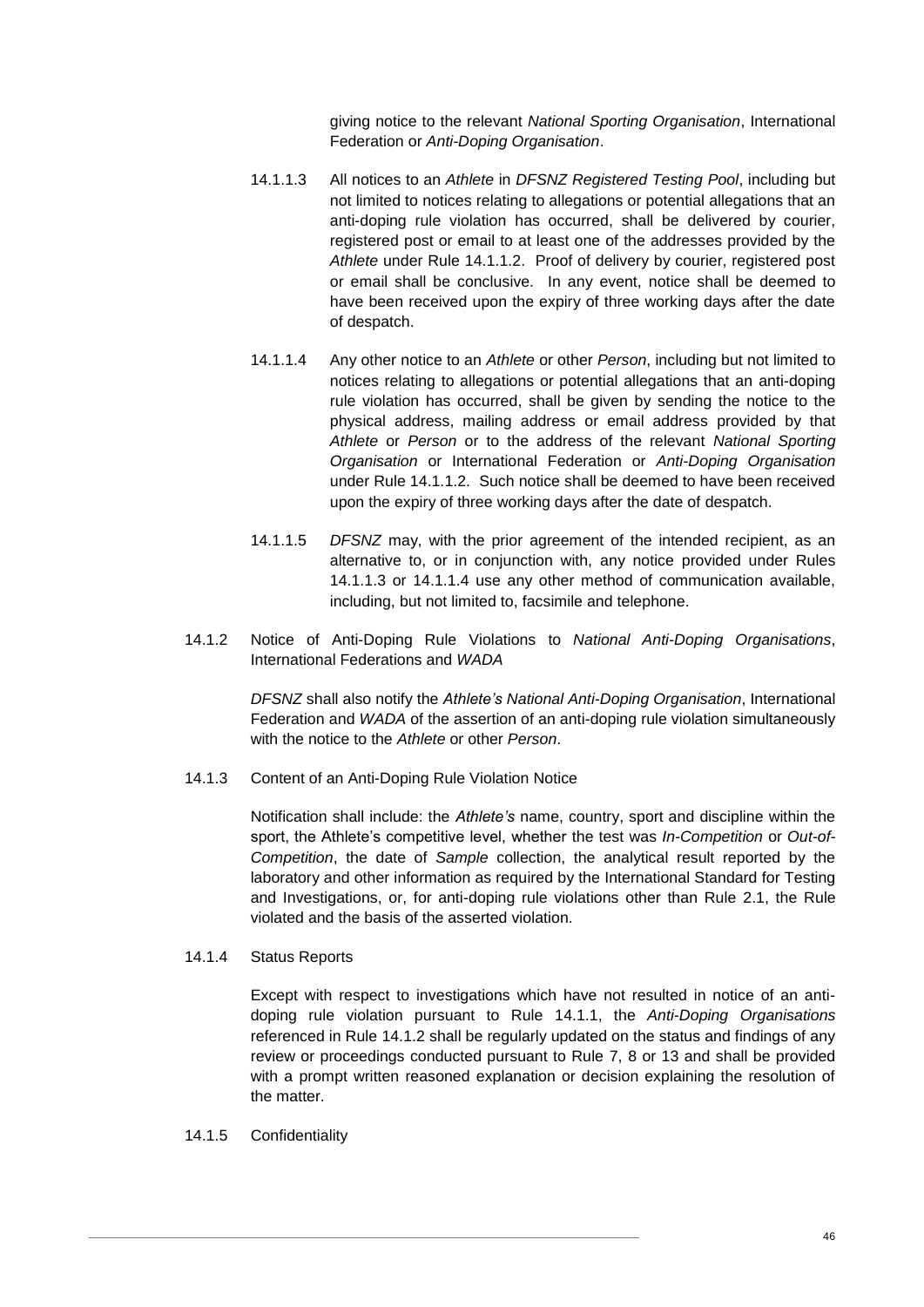The recipient organisations shall not disclose this information beyond those *Persons* with a need to know (which would include the appropriate personnel at the applicable *National Olympic and/or Paralympic Committee*, National Federation, and team in a *Team Sport*) until *DFSNZ* has made *Public Disclosure* or has failed to make *Public Disclosure* as required in Rule [14.3.](#page-47-2)

- <span id="page-47-1"></span><span id="page-47-0"></span>14.2 Notice of Anti-Doping Rule Violation Decisions and Request for Files
	- 14.2.1 Anti-doping rule violation decisions rendered pursuant to Rule [7.10,](#page-26-1) [8.4,](#page-29-3) [10.4,](#page-34-0) [10.5,](#page-34-1) [10.6,](#page-35-0) [10.12.3](#page-41-1) or [13.5](#page-45-4) shall include the full reasons for the decision, including, if applicable, a justification for why the maximum potential sanction was not imposed.
	- 14.2.2 An *Anti-Doping Organisation* having a right to appeal a decision received pursuant to Rule [14.2.1](#page-47-0) may, within 15 days of receipt, request a copy of the full case file pertaining to the decision.
- <span id="page-47-3"></span><span id="page-47-2"></span>14.3 Public Disclosure
	- 14.3.1 The identity of any *Athlete* or other *Person* who is asserted by *DFSNZ* to have committed an anti-doping rule violation, may be *Publicly Disclosed* by *DFSNZ* only after notice has been provided to the *Athlete* or other *Person* in accordance with Rule [7.3,](#page-22-2) [7.4,](#page-23-0) [7.5,](#page-23-1) [7.6](#page-24-0) or [7.7,](#page-24-1) and to the applicable *Anti-Doping Organisations* in accordance with Rule [14.1.2.](#page-46-1)
	- 14.3.2 No later than twenty days after it has been determined in a final appellate decision under Rule [13.2.1](#page-43-4) or [13.2.2,](#page-43-1) or such appeal has been waived, or a hearing in accordance with Rule [8](#page-29-0) has been waived, or the assertion of an anti-doping rule violation has not otherwise been timely challenged, *DFSNZ* must *Publicly Repor*t the disposition of the anti-doping matter including the sport, the anti-doping rule violated, the name of the *Athlete* or other *Person* committing the violation, the *Prohibited Substance* or *Prohibited Method* involved and the *Consequences* imposed. *DFSNZ* must also *Publicly Report* within twenty days the results of final appeal decisions concerning anti-doping rule violations, including the information described above.
	- 14.3.3 In any case where it is determined, after a hearing or appeal, that the *Athlete* or other *Person* did not commit an anti-doping rule violation, the decision may be *Publicly Disclosed* only with the consent of the *Athlete* or other *Person* who is the subject of the decision. *DFSNZ* shall use reasonable efforts to obtain such consent, and if consent is obtained, shall *Publicly Disclose* the decision in its entirety or in such redacted form as the *Athlete* or other *Person* may approve.
	- 14.3.4 Publication shall be accomplished at a minimum by placing the required information on *DFSNZ's* website and leaving the information up for the longer of one month or the duration of any period of *Ineligibility*.
	- 14.3.5 Neither *DFSNZ* nor any official of *DFSNZ* shall publicly comment on the specific facts of any pending case (as opposed to general description of process and science) except in response to public comments attributed to the *Athlete*, other *Person* or their representatives.
	- 14.3.6 The mandatory *Public Reporting* required in Rule [14.3.2](#page-47-3) shall not be required where the *Athlete* or other *Person* who has been found to have committed an anti-doping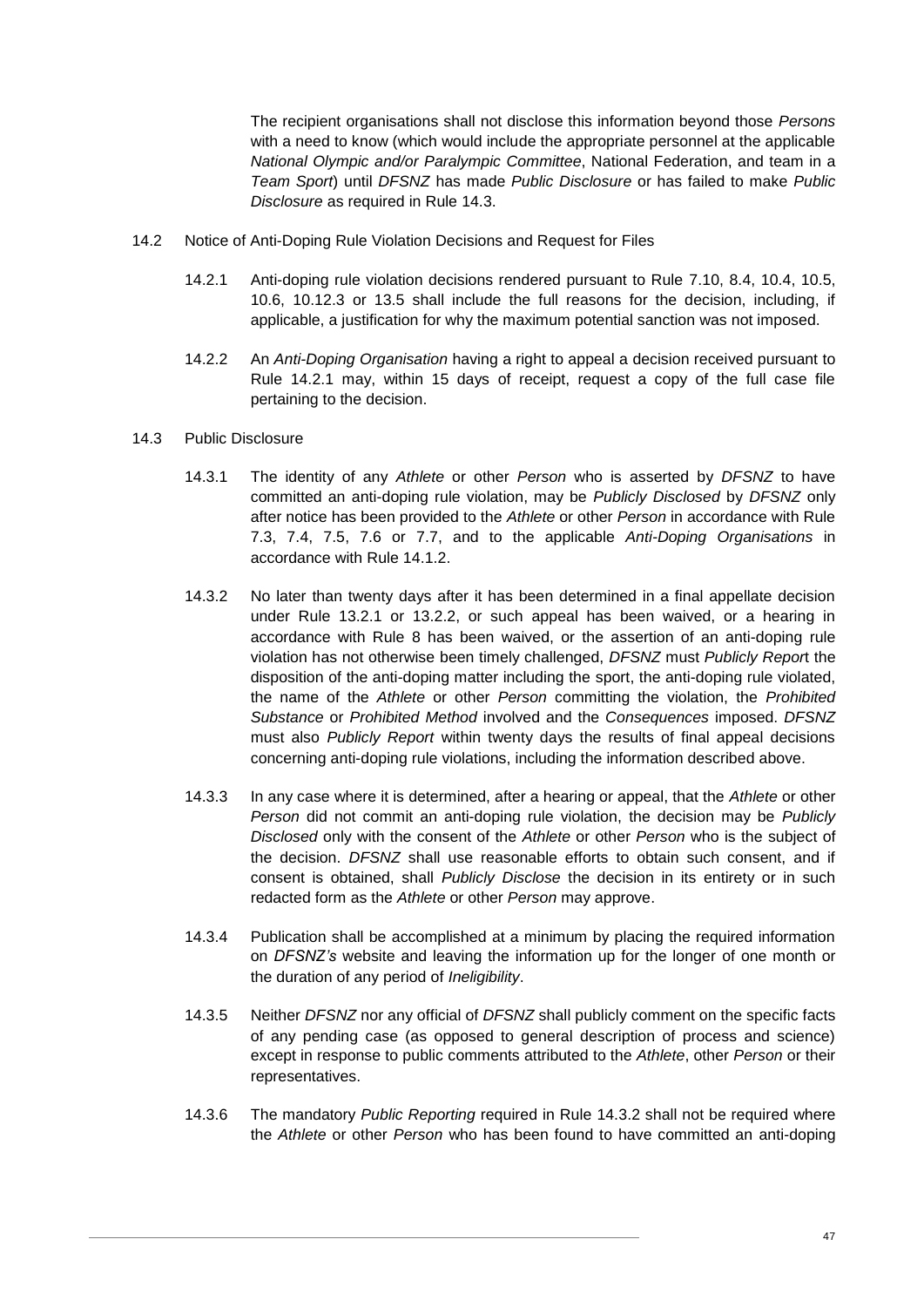rule violation is a *Minor*. Any optional *Public Reporting* in a case involving a *Minor* shall be proportionate to the facts and circumstances of the case.

### 14.4 Statistical Reporting

*DFSNZ* shall publish annually, a general statistical report of its *Doping Control* activities during the calendar year with a copy provided to *WADA*.

### <span id="page-48-1"></span>14.5 Data Privacy

*DFSNZ* may collect, store, process or disclose personal information relating to *Athletes* and other *Persons* where necessary and appropriate to conduct their anti-doping activities under these *Rules*, the *Code* and *International Standards* (including specifically the International Standard for the Protection of Privacy and Personal Information), and in compliance with applicable law, including the Privacy Act 1993.

*[Comment to Rule [14.5:](#page-48-1) Note that Article 22.2 provides that "Each government will put in place legislation, regulation, policies or administrative practices for cooperation and sharing of information with Anti-Doping Organisations and sharing of data among Anti-Doping Organisations as provided in the Code."]*

### 14.6 Confidentiality and Public Disclosure

*DFSNZ* may, notwithstanding anything in these *Rules*, *Publicly Report* or *Publicly Disclose* information relating to an alleged anti-doping rule violation or investigation under the *Rules* where an *Athlete* or other *Person*, who it is alleged has committed an anti-doping rule violation under the *Rules*, or is the subject of an investigation under these *Rules*, or any party notified under the *Rules*, has made public comment or comment to any third party concerning the allegation or investigation which, in *DFSNZ*'s view, requires that it *Publicly Disclose*s or *Publicly Report*s matters concerning the alleged Violation or the investigation under the *Rules*. Where the *Sports Tribunal* or the *NSO Anti-Doping Tribunal* fails to *Publicly Report* on a decision on an anti-doping rule violation as required under Rule [14.3](#page-47-2) *DFSNZ* shall *Publicly Report* the decision in the anti-doping rule violation Proceedings in the manner provided by Rule [14.3.](#page-47-2)

# <span id="page-48-2"></span><span id="page-48-0"></span>**15. APPLICATION AND RECOGNITION OF DECISIONS**

15.1 Subject to the right of appeal in Rule [13,](#page-42-2) *Testing* hearing results or other final adjudications of any *Signatory* which are consistent with the *Code* and are within the authority of the *Signatory*, shall be applicable worldwide and shall be recognised and respected by *DFSNZ*, the *Sports Tribunal*, any *NSO Anti-Doping Tribunal*, and all *National Sporting Organisation*s and *Persons* who are subject to the *Rules*.

*[Comment to Rule [15.1:](#page-48-2) The extent of recognition of TUE decisions of other Anti Doping Organisations shall be determined by Article 4.4 and the International Standard for Therapeutic Use Exemptions.]*

15.2 Upon application by *DFSNZ* the *Sports Tribunal* shall recognise the measures taken by other bodies which have not accepted the *Code* if the rules of those bodies are otherwise consistent with the *Code*.

*[Comment to Rule 15.2: Where the decision of a body that has not accepted the Code is in some respects Code compliant and in other respects not Code compliant, the Sports Tribunal should attempt to apply the decision in harmony with the principles of the Code. For*  example, if in a process consistent with the Code a non-Signatory has found an Athlete to have committed an anti-doping rule violation *on account of the presence of a Prohibited Substance in his or her body but the period of Ineligibility applied is shorter than the period*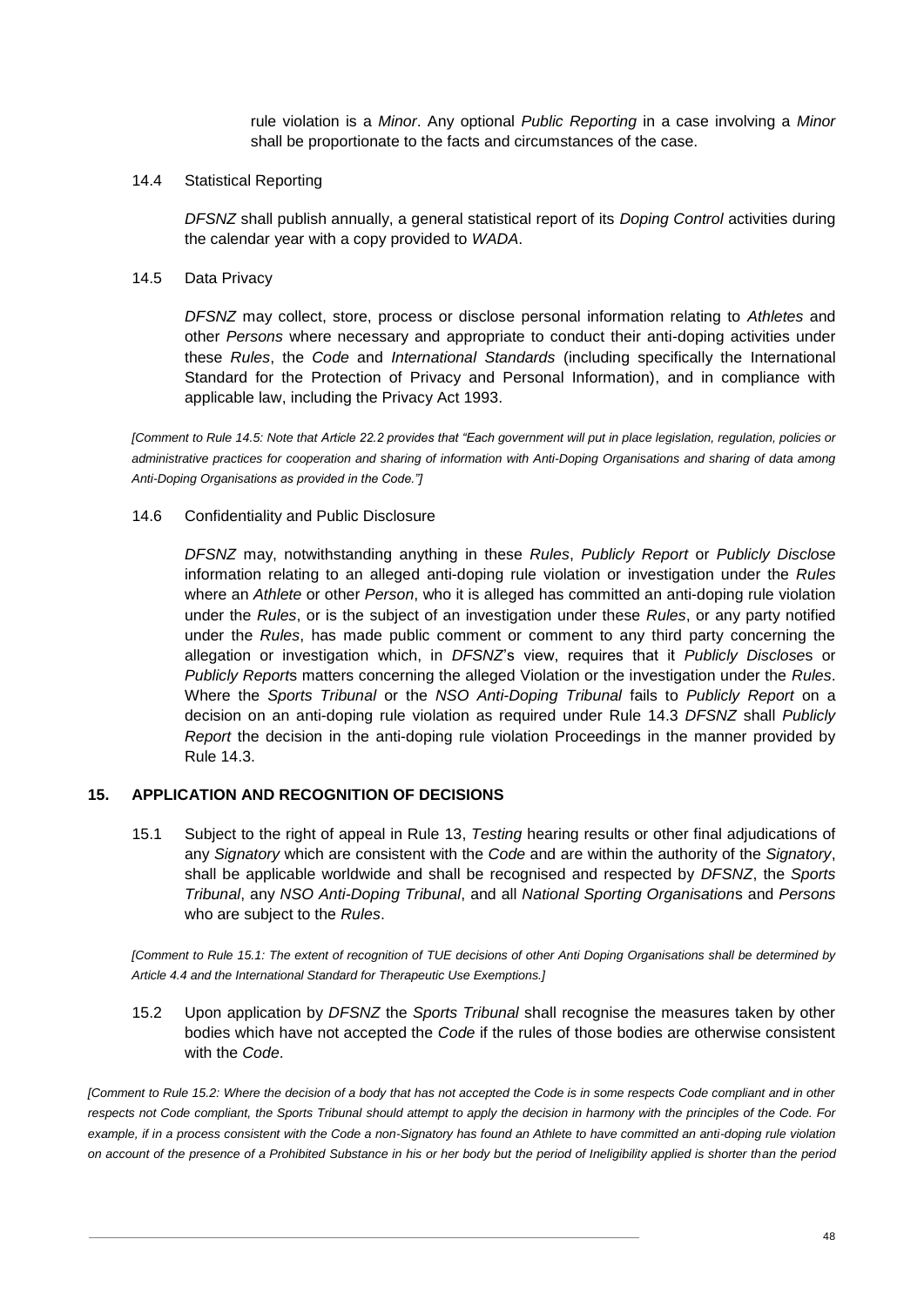*provided for in the Code, then the Sports Tribunal should recognise the finding of an anti-doping rule violation and should conduct a hearing consistent with Article 8 to determine whether the longer period of Ineligibility provided these Rules should be imposed.]*

# <span id="page-49-0"></span>**16. LIMITATION PERIOD**

No anti-doping rule violation proceeding may be commenced under these *Rules* against an *Athlete* or other *Person* unless he or she has been notified of the anti-doping rule violation as provided in Rule [7,](#page-20-0) or notification has been reasonably attempted, within ten years from the date on which the violation is asserted to have occurred.

# <span id="page-49-1"></span>**17. AMENDMENT AND INTERPRETATION**

17.1 Amendment

*DFSNZ* shall be responsible for monitoring and reviewing the operation of the *Rules* and considering any amendment to the *Rules* under the Act. From time to time *National Sporting Organisation*s and *Participants* will be asked by *DFSNZ* to provide comment in relation to the operation of the *Rules*.

- 17.2 Interpretation
	- 17.2.1 The comments annotating various provisions of the *Rules* shall be used to interpret the *Rules*.
	- 17.2.2 The *Rules* shall be interpreted as an independent and autonomous text implementing the *Code*.
	- 17.2.3 The headings used in the *Rules* are for convenience only and shall not be deemed part of the substance of the *Rules* or to affect in any way the language of the provisions to which they refer.
	- 17.2.4 The *Rules* shall not apply retroactively to matters pending before the date they entered into effect. However, anti-doping rule violations committed before the *Rules* came into effect will continue to count as "First Violations" or "Second Violations" for purposes of determining sanctions under Rule [10](#page-32-1) where anti-doping rule violations have been committed under these *Rules*.
	- 17.2.5 The **INTRODUCTION** and the **DEFINITIONS** shall be considered integral parts of the *Rules*.
	- 17.2.6 The *Rules* have been adopted pursuant to the applicable provisions of the Act and *Code* and shall be interpreted in a manner that is consistent with applicable provisions of the *Code*.

# <span id="page-49-2"></span>**18. COMMENCEMENT, TRANSITIONAL PROVISIONS, VALIDITY**

#### 18.1 Commencement

The *Sports Anti-Doping Rules* (2016) shall come into force on 1 January 2016 (the "Effective Date").

18.2 Non-Retroactive except for Rule [10.7.5](#page-38-2) and Rule [16](#page-49-0) or Unless Principle of "Lex Mitior" Applies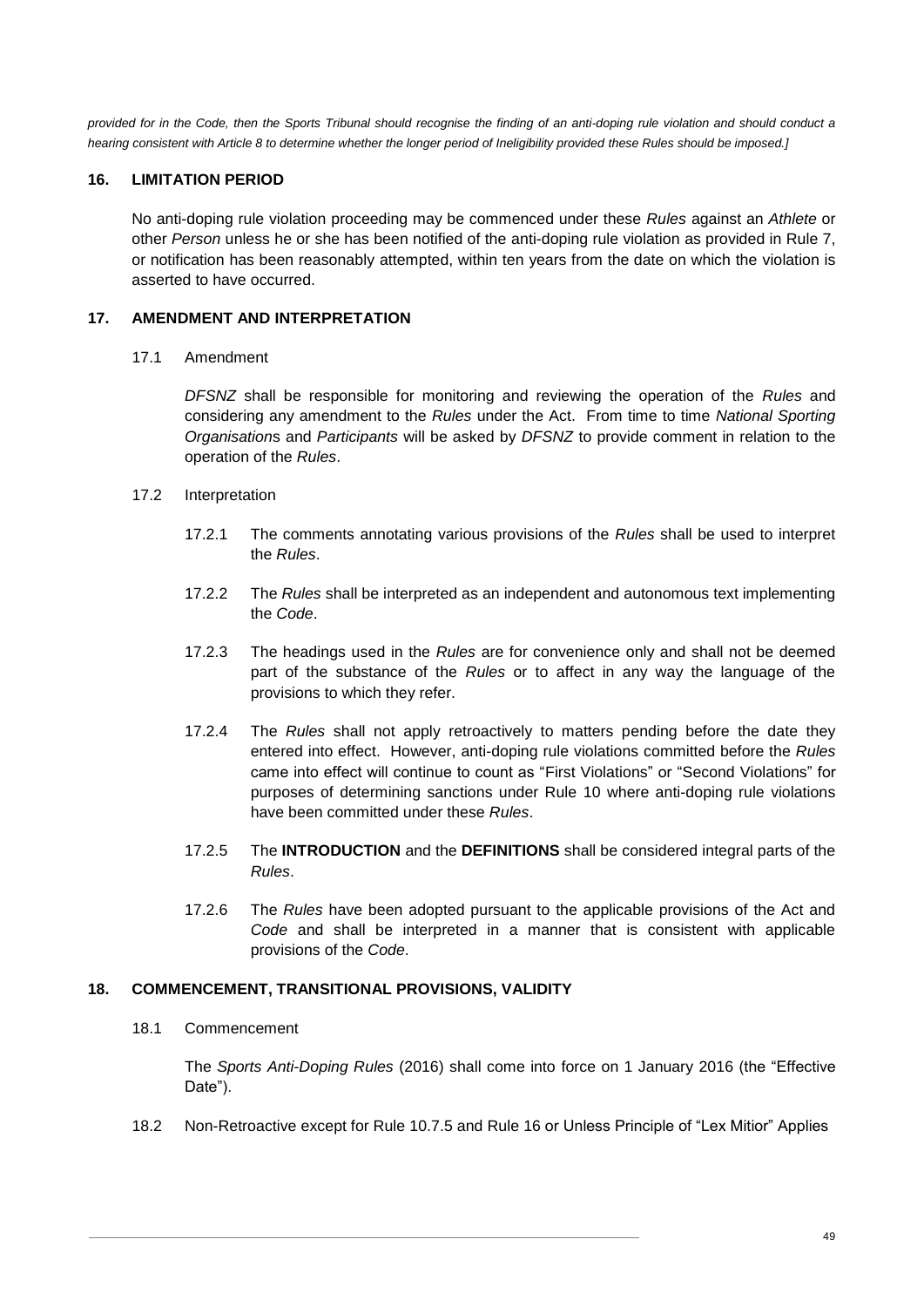- 18.2.1 The retrospective periods in which prior violations can be considered for purposes of multiple violations under Rule [10.7.5](#page-38-2) and the statute of limitations set forth in Rule [16](#page-49-0) are procedural rules and should be applied retroactively; provided, however, that Rule [16](#page-49-0) shall only be applied retroactively if the statute of limitation period has not already expired by the Effective Date. Otherwise, with respect to any anti-doping rule violation case which is pending as of the Effective Date and any anti-doping rule violation case brought after the Effective Date based on an anti-doping rule violation which occurred prior to the Effective Date, the case shall be governed by the substantive anti-doping rules in effect at the time the alleged anti-doping rule violation occurred, unless the *Sports Tribunal* determines the principle of "lex mitior" appropriately applies under the circumstances of the case.
- 18.3 Application to Decisions Rendered Prior to the 2017 Rules

With respect to cases where a final decision finding an anti-doping rule violation has been rendered prior to the Effective Date, but the *Athlete* or other *Person* is still serving the period of *Ineligibility* as of the Effective Date, the *Athlete* or other *Person* may apply to *DFSNZ* for the anti-doping rule violation to consider a reduction in the period of *Ineligibility* in light of the 2017 *Rules*. Such application must be made before the period of *Ineligibility* has expired. The application will be referred by *DFSNZ* to the *Sports Tribunal*. The decision on the application by the *Sports Tribunal* rendered may be appealed pursuant to Rule [13.2.](#page-43-3) The 2017 *Rules* shall have no application to any anti-doping rule violation case where a final decision finding an anti-doping rule violation has been rendered and the period of *Ineligibility* has expired.

<span id="page-50-0"></span>18.4 Multiple Violations Where the First Violation Occurs Prior to 1 January 2015

For purposes of assessing the period of *Ineligibility* for a second violation under Rule [10.7.1,](#page-37-2) where the sanction for the first violation was determined based on pre-2015 *Code* rules, the period of *Ineligibility* which would have been assessed for that first violation had 2015 *Code* rules been applicable, shall be applied.

*[Comment to Rule [18.4:](#page-50-0) Other than the situation described in Rule [18.4,](#page-50-0) where a final decision finding an anti-doping rule violation has been rendered prior to the existence of the Code or under the Code in force before the 2015 Code and the period of Ineligibility imposed has been completely served, the 2015 Code may not be used to re-characterize the prior violation.]*

- 18.5 Validity
	- 18.5.1 If any Rule in the *Rules* is held invalid, unenforceable or illegal for any reason, the *Rules* shall remain otherwise in full force apart from such Rule which shall be deemed deleted insofar as it is invalid, unenforceable or illegal.
	- 18.5.2 All acts done bona fide by any *Person* in the implementation of the *Rules*, notwithstanding that it be afterwards discovered that there was some defect in the appointment, qualification or authority of such *Person* so acting, shall be as valid as if every such *Person* had been duly appointed, qualified or authorised.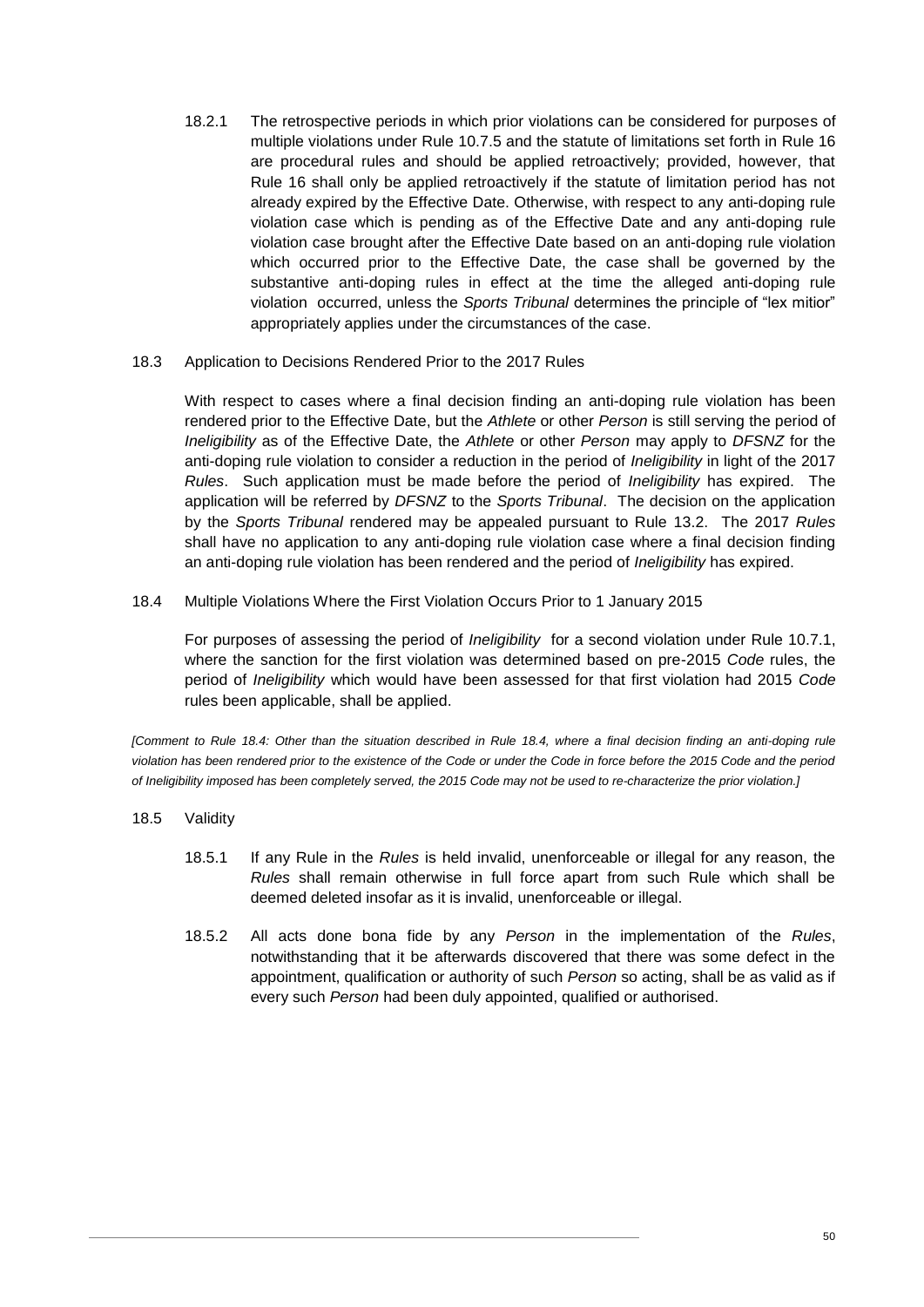# <span id="page-51-0"></span>**DEFINITIONS**

*ADAMS*: The Anti-Doping Administration and Management System is a Web-based database management tool for data entry, storage, sharing, and reporting designed to assist stakeholders and *WADA* in their antidoping operations in conjunction with data protection legislation.

### *Act*: Sports Anti-Doping Act 2006

*Administration*: Providing, supplying, supervising, facilitating, or otherwise participating in the *Use* or *Attempt*ed *Use* by another *Person* of a *Prohibited Substance* or *Prohibited Method*. However, this definition shall not include the actions of bona fide medical personnel involving a *Prohibited Substance* or *Prohibited Method* used for genuine and legal therapeutic purposes or other acceptable justification and shall not include actions involving *Prohibited Substance*s which are not prohibited in *Out-of-Competition Testing* unless the circumstances as a whole demonstrate that such *Prohibited Substance*s are not intended for genuine and legal therapeutic purposes or are intended to enhance sport performance.

*Adverse Analytical Finding*: A report from a *WADA*-accredited laboratory or other *WADA*-approved laboratory that, consistent with the International Standard for Laboratories and related Technical Documents, identifies in a *Sample* the presence of a *Prohibited Substance* or its *Metabolite*s or *Marker*s (including elevated quantities of endogenous substances) or evidence of the *Use* of a *Prohibited Method*.

*Adverse Passport Finding*: A report identified as an *Adverse Passport Finding* as described in the applicable *International Standard*s.

*Anti-Doping Organisation*: A *Signatory* that is responsible for adopting rules for initiating, implementing or enforcing any part of the *Doping Control* process. This includes, for example, the International Olympic Committee, the International Paralympic Committee, other *Major Event Organisations* that conduct *Testing* at their *Event*s, *WADA*, International Federations, and *National Anti-Doping Organisation*s.

*Athlete*: Any *Person* who competes in sport at the international level (as defined by each International Federation) or the national level (as defined by each *National Anti-Doping Organisation*). An *Anti-Doping Organisation* has discretion to apply anti-doping rules to an *Athlete* who is neither an *International-Level Athlete* nor a National-Level *Athlete*, and thus to bring them within the definition of "*Athlete*." In relation to *Athletes* who are neither *International-Level* nor *National-Level Athletes*, an *Anti-Doping Organisation* may elect to: conduct limited *Testing* or no *Testing* at all; analyse *Sample*s for less than the full menu of *Prohibited Substance*s; require limited or no whereabouts information; or not require advance *TUEs*. However, if a Rule [2.1,](#page-6-1) [2.3](#page-8-0) or [2.5](#page-8-5) anti-doping rule violation is committed by any *Athlete* over whom an *Anti-Doping Organisation* has authority who competes below the international or national level, then the *Consequences* set forth in the *Code* (except Article 14.3.2) must be applied. For purposes of Rule [2.8](#page-9-5) and Rule [2.9](#page-9-6) and for purposes of anti-doping information and education, any *Person* who participates in sport under the authority of any *Signatory*, government, or other sports organisation accepting the *Code* is an *Athlete*.

*[Comment: This definition makes it clear that all International- and National-Level Athletes are subject to the anti-doping rules of the Code, with the precise definitions of international- and national-level sport to be set forth in the anti-doping rules of the International Federations and National Anti-Doping Organisations, respectively. The definition also allows each National Anti-Doping Organisation, if it chooses to do so, to expand its anti-doping program beyond International- or National-Level Athletes to competitors at lower levels. Competition or to individuals who engage in fitness activities but do not compete at all. Thus, a National Anti-Doping Organisation could,*  for example, elect to test recreational-level competitors but not require advance TUEs. But an anti-doping rule violation involving an *Adverse Analytical Finding or Tampering results in all of the Consequences provided for in the Code (with the exception of Article 14.3.2). The decision on whether Consequences apply to recreational-level Athletes who engage in fitness activities but never compete is left to the National Anti-Doping Organisation. In the same manner, a Major Event Organisation holding an Event only for masters-level*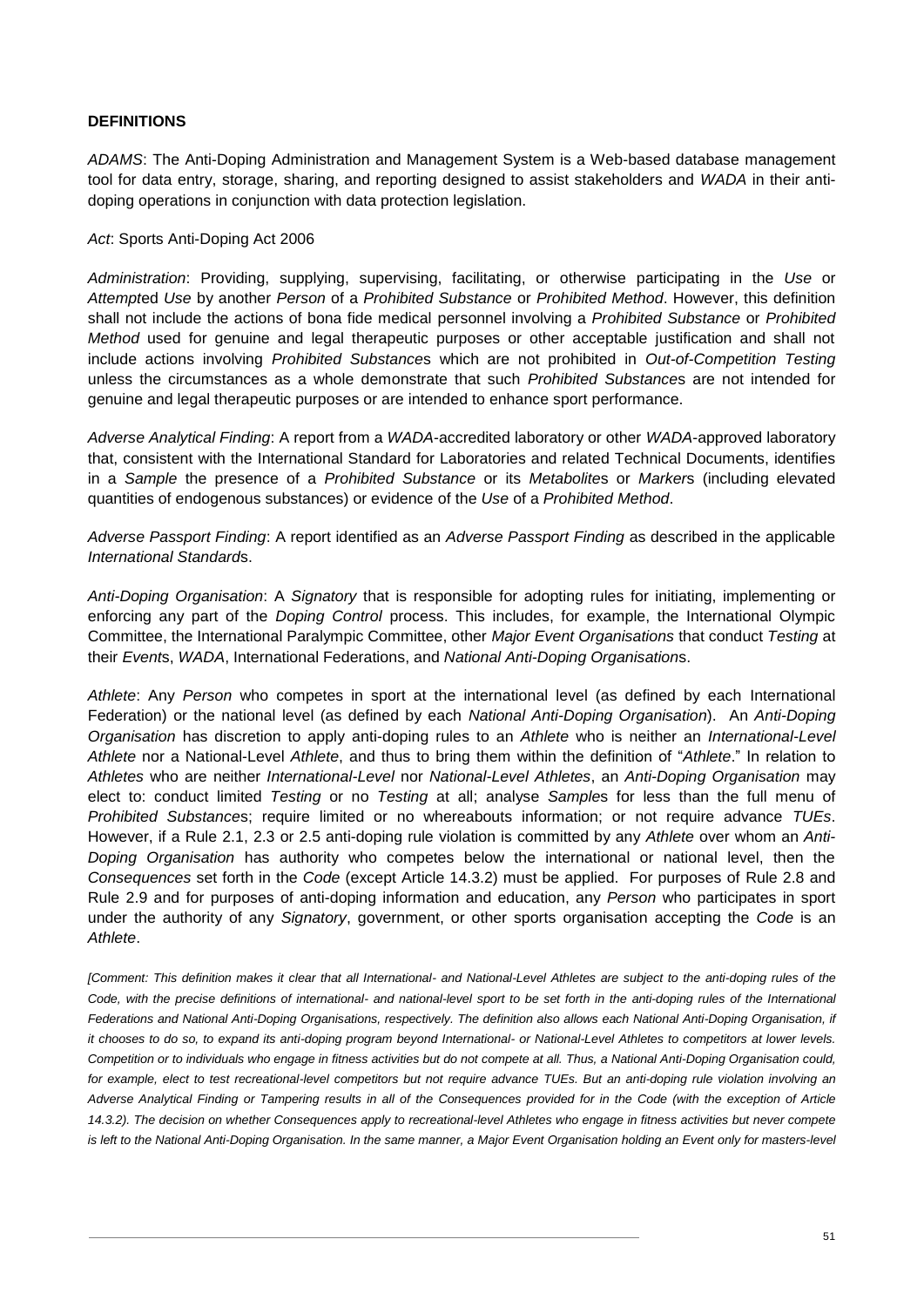*competitors could elect to test the competitors but not analyse Samples for the full menu of Prohibited Substances. Competitors at all levels of Competition should receive the benefit of anti-doping information and education.]* 

*Athlete Biological Passport*: The program and methods of gathering and collating data as described in the International Standard for Testing and Investigations and International Standard for Laboratories.

*Athlete Support Personnel*: Any coach, trainer, manager, agent, team staff, official, medical, para-medical personnel, parent or any other *Person* working with, treating or assisting an *Athlete* participating in or preparing for sports *Competition*.

*Attempt*: Purposely engaging in conduct that constitutes a substantial step in a course of conduct planned to culminate in the commission of an anti-doping rule violation. Provided, however, there shall be no antidoping rule violation based solely on an *Attempt* to commit a violation if the *Person* renounces the *Attempt* prior to it being discovered by a third party not involved in the *Attempt*.

*Atypical Finding*: A report from a *WADA*-accredited laboratory or other *WADA*-approved laboratory which requires further investigation as provided by the International Standard for Laboratories or related Technical Documents prior to the determination of an *Adverse Analytical Finding*.

*Atypical Passport Finding*: A report described as an *Atypical Passport Finding* as described in the applicable *International Standard*s.

*CAS*: The Court of Arbitration for Sport.

*Code*: The World Anti-Doping Code.

*Competition*: A single race, match, game or singular sport contest. For example, a basketball game or the finals of the Olympic 100-metre race in athletics. For stage races and other sport contests where prizes are awarded on a daily or other interim basis the distinction between a *Competition* and an *Event* will be as provided in the *Rules* of the applicable International Federation.

*Consequences* of *Anti-Doping Rule Violation*s ("*Consequences*"): An *Athlete's* or other *Person's* violation of an anti-doping rule may result in one or more of the following: (a) *Disqualification* means the *Athlete's* results in a particular *Competition* or *Event* are invalidated, with all resulting *Consequences* including forfeiture of any medals, points and prizes; (b) *Ineligibility* means the *Athlete* or other *Person* is barred on account of an anti-doping rule violation for a specified period of time from participating in any *Competition* or other activity or funding as provided in Rule [10.12;](#page-40-2) (c) *Provisional Suspension* means the *Athlete* or other *Person* is barred temporarily from participating in any *Competition* or activity prior to the final decision at a hearing conducted under Rule [8;](#page-29-0) and (d) *Financial Consequences* means a financial sanction imposed for an anti-doping rule violation or to recover costs associated with an anti-doping rule violation; and (e) *Public Disclosure or Public Reporting* means the dissemination or distribution of information to the general public or *Persons* beyond those *Persons* entitled to earlier notification in accordance with Rule [14.](#page-45-0) Teams in *Team Sports* may also be subject to *Consequences* as provided in Rule [11.](#page-42-0)

*Contaminated Product*: A product that contains a *Prohibited Substance* that is not disclosed on the product label or in information available in a reasonable Internet search.

*DFSNZ*: Drug Free Sport New Zealand established under the Sports Anti-Doping Act 2006 (formerly the New Zealand Sports Drug Agency under the New Zealand Sports Drug Agency Act 1994).

*Disqualification*: See *Consequences* of *Anti-Doping Rule Violation*s above.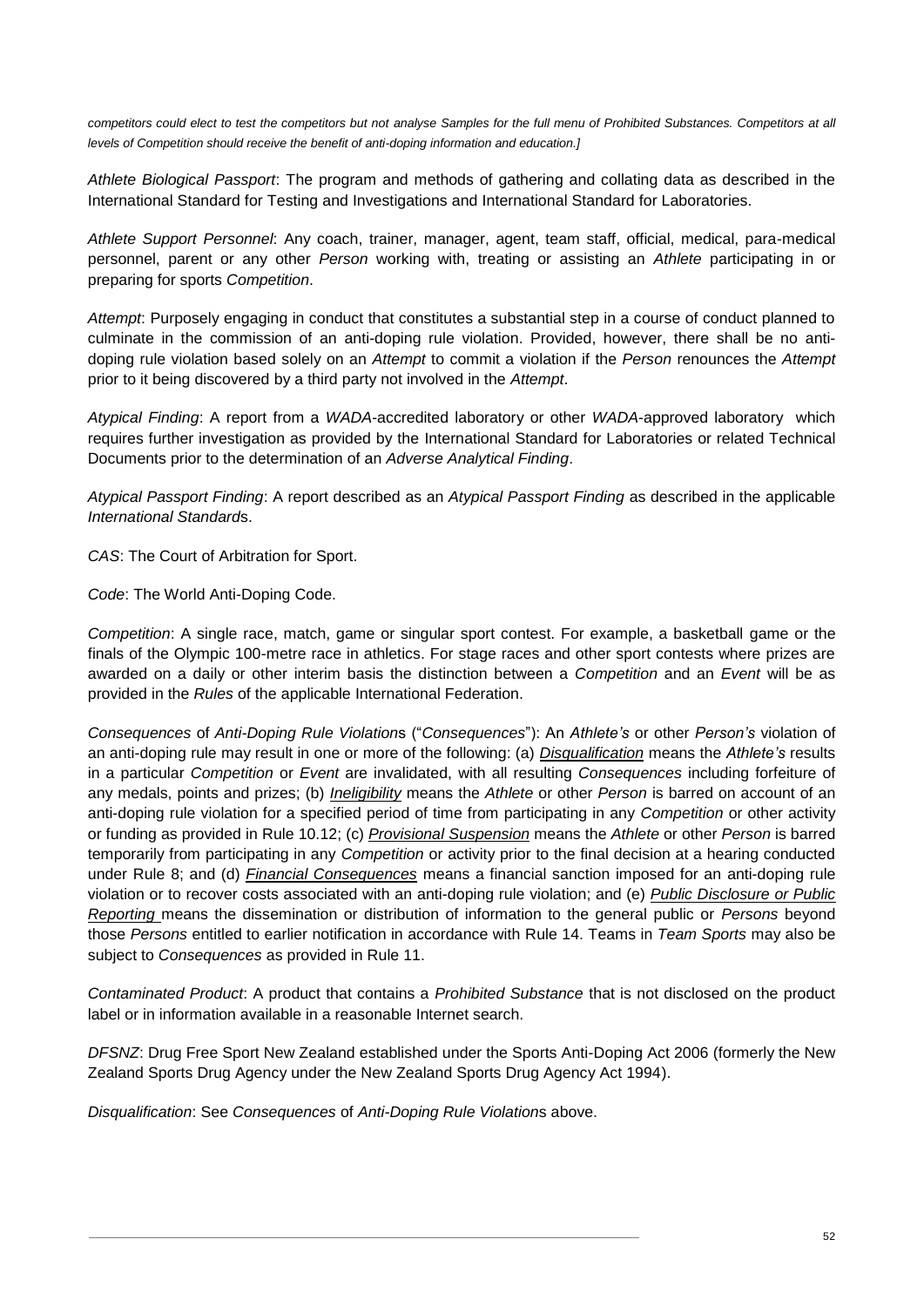*Doping Control*: All steps and processes from test distribution planning through to ultimate disposition of any appeal including all steps and processes in between such as provision of whereabouts information, *Sample* collection and handling, laboratory analysis, *TUEs*, results management and hearings.

*Event*: A series of individual *Competition*s conducted together under one ruling body (eg., the Olympic Games, FINA World Championships, or Pan American Games).

*Event Period*: The time between the beginning and end of an *Event*, as established by the ruling body of the *Event*.

*Event Venues*: Those venues so designated by the ruling body for the *Event*.

*Fault*: *Fault* is any breach of duty or any lack of care appropriate to a particular situation. Factors to be taken into consideration in assessing an *Athlete* or other *Person's* degree of *Fault* include, for example, the *Athlete's* or other *Person's* experience, whether the *Athlete* or other *Person* is a *Minor*, special considerations such as impairment, the degree of risk that should have been perceived by the *Athlete* and the level of care and investigation exercised by the *Athlete* in relation to what should have been the perceived level of risk. In assessing the *Athlete's* or other *Person's* degree of *Fault*, the circumstances considered must be specific and relevant to explain the *Athlete's* or other *Person's* departure from the expected standard of behaviour. Thus, for example, the fact that an *Athlete* would lose the opportunity to earn large sums of money during a period of *Ineligibility*, or the fact that the *Athlete* only has a short time left in his or her career, or the timing of the sporting calendar, would not be relevant factors to be considered in reducing the period of *Ineligibility* under Rules [10.5.1](#page-34-3) or [10.5.2.](#page-35-1)

*[Comment: The criteria for assessing an Athlete's degree of Fault is the same under all Articles where Fault is to be considered. However, under Rule [10.5.2,](#page-35-1) no reduction of sanction is appropriate unless, when the degree of Fault is assessed, the conclusion is that No Significant Fault or Negligence on the part of the Athlete or other Person was involved.]*

*Financial Consequences*: See *Consequences* of *Anti-Doping Rule Violation*s above.

*In-Competition*: Unless provided otherwise in the *Rules* of an International Federation or the ruling body of the *Event* in question,, "*In-Competition*" means the period commencing twelve hours before a *Competition* in which the *Athlete* is scheduled to participate through the end of such *Competition* and the *Sample* collection process related to such *Competition*.

*[Comment: An International Federation or ruling body for an Event may establish an "In-Competition" period that is different than the Event Period.]*

*Independent Observer Program*: A team of observers, under the supervision of *WADA*, who observe and provide guidance on the *Doping Control* process at certain *Event*s and report on their observations.

*Individual Sport*: Any sport that is not a *Team Sport*.

*Ineligibility*: See *Consequences* of *Anti-Doping Rule Violation*s above.

*International Event*: An *Event* or *Competition* where the International Olympic Committee, the International Paralympic Committee, an International Federation, a Major *Event* Organisation, or another international sport organisation is the ruling body for the *Event* or appoints the technical officials for the *Event*.

*International-Level Athlete*: *Athletes* who compete in sport at the international level, as defined by each International Federation consistent with the International Standard for Testing and Investigations.

*[Comment: Consistent with the International Standard for Testing and Investigations, the International Federation is free to determine the criteria it will use to classify Athletes as International-Level Athletes, e.g., by ranking, by participation in particular International*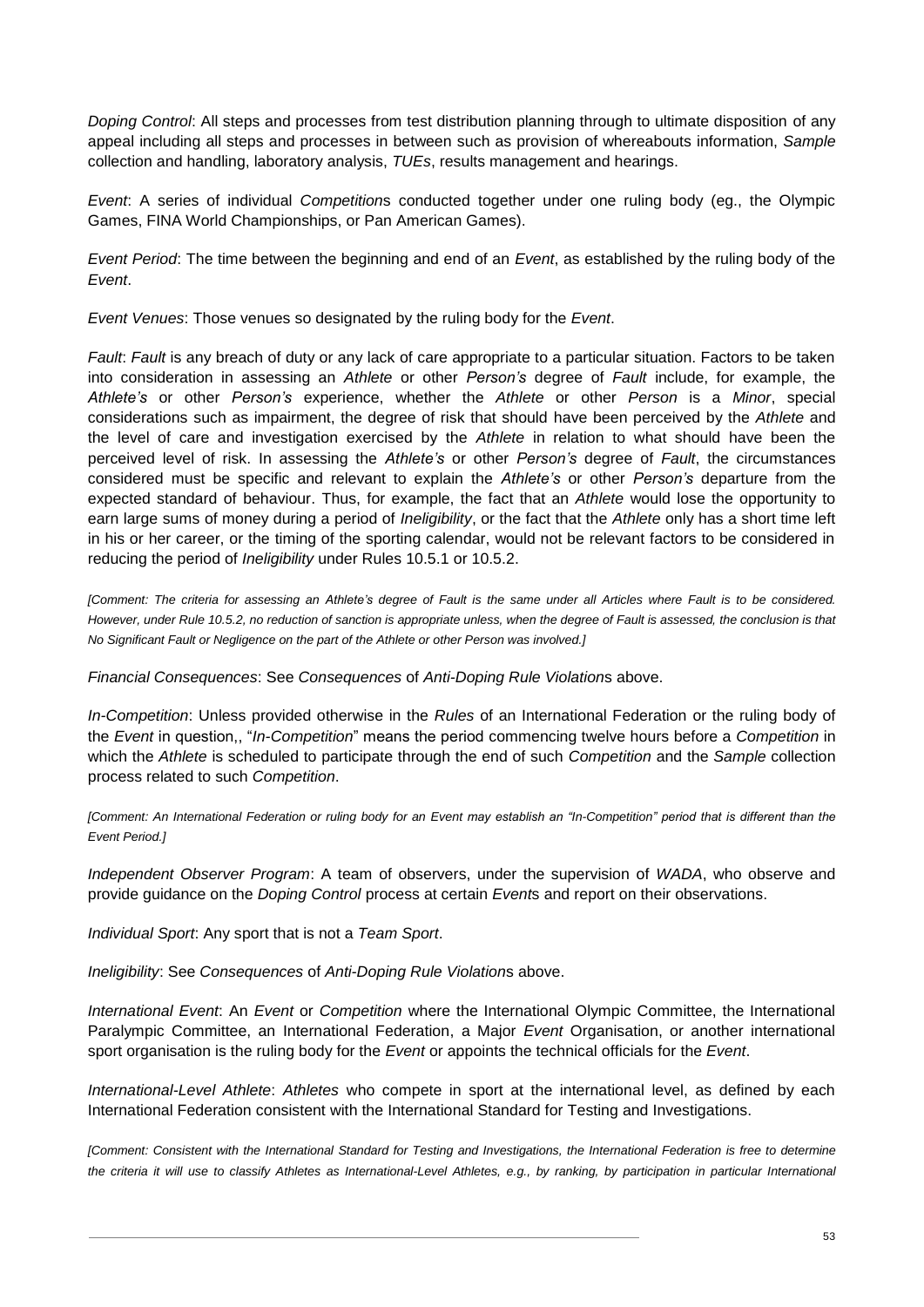*Events, by type of license, etc. However, it must publish those criteria in clear and concise form, so that Athletes are able to ascertain quickly and easily when they will become classified as International-Level Athletes. For example, if the criteria include participation in certain International Events, then the International Federation must publish a list of those International Events.]*

*International Standard*: A standard adopted by *WADA* in support of the *Code*. Compliance with an *International Standard* (as opposed to another alternative standard, practice or procedure) shall be sufficient to conclude that the procedures addressed by the *International Standard* were performed properly. *International Standard*s shall include any Technical Documents issued pursuant to the *International Standard*.

*Major Event Organisations*: The continental associations of *National Olympic and/or Paralympic Committees* and other international multi-sport organisations that function as the ruling body for any continental, regional or other *International Event*.

*Marker*: A compound, group of compounds or biological variable(s) that indicates the *Use* of a *Prohibited Substance* or *Prohibited Method*.

*Metabolite*: Any substance produced by a biotransformation process.

*Minor*: A natural *Person* who has not reached the age of eighteen years.

*National Anti-Doping Organisation*: The entity(ies) designated by each country as possessing the primary authority and responsibility to adopt and implement anti-doping rules, direct the collection of *Sample*s, the management of test results, and the conduct of hearings at the national level. If this designation has not been made by the competent public authority(ies), the entity shall be the country's *National Olympic and/or Paralympic Committee* or its designee. For the purposes of the *Rules*, *DFSNZ* will be the designated entity.

*National Event*: A sport *Event* or *Competition* involving *International*- or *National-Level Athletes* that is not an *International Event*.

*National-Level Athlete*: *Athletes* who compete in sport at the national level, as defined by each *National Anti-Doping Organisation*, consistent with the International Standard for Testing and Investigations.

*National Olympic and/or Paralympic Committee*: The organisations recognised by the International Olympic Committee and the International Paralympic Committee. The term *National Olympic and/or Paralympic Committee* shall also include the National Sport Confederation in those countries where the National Sport Confederation assumes typical *National Olympic and/or Paralympic Committee* responsibilities in the antidoping area. In New Zealand the *National Olympic and/or Paralympic Committees* are the New Zealand Olympic Committee Incorporated and Paralympics New Zealand Incorporated.

*National Sporting Organisation*: A body that represents members involved in a particular type of sporting *Event* or activity in New Zealand and, if a national organisation does not exist for a sport, includes local, regional or other sporting organisations.

*Negative Analytical Finding*: An analysis of a *Sample* by a laboratory that does not identify or indicate the presence of a *Prohibited Substance* or the *Use* of a *Prohibited Method*.

*NSO Anti-Doping Tribunal*: A Tribunal established under the *Rules* by a *National Sporting Organisation* to hear and determine Violation Proceedings.

*No Fault or Negligence*: The *Athlete* or other *Person's* establishing that he or she did not know or suspect, and could not reasonably have known or suspected even with the exercise of utmost caution, that he or she had *Used* or been administered the *Prohibited Substance* or *Prohibited Method* or otherwise violated an anti-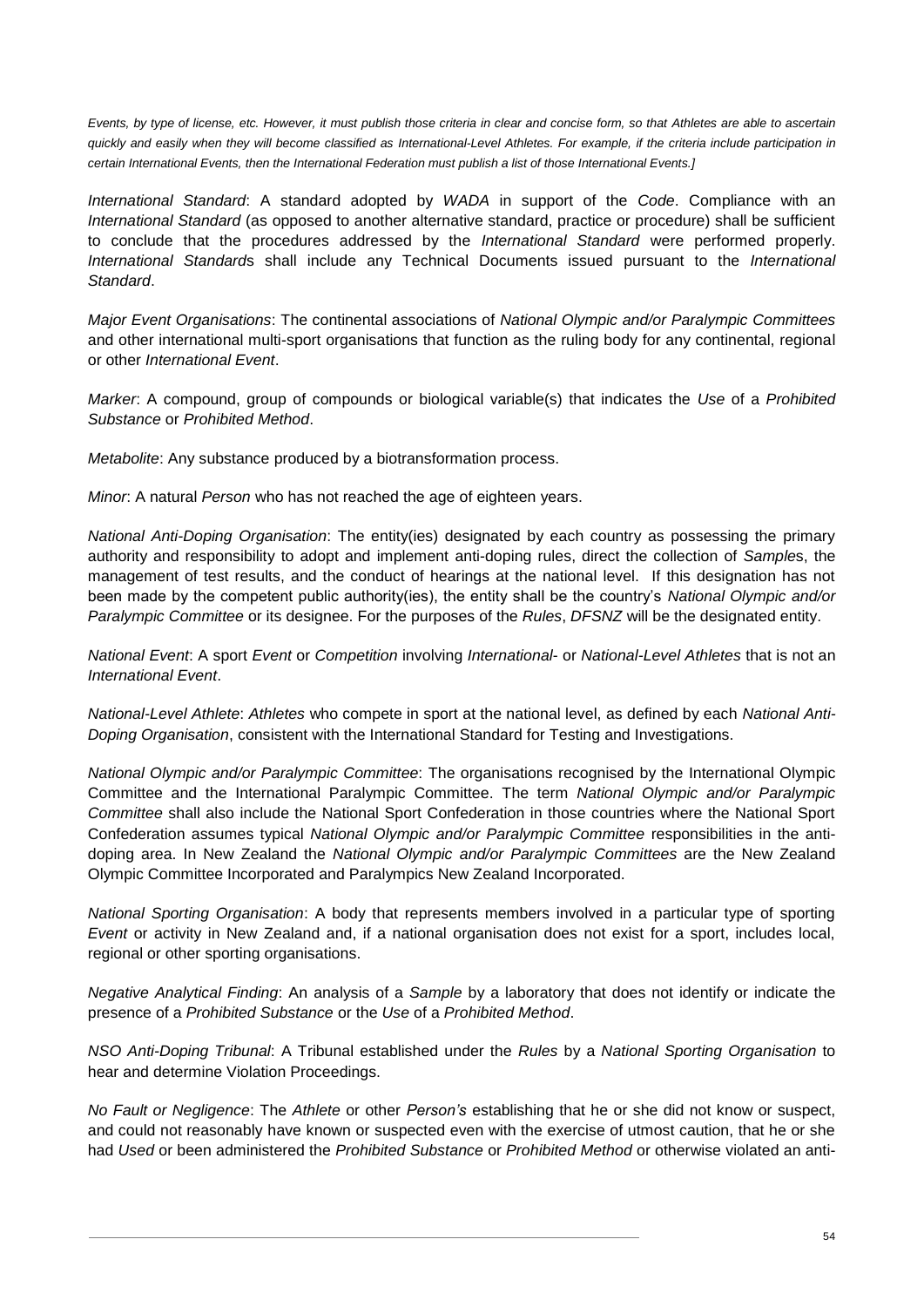doping rule. Except in the case of a *Minor*, for any violation of Rule [2.1,](#page-6-1) the *Athlete* must also establish how the *Prohibited Substance* entered his or her system.

*No Significant Fault or Negligence*: The *Athlete* or other *Person's* establishing that his or her *Fault* or negligence, when viewed in the totality of the circumstances and taking into account the criteria for *No Fault or Negligence*, was not significant in relationship to the anti-doping rule violation. Except in the case of a *Minor*, for any violation of Rule [2.1,](#page-6-1) the *Athlete* must also establish how the *Prohibited Substance* entered his or her system.

*[Comment: For Cannabinoids, an Athlete may establish No Significant Fault or Negligence by clearly demonstrating that the context of the Use was unrelated to sport performance.]*

*NSO*: See *National Sporting Organisation* above.

*Out-of-Competition*: Any period which is not *In-Competition*.

*Participant*: Any *Athlete* or *Athlete Support Person*.

*Person*: A natural *Person* or an organisation or other entity.

*Possession*: The actual, physical *Possession*, or the constructive *Possession* (which shall be found only if the *Person* has exclusive control or intends to exercise control over the *Prohibited Substance* or *Prohibited Method* or the premises in which a *Prohibited Substance* or *Prohibited Method* exists); provided, however, that if the *Person* does not have exclusive control over the *Prohibited Substance* or *Prohibited Method* or the premises in which a *Prohibited Substance* or *Prohibited Method* exists, constructive *Possession* shall only be found if the *Person* knew about the presence of the *Prohibited Substance* or *Prohibited Method* and intended to exercise control over it. Provided, however, there shall be no anti-doping rule violation based solely on *Possession* if, prior to receiving notification of any kind that the *Person* has committed an anti-doping rule violation, the *Person* has taken concrete action demonstrating that the *Person* never intended to have *Possession* and has renounced *Possession* by explicitly declaring it to an *Anti-Doping Organisation*. Notwithstanding anything to the contrary in this definition, the purchase (including by any electronic or other means) of a *Prohibited Substance* or *Prohibited Method* constitutes *Possession* by the *Person* who makes the purchase.

*[Comment: Under this definition, steroids found in an Athlete's car would constitute a violation unless the Athlete establishes that someone else used the car; in that event, the Anti-Doping Organisation must establish that, even though the Athlete did not have exclusive control over the car, the Athlete knew about the steroids and intended to have control over the steroids. Similarly, in the example of steroids found in a home medicine cabinet under the joint control of an Athlete and spouse, the Anti-Doping Organisation must establish that the Athlete knew the steroids were in the cabinet and that the Athlete intended to exercise control over the steroids. The act of purchasing a Prohibited Substance alone constitutes Possession, even where, for example, the product does not arrive, is received by someone else, or is sent to a third party address.]]*

*Prohibited List*: The *WADA List* identifying the *Prohibited Substance*s and *Prohibited Method*s.

*Prohibited Method*: Any method so described on the *Prohibited List*.

*Prohibited Substance*: Any substance, or class of substances, so described on the *Prohibited List*.

*Provisional Hearing:* For purposes of Rule [7.9,](#page-24-2) an expedited abbreviated hearing occurring prior to a hearing under Article 8 that provides the *Athlete* with notice and an opportunity to be heard in either written or oral form.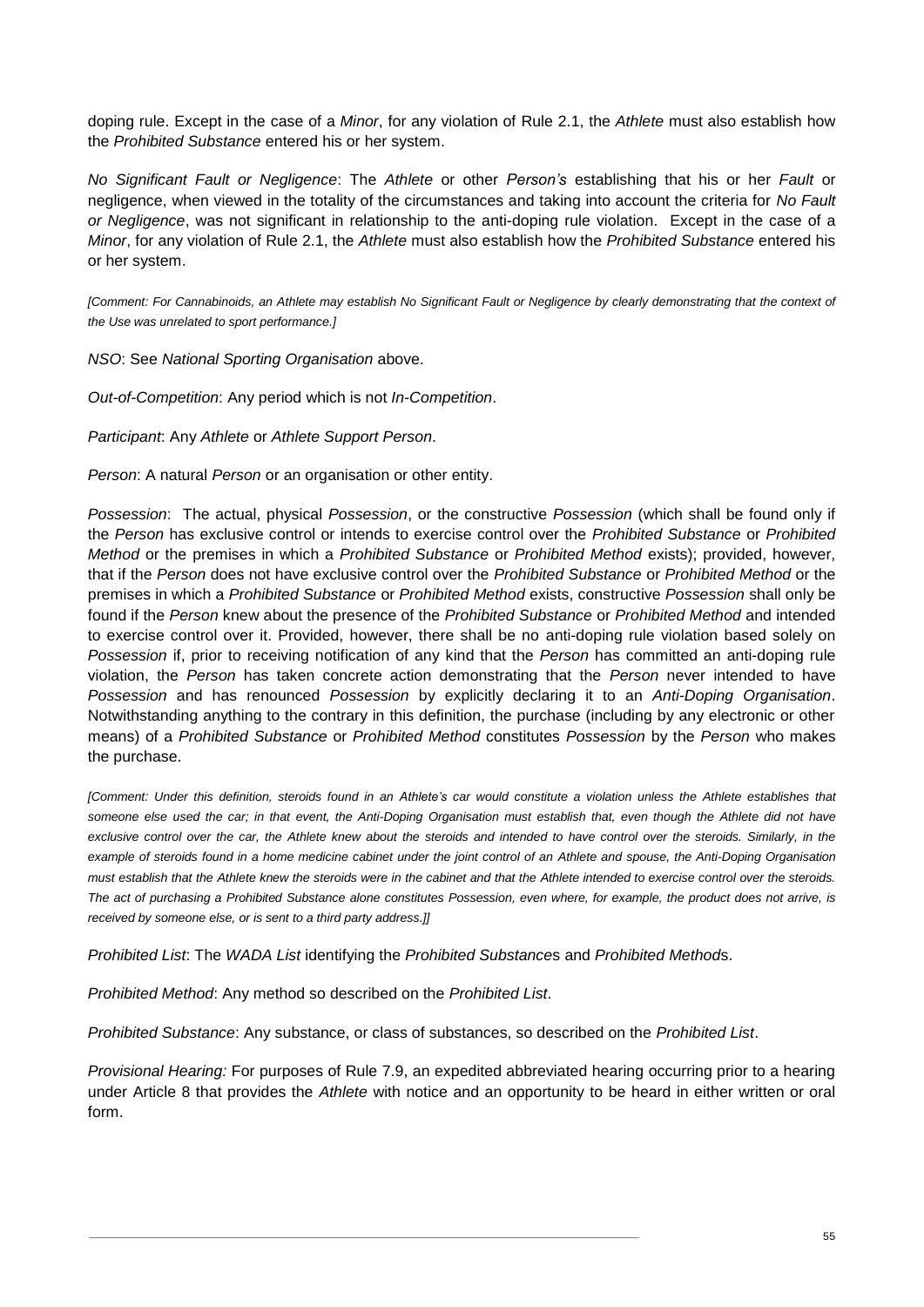*[Comment: A Provisional Hearing is only a preliminary proceeding which may not involve a full review of the facts of the case. Following a Provisional Hearing, the Athlete remains entitled to a subsequent full hearing on the merits of the case. By contrast, an "expedited hearing," as that term is Used in Article 7.9, is a full hearing o the merits conducted on an expedited time schedule.]*

*Provisional Suspension*: See *Consequences* of *Anti-Doping Rules* Violations above.

*Publicly Disclose* or *Publicly Report*: See *Consequences* of *Anti-Doping Rule Violation*s above.

*Registered Testing Pool*: The pool of highest priority *Athletes* established separately at the international level by International Federations and at the national level by *DFSNZ* who are subject to *focused In-Competition* and *Out-of-Competition Testing* as part of that International Federation's or *DFSNZ*' test distribution plan and therefore are required to provide whereabouts information as provided in Rule [5.6](#page-17-2) and the International Standard for Testing and Investigations

*Rules*: The Sports Anti-Doping Rules (2017) made under the Sports Anti-Doping Act 2006.

*Sample* or Specimen: Any biological material collected for the purposes of *Doping Control*.

*Signatories*: Those entities signing the *Code* and agreeing to comply with the *Code* as provided in Article 23 of the Code.

*Specified Substance*: See Rule [4.2.2.](#page-12-1)

*Strict Liability*: The rule which provides that under Rule [2.1](#page-6-1) and Rule [2.2,](#page-7-0) it is not necessary that intent, *Fault*, negligence, or knowing *Use* on the *Athlete's* part be demonstrated by the *Anti-Doping Organisation* in order to establish an anti-doping rule violation.

*Substantial Assistance*: For purposes of Rule [10.6.1,](#page-35-2) a *Person* providing *Substantial Assistance* must: (1) fully disclose in a signed written statement all information he or she possesses in relation to anti-doping rule violations, and (2) fully co-operate with the investigation and adjudication of any case related to that information, including, for example, presenting testimony at a hearing if requested to do so by an *Anti-Doping Organisation* or hearing panel. Further, the information provided must be credible and must comprise an important part of any case which is initiated or, if no case is initiated, must have provided a sufficient basis on which a case could have been brought.

*Sports Tribunal*: The *Sports Tribunal* of New Zealand continued under the Sports Anti-Doping Act 2006.

*Tampering*: Altering for an improper purpose or in an improper way; bringing improper influence to bear; interfering improperly; obstructing, misleading or engaging in any fraudulent conduct to alter results or prevent normal procedures from occurring.

*Target Testing*: Selection of specific *Athletes* for *Testing* based on criteria set forth in the International Standard for Testing and Investigations.

*Team Sport*: A sport in which the substitution of players is permitted during a *Competition*.

*Testing*: The parts of the *Doping Control* process involving test distribution planning, *Sample* collection, *Sample* handling, and *Sample* transport to the laboratory.

*Trafficking*: Selling, giving, transporting, sending, delivering or distributing (or *Possessing* for any such purpose) a *Prohibited Substance* or *Prohibited Method* (either physically or by any electronic or other means) by an *Athlete*, *Athlete Support Person* or any other *Person* subject to the jurisdiction of an *Anti-Doping Organisation* to any third party; provided, however, this definition shall not include the actions of "bona fide" medical personnel involving a *Prohibited Substance* used for genuine and legal therapeutic purposes or